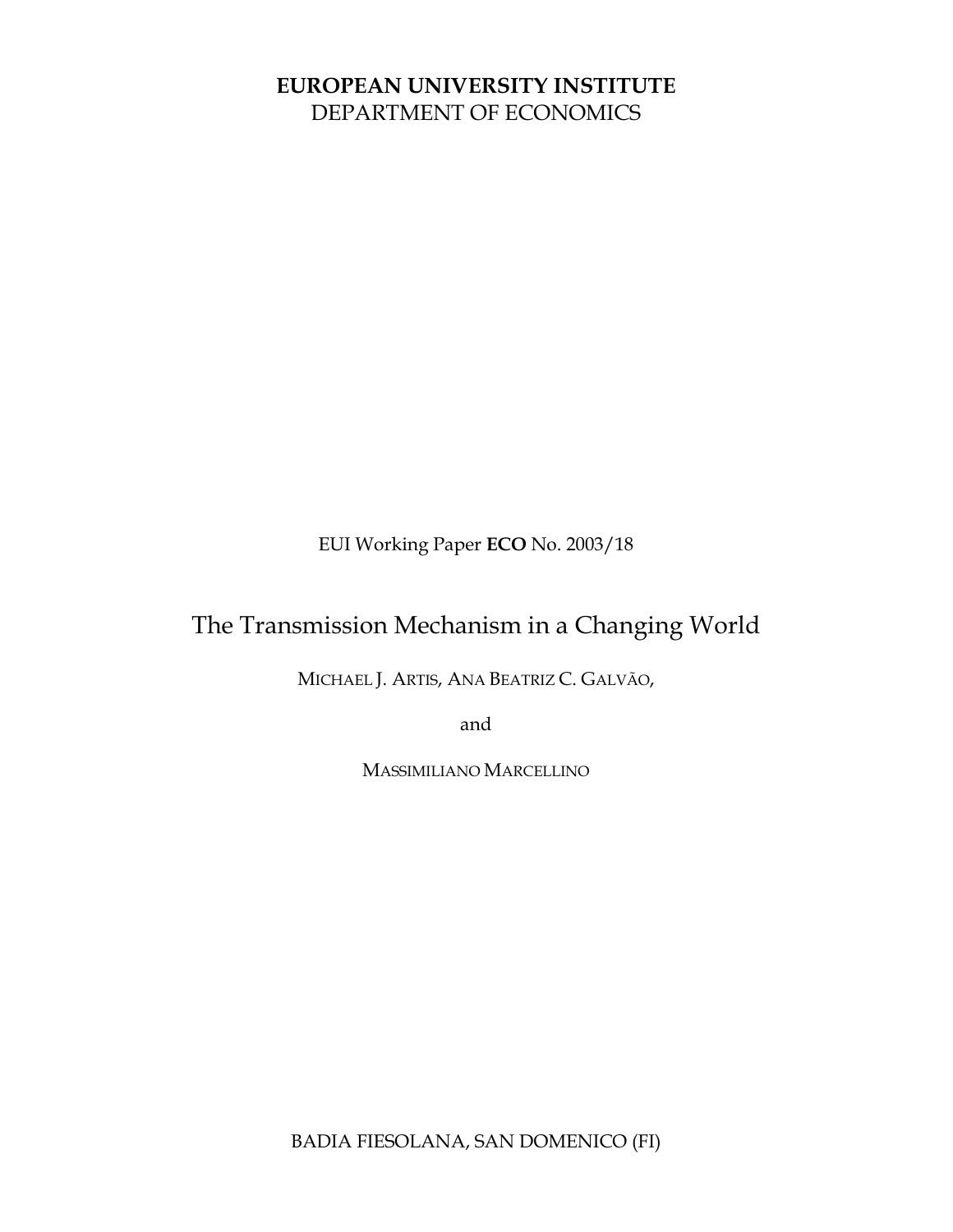All rights reserved. No part of this paper may be reproduced inany form Without permission of the author(s).

©2003 Michael J. Artis, Ana Beatriz C. Galvão and Massimiliano Marcellino Published in Italy in October 2003 European University Institute Badia Fiesolana I-50016 San Domenico (FI) Italy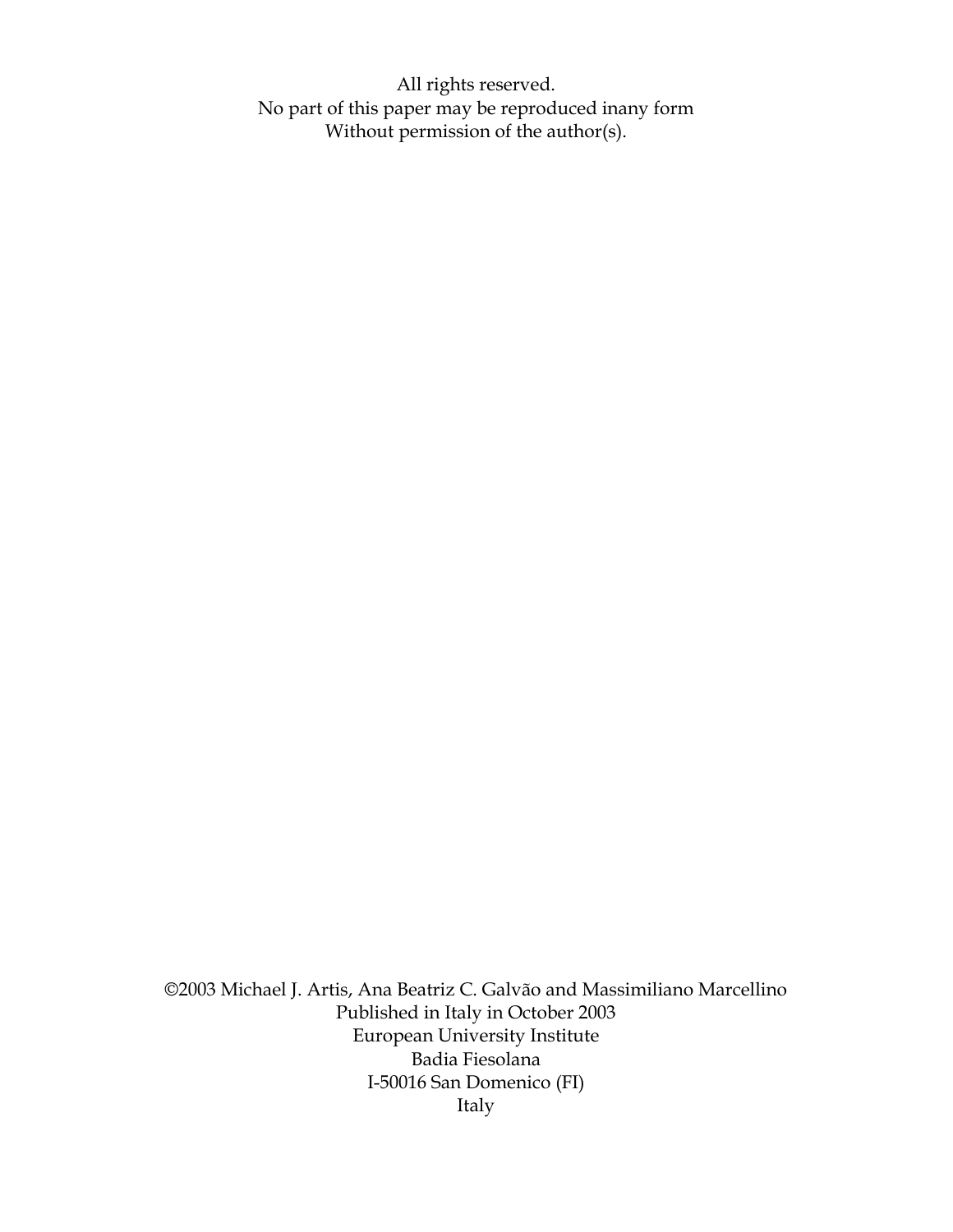# The transmission mechanism in a changing world<sup>∗</sup>

Michael Artis

Ana Beatriz C. Galvão

European University Institute and CEPR

Ibmec Business School, Brazil

Massimiliano Marcellino Bocconi University, IGIER and CEPR

This version: June 2003

#### Abstract

This paper aims at improving the understanding of the transmission of shocks across countries and how this transmission may have changed over time. By employing a model that allows for parameter changes across regimes, we show that transmission of shocks from the US to European countries may depend on the values of transition variables such as financial prices, exchange rates, international capital flows, trade links and monetary policy instruments. We also show that transmission mechanisms estimated with the proposed models have good performance in describing the 2001 downturn in some European countries as an effect of a US shock. More generally, the models have a good forecasting performance over short horizons.

Key words: Transmission mechanism, shocks, cycles, Europe, impulse response, nonlinear VAR

J.E.L. Classification: C32, C53, E32

<sup>∗</sup>We are grateful to seminar participants at PUC-Rio, Manchester, EUI and the European Forecasting Network for comments on a previous version, and to Lusine Lusinyan for compiling most of the database. A. B. Galvão is also grateful to the EUI for a Jean Monnet Fellowship and the CNPq for a research grant.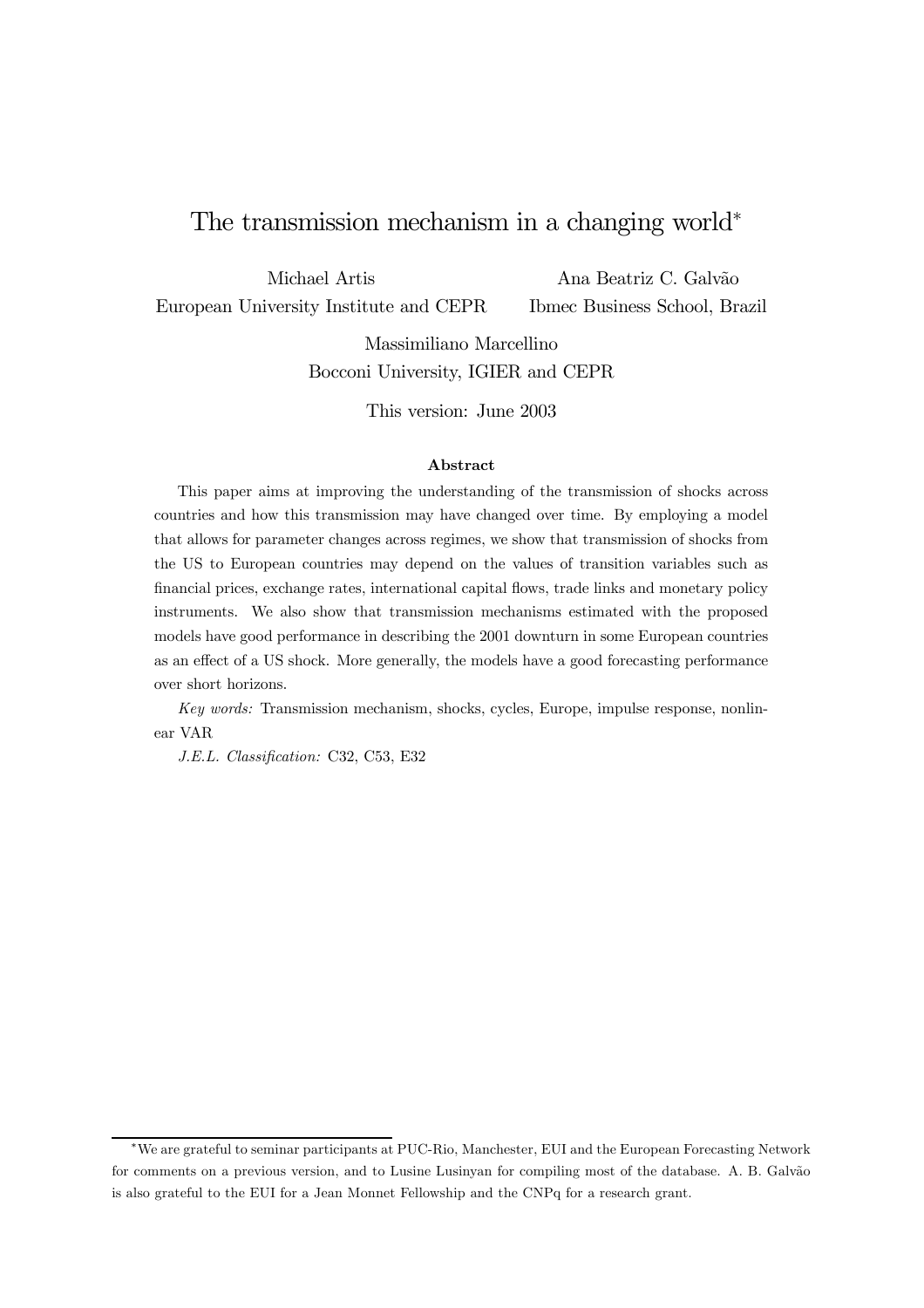### 1 Introduction

The research agenda to which this paper is addressed has been shaped in an important way by the experience of the last downturn in the US. Three aspects of that experience in particular stand out. First, despite some anticipations to the contrary, it appeared that the European economy was strongly affected by the downturn in the US. Second, this cyclical sympathy broke a pattern of desynchronization between the US and the European countries that had held sway for the previous two decades. Third, this increase in synchronization may be temporary and a result of common shocks affecting these economies. These points are usefully discussed in International Monetary Fund (IMF) (2001) , Doyle and Faust (2002), and Helbling and Bayoumi (2003). Between them, these observations point to a need better to understand what links the reactions to shocks in different economies, and how these links may recurrently have changed through time.

Previous papers that tried to understand the transmission of international shocks have employed calibrated multi-country models (Canova and Marriman, 1998) and SVAR models with specific identification to extract worldwide shocks and country-specific shocks (Kwark, 1999). In some SVAR identification schemes, the transmission of external shocks in the domestic economy passes through a measure of the proportion of trade with the external country (Dassel, 2002; Abeysinghe and Forbes, 2001). Yet, the increased importance of financial relative to real transactions suggests that the former could be more important in explaining shock transmission.

The starting methodological tool of our paper is a trivariate VAR, which focuses on output growth in the US, Germany and one other European economy (in turn, France, Italy, the UK and Spain). The focus on two poles - the US and Germany - reflects an understanding that for the countries in which we are interested here, these are the two"anchor" economies to which other European economies are likely to display an "affiliation" (see Artis and Zhang (1997)). The goal of the estimation is to define and summarize the impulse response functions to shocks, which are variously defined as "common shocks", i.e. shocks that take place contemporaneously in all countries, as "purely idiosyncratic shocks", i.e. shocks that take place in one country with no contemporaneous effects on other countries, or as "idiosyncratic shocks with contemporaneous spillover", where contemporaneous shock transmission is allowed for. Precisely how these definitions can be enforced, through the concept of the generalized impulse response function due to Koop et al. (1996) is explained below. This rather common linear VAR methodology will suggest that in general common shocks are required to obtain sizable effects on the European economy of a shock which may appear to originate in the US.The next phase of the work is to evaluate whether and how the responses to shocks have changed over time, and whether a time-varying transmission mechanism can change the results obtained from the linear VARs. The way in which we have chosen to evaluate these issues is to focus on changes in the value of variables that may be thought to shape the response of the economy to the initial shock - socalled "transition variables". For example, it is traditional to assume that trade patterns help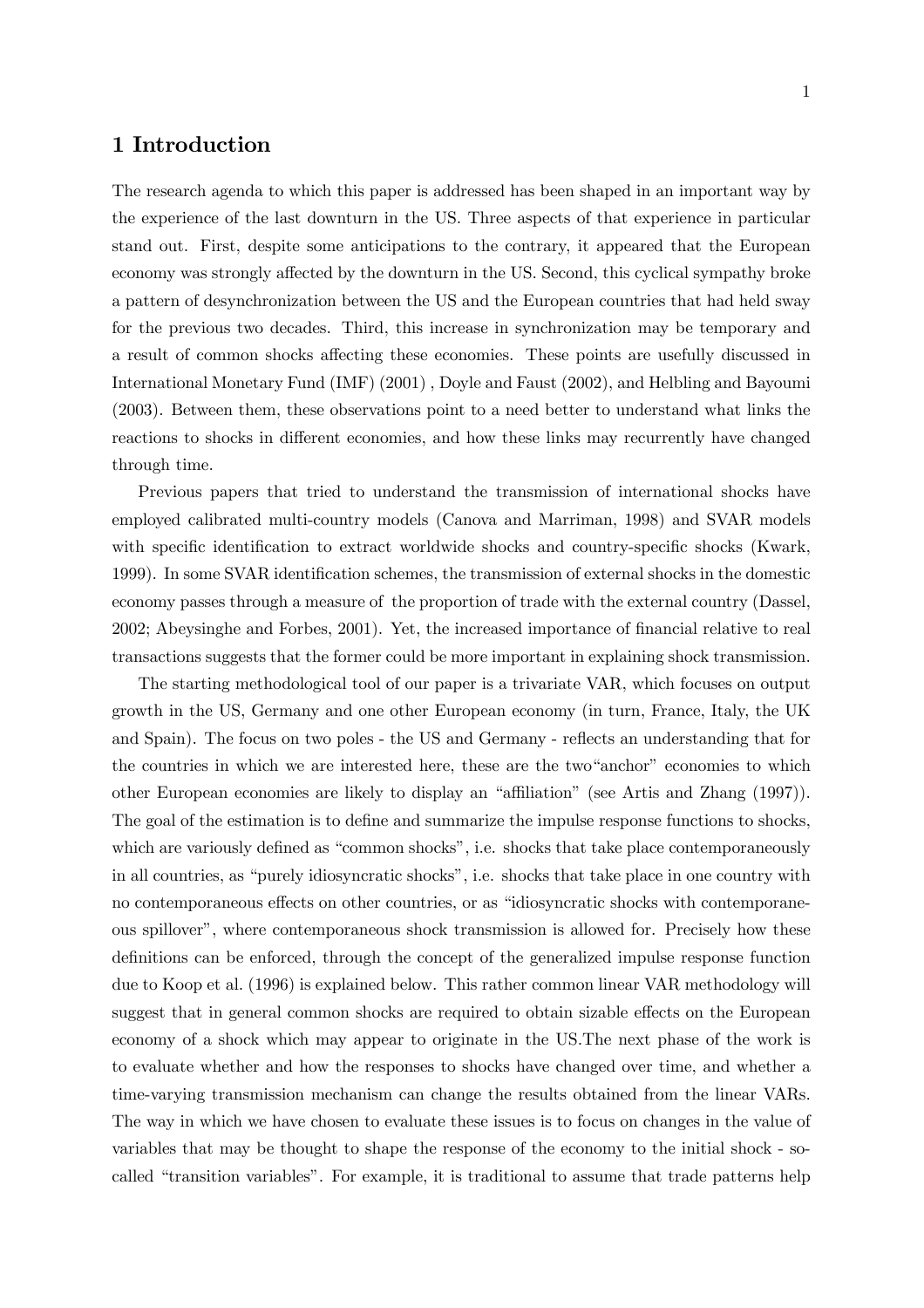to govern the effect of a shock to an external economy on the domestic economy. Frankel and Rose (1998) famously documented a positive correlation between measures of bilateral trade intensity and cross correlations of business cycle deviations. Gruben et al. (2002) provide a recent confirmation of the sign of this relationship (albeit at a lower level of importance). So a measure of how trade patterns have changed may help to account for the way in which the impulse response function of the economy with respect to external shocks has changed. It is commonplace to find in the economic policy analyses of such international policy-advisory institutions as the IMF, OECD and EC an emphasis on the relevance of labour market structures for the persistence of shocks, so that measures of labour market flexibility should be relevant to our enquiry. In a similar fashion, it has been argued that the nature of the financial system has a bearing on the speed of pass-through of a shock to the economy: so changes in the financial system may have a bearing on changes in the impulse response function.(e.g.. Andreou et al. (2000)). Allen and Gale (2000) have elaborated potentially relevant features of different financial systems whilst Imbs (2003) has emphasized the importance of external financial links in a related setting to ours. In this paper financial variables represent a significant proportion of the transition variables we consider.

Due to the rather limited sample size, we focus on a particular class of nonlinear VARs whose parameters can change abruptly depending on the values of a transition variable. This results in a classification of transition variables into two regimes, one where the values are below a certain threshold, the other where they are above that threshold. The results of allowing for this "abrupt transition" process are interesting and differ from what we find with strictly linear models. In particular, idiosyncratic US shocks with contemporaneous spillovers already have sizable effects on the European economies. As far as the transition variables are concerned, we find that the currency market has an important influence in explaining the transmission of shocks, with stronger effects when large fluctuations in the exchange rate have occurred in the recent past. Moreover, the monetary policy stance can matter, with some differences across European countries in the effects of other financial variables such as stock market conditions. Finally, other results are more country specific, such as the greater importance of US rather than German shocks for Italy or the greater relevance now than in the past of external shocks for the UK.

Our final contribution is to apply the changing regime and the linear models to predict the response of the European economies to a negative US shock in 2001 to evaluate whether we can replicate the slowdown in Europe that ensued in that year. It turns out that the linear VARs indicate that about 2/3 of the US shock is transmitted to European countries, with the strongest effects in the UK and Germany  $(-2\%)$  and the mildest in France  $(-1.2\%)$ . The effects in Germany and the UK are even larger when using the nonlinear VARs (about -3.5%), and remain mild for France (-1%). The results for Italy and Spain depend on the specific transition variable, with the share prices in Italy and the unemployment rate in Spain producing the closest to actual effect. Since a one event evaluation may be too restrictive, we then compare the average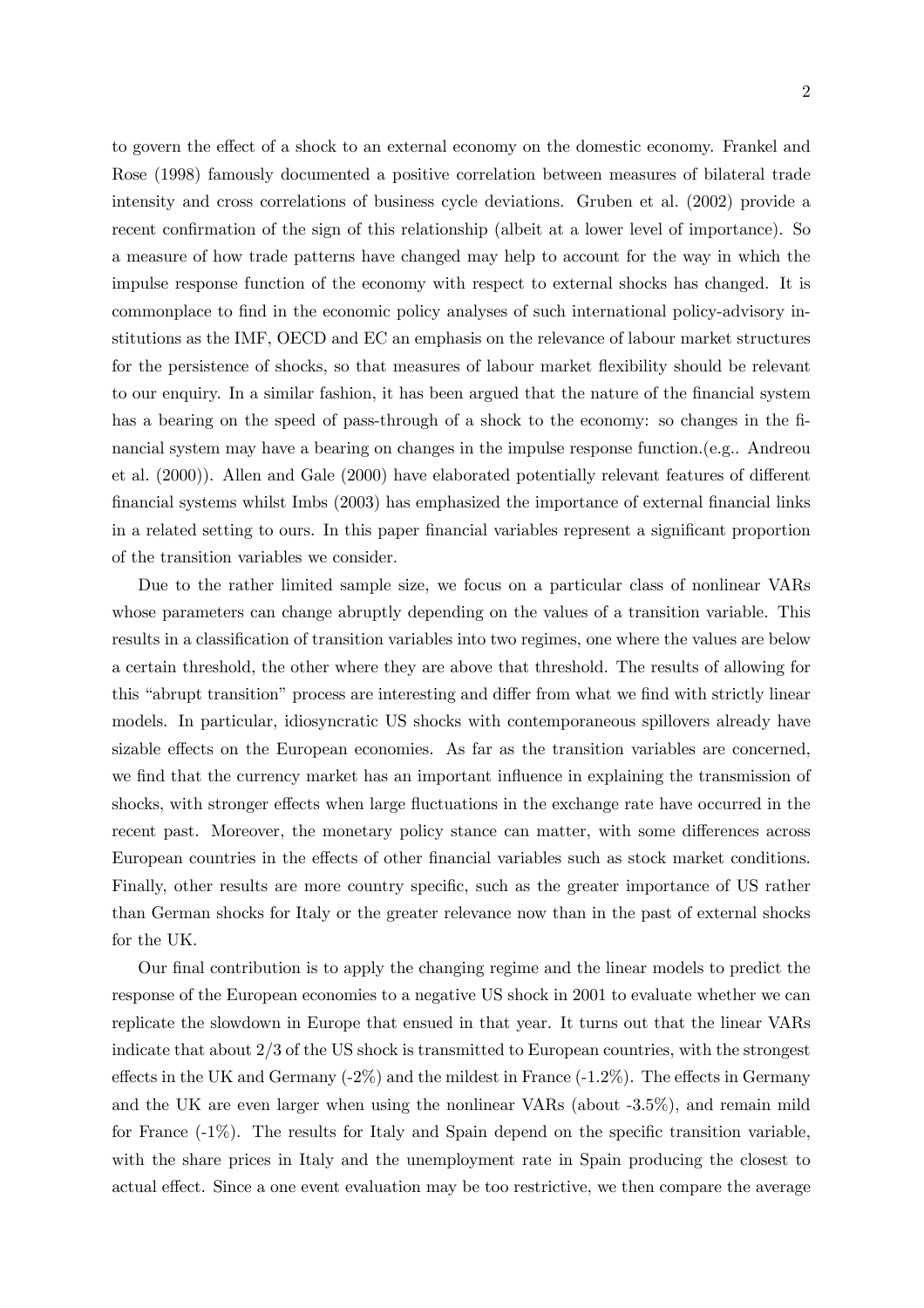forecasting ability of the linear and nonlinear VARs over the 20 most recent quarters, finding that the latter perform quite well over the short horizon.

The organization of the paper is as follows. We start in section 2 with the simplest linear set-up, with a view to explicating the shock-identification scheme we are using. In section 3 we then move on to the "abrupt transition" models, with a discussion of a method for selecting transition variables that are able to characterize changing transmission mechanisms. In the same section, we discuss the results of the procedure for selecting transition variables and present generalized impulse responses that allow for different responses to shocks in different regimes. In section 4 we apply the models to analyze the source and transmission of shocks in the 2001 slowdown, and to forecasting GDP growth. Finally, in section 5 we summarize and conclude. The technical details are gathered in the Appendix.

### 2 The linear transmission mechanism

In this section we analyze the transmission of shocks across countries using a standard VARbased methodology, with several alternative definitions of shocks and related generalized impulse response functions, aimed at discriminating among transmission channels. The first subsection briefly reviews the econometric methodology and defines the shocks. The second subsection presents and discusses results.

#### 2.1 Shocks and responses

The time profile of the effect of a shock on the behavior of output growth is computed using impulse response functions derived from a VAR that is able to characterize dynamic interdependencies among countries' growth rates. For example, a VAR built for the output growth of Germany, the US and another European country, for example, Spain, can be employed to verify how shocks emanating from outside Europe affect the economic growth of Spain taking into account the Spanish dependence on Germany.

More specifically we consider tri-dimensional VARs that include the output growth of the US  $y_{U S, t}$ , representing the rest of the world (or a large country), of Germany  $y_{\textit{ger}, t}$ , representing the largest economy in Europe, and of another European country from the following set {France, Italy, Spain and UK}. In this VAR representation the economies of the US and Germany are taken as the leading "anchor" economies which may provide a focal point or attractor for the other European economies under analysis. There is some evidence for our period that most European economies can be thought of as moving from a US sphere to a German one - though the UK is a traditional exception (see e.g. Artis and Zhang (1997)).

The analysis of the responses to shocks depends on the definition of shock, the history of the system before the shock hits it and the shocks that are assumed to hit from  $t + 1$  to  $t + N$ , where  $N$  is the maximum horizon taken into account. In this paper we employ the concept of generalized impulse response proposed by Koop et al. (1996). This approach allows us to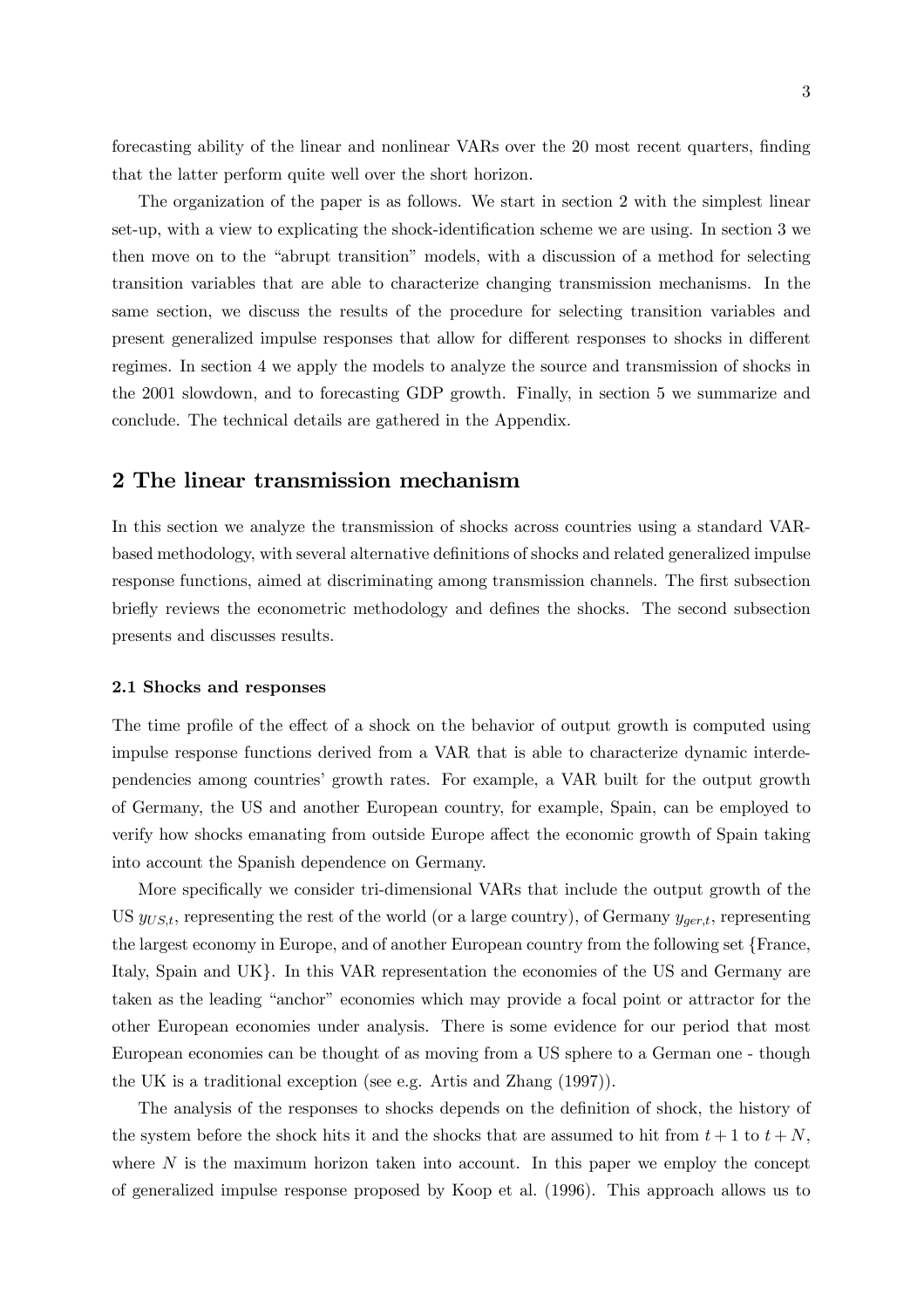construct the time profile of shocks conditional on a specific set of history and type of shock, and it assumes that "normal shocks" (i.e., the average of past shocks) keep hitting the system over future horizons.

Formally, we estimate a VAR of autoregressive order p for the k-dimensional vector of time series  $y_t = (y_{1t},..., y_{kt})$ , where  $k = 3$  and p is selected by the Schwarz information criterion. Using the estimated parameters, we calculate the transmission of shocks  $v$  as the difference in the expected value of y with and without the shocks. Thus, the generalized response (GI) of the series in  $y_t$  to the shocks  $v_t$  at horizon h conditional on the history  $W_{t-1}$  is defined as:

$$
GI_Y(h, v_i, W_{t-1}) = E[y_{t+h}|v_i, W_{t-1}] - E[y_{t+h}|W_{t-1}].
$$
\n(1)

In the case of a linear VAR, the GI is independent of  $W_{t-1}$  but it is dependent on the definition of the shocks in  $v$  (Pesaran and Shin, 1998). Although the conditional means in  $(1)$  could be calculated analytically for linear models, we employed a simulation procedure as proposed by Koop et al. (1996), which is also employed below for the abrupt transition models, where the response may also depend on the regime of the transition variable, incorporated in  $W_{t-1}$ . The simulation procedure is described in the Appendix A, together with a bootstrap method to compute confidence intervals around the point estimates.

Based on this arrangement, we consider three types of shock to the US and to German GDP growth. Pure idiosyncratic shocks (PIS) have no contemporaneous effects on other countries. For example, when the source of the shock is the US, a PIS is defined as the vector  $(0, 0, 1)$ . This notation means that this quarter the US grows, say, at a 4% quarterly rate rather than 3%, while the other countries are unaffected.

Idiosyncratic shocks with spillovers (SIS) originate in a single country but can have contemporaneous effects on the other countries, as measured by the covariance matrix of the VAR residuals. For example, in the case of a shock from the US, we define the SIS as the vector  $(\sigma_{13}/\sqrt{\sigma_{11}}\sqrt{\sigma_{33}},\sigma_{23}/\sqrt{\sigma_{22}}\sqrt{\sigma_{33}}.1)$ , where  $\sigma_{ij}$  is the element in the i<sup>th</sup> row and j<sup>th</sup> column of the covariance matrix of the residuals in the proper VAR, and the division by  $\sqrt{\sigma_{33}}$  is used to make the size of the shocks comparable across countries. Notice that in practice this definition implies that the size of the spillover is equal to the cross-country correlation of the estimated VAR residuals. Other definitions are possible, for example  $\sigma_{13}/\sigma_{33}$  would be equivalent to the coefficient in a linear regression of country one residual on the US residual, while the shock defined as

$$
\left(2^{nd} \text{ row of } \left(\begin{array}{cc}\sigma_{22} & \sigma_{23} \\ \sigma_{32} & \sigma_{33}\end{array}\right)^{-1} \left(\begin{array}{c}\sigma_{12} \\ \sigma_{13}\end{array}\right), \frac{\sigma_{23}}{\sigma_{33}}, 1\right),
$$

would correspond to a Choleski ordering US-Germany-other country. It is not clear on a priori grounds which definition is preferable, but all of them would be equal if  $\sigma_{13} = 0$ ,  $\sigma_{23} = 0$ . In this case there would be no spillovers and the effects of the SIS would be equal to those of the PIS (and, viceversa, equal effects from PIS and SIS imply  $\sigma_{13} = 0$ ,  $\sigma_{23} = 0$ ). Since in the empirical application with the linear VARs we find that the effects of the SIS are never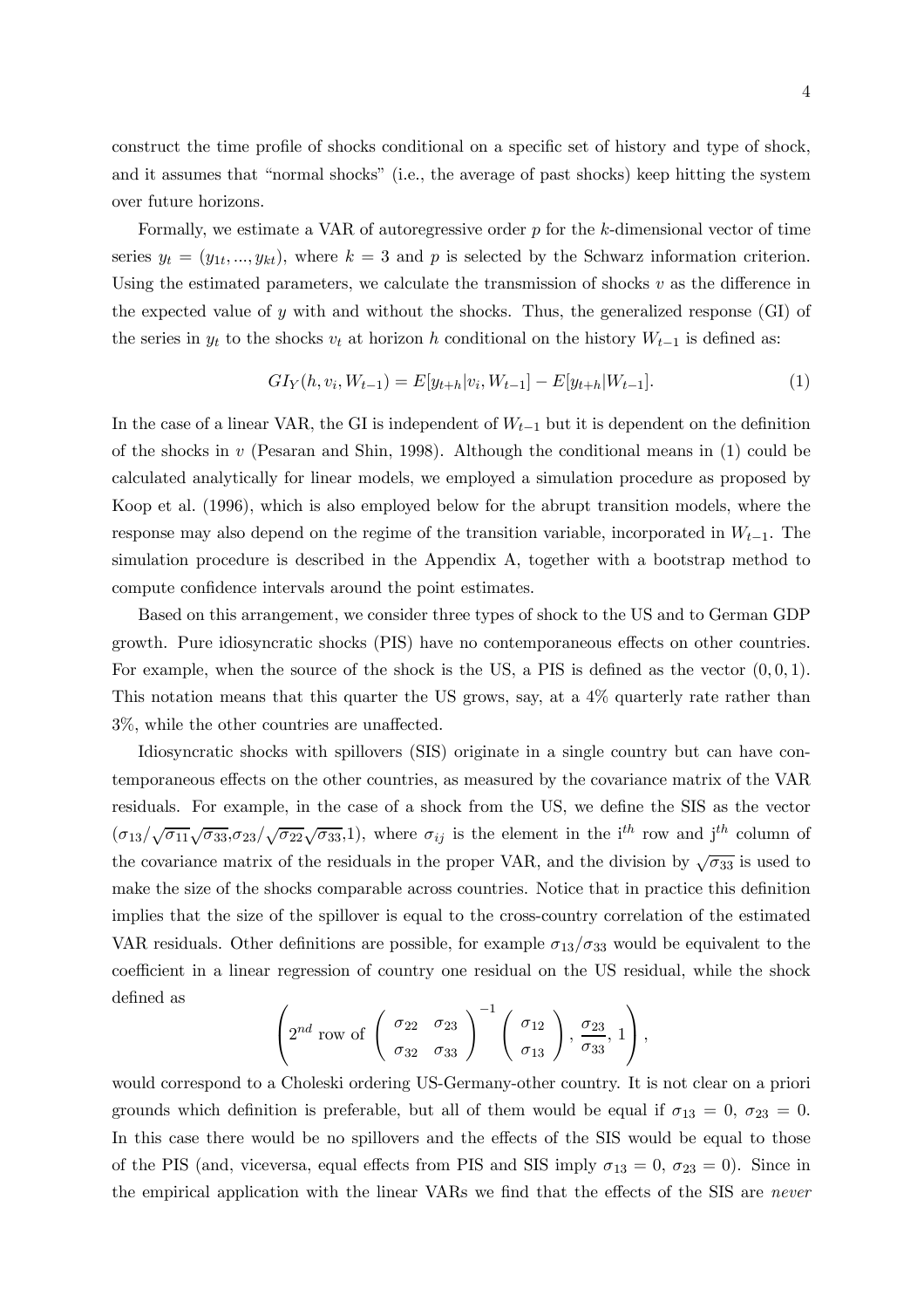statistically different from those of the PIS, at least in the case of US shocks, we can conclude that  $\sigma_{13} = 0$ ,  $\sigma_{23} = 0$  so that the choice of the definition of a shock with spillover effects is probably not very critical.

Finally, a common shock (COS) is represented by a one-standard-deviation shock in each of the countries under analysis with no contemporaneous effects across countries. In particular, a COS is defined in vector notation as  $(\sqrt{\sigma_{11}}/\sqrt{\sigma_{33}}, \sqrt{\sigma_{22}}/\sqrt{\sigma_{33}}, 1)$ , where the standardization by  $\sqrt{\sigma_{33}}$  is again used to make the size of the shocks comparable across countries.

The response of the system to these three types of shock can provide useful information for understanding the transmission mechanism across countries. In particular, as mentioned, if the effects of PIS and SIS are very similar, then the contemporaneous spillovers across countries are very limited. This is what would be expected with the traditional trade-related explanations of the transmission mechanism. If, instead, the transmission passes to a considerable extent through financial markets, then more substantial contemporaneous spillovers might be expected. The comparison with COS is important, for example, to evaluate whether the recent decline in GDP growth that affected both the US and the European countries can be explained by spillover effects from the US or whether it is more likely due to the fact that the shock was to a large extent common across the US and Europe. It is the former assumption that has awakened interest in the possibility that the channels of transmission have changed (as suggested by the International Monetary Fund (IMF) (2001)) because the trade channel seems incapable of producing such a large and speedy effect. To the extent that the shock was more common than often assumed, this puzzle largely disappears.

#### 2.2 Results

Let us start by comparing the effects of a PIS and SIS shock to the US on European countries. The relevant responses are reported in the first row of Tables 3, 4, 5, for, respectively,  $h = 1, 4, 8$ , namely, after one quarter, one year and two years.

A first important finding is that for virtually all countries and horizons the responses are larger when contemporaneous spillovers are allowed for. Yet, as anticipated, in all cases the difference between the effects of a PIS and SIS shock is not statistically significant, in the sense that the response to a SIS shock falls within the 95% band around the estimated response to a PIS shock, and viceversa (with the only exception of Germany for  $h = 1$ )...

In the presence of spillovers, the ranking of the countries in terms of the size of the effects partly depends on the horizon. After one quarter, i.e.  $h = 1$ , these are largest for the UK (0.54), with Germany ranked second (0.43), and smallest for Italy (0.09). Yet, the shock is substantially amplified in the case of Italy: one year after the shock the cumulated response is 0.67 (which corresponds to 2.7 percentage points in annual GDP growth), as large as the one for the UK, while for France the corresponding figure is 0.36 only. This large and slowly response of Italy to US shocks is also present in the global model of Pesaran et al. (2003). The effects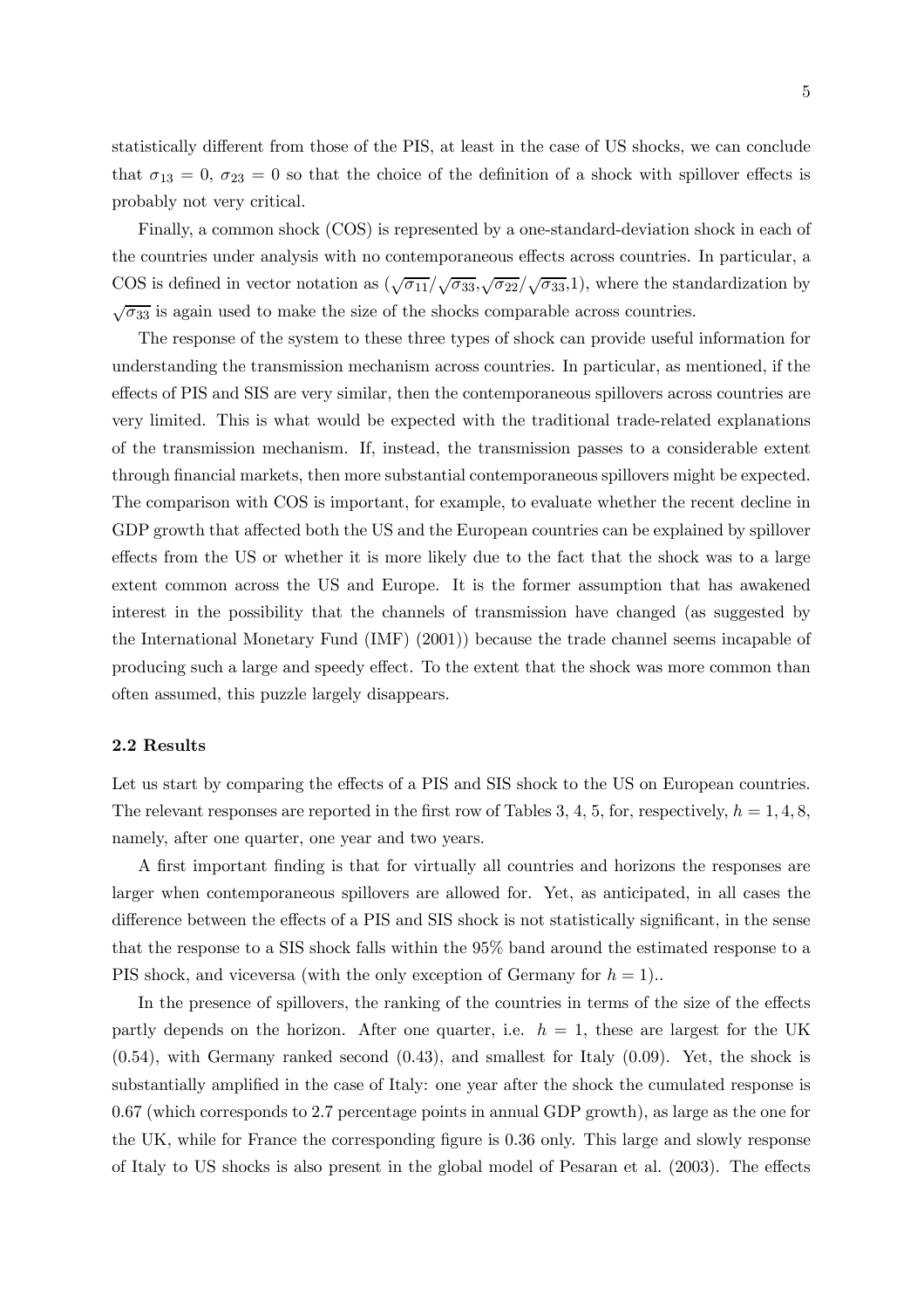are basically exhausted after one year, indeed the figures for  $h = 8$  are very close to those for  $h = 4$ , compare Tables 4 and 5. The point that US shocks have only short-horizon effect has also being shown by Ballabriga et al. (1999).

When the shocks are common, the reaction of the European countries after one quarter happens to be equal or larger than the size of the US shock, with values in the range of about 1 for France and Spain, to about 1.3 (5.3 percentage points in the annual GDP growth) for Italy and Germany (1.22 for the UK). As in the spillover case, the shock has increasing effects in the case of Italy, with a value of 2.08 for  $h = 4$  and 1.86 for  $h = 8$ . A similar pattern is observed for Spain, while the propagation in Germany and the UK dies out faster, the figures for  $h = 4, 8$  are, respectively, 1.61 and 1.64 for the UK and 1.42 and 1.43 for Germany, and even faster for France with values of 1.07 for  $h = 4, 8$ . It is worth mentioning that in most cases the standard errors are large, so that few differences in the responses across countries are statistically significant.

When Germany is the source of the shock, again the effects are systematically larger when spillovers are taken into consideration and, moreover, the spillovers are generally significant in this case. This is perhaps a difference to be expected and can indicate the stronger integration of the European economies with Germany than with the US.

Focusing on the PIS shock, the effects are smaller than in the case of a US shock for the UK and Spain and of comparable size for France and Italy. A common feature across countries is that the response dies out quicker than in the case of a US shock. The reaction of the US to a German shock is always smaller than that of Germany to a US shock, but positive and significant.

In summary, four interesting patterns emerge from this analysis. First, spillovers are important but common shocks are required to generate larger changes in GDP growth. Second, the cumulated responses to shocks are typically concave, with most of the effects taking place within one year. Third, there emerge some differences across countries in the responses, with Italy and Spain reacting most after one year and France and Germany least. Finally, for the UK shocks originating in the US are more important than German ones, but also for the other countries German shocks are not more important than US ones. In the next section we evaluate whether these results remain valid when more complicated models are fitted to the data.

### 3 The changing regime transmission mechanism

One of the puzzles posed by the apparent near-synchronicity in the downturn of the US and Europe in the most recent experience is that the traditional channel for transmission of a shock or cyclical phase from the US to Europe, that of trade, seems to be incapable of rendering such a fast or large transmission. This suggests therefore that (to the extent to which the common shock element is absent), the spotlight must move to alternative channels of transmission. As detailed below, it is possible to conceive of a number of variables, important to the transmission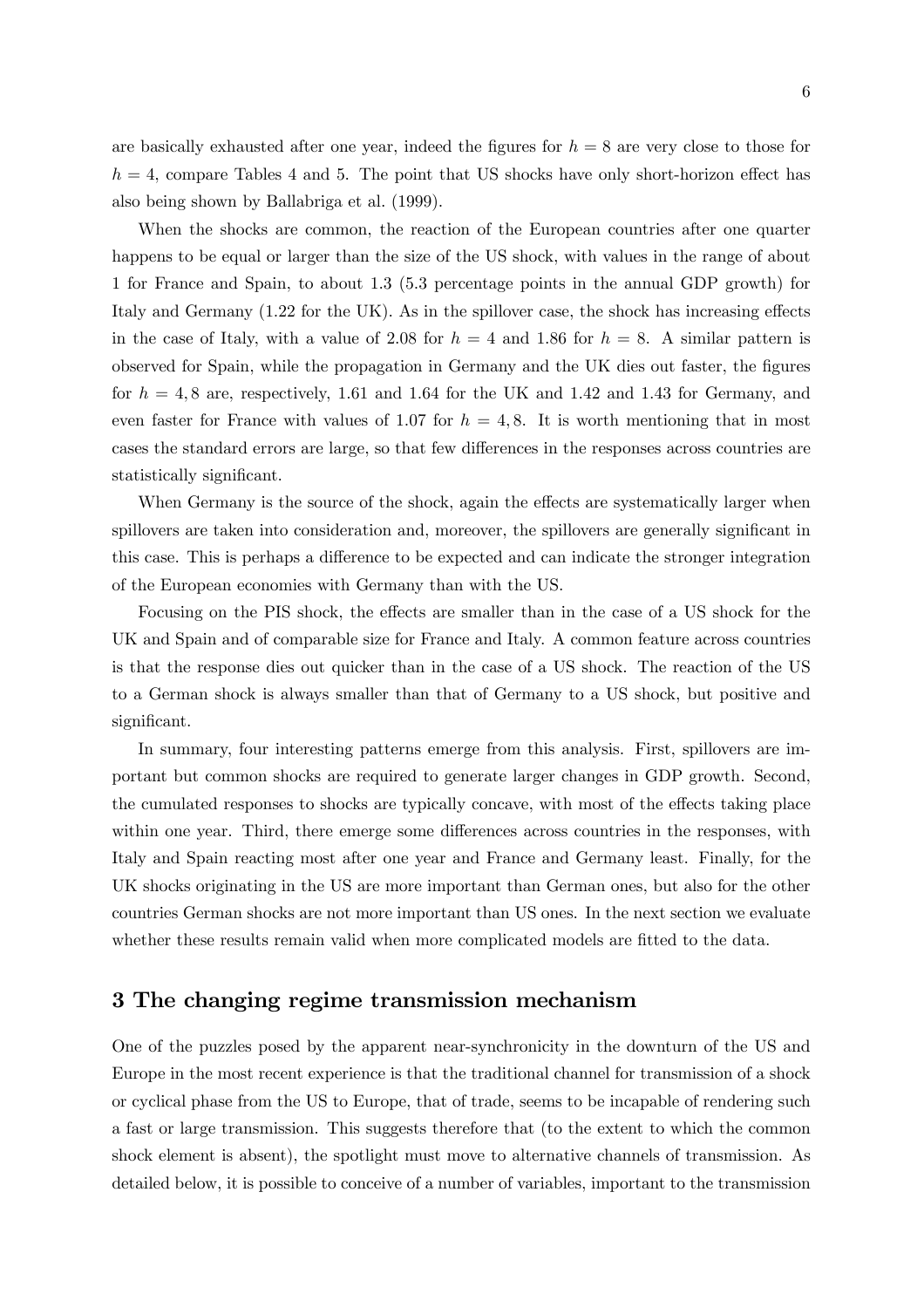of shocks, that might have changed over time, so as to assume greater significance in recent times (especially if accompanied by a non-linearity in response).

In this section we first describe a set of variables whose evolution could affect the propagation of shocks across countries. Then we discuss how their role can be formally evaluated within an econometric framework. In the third subsection we deal with the selection of the most relevant transition variables. Finally, we present the results of the analysis of the time-varying transmission mechanism.

#### 3.1 Transition variables

The variables possibly affecting the shape and speed of shock transmission are listed in Table 1, with more details in Appendix D. It is convenient to divide the transition variables into 8 groups. The first group contains short term interest rates and money supply, as proxies for monetary policy instruments, expressed as differences with respect to the corresponding German variables. This is justified by the convergence in interest rates that characterized the path towards monetary union. The second group contains financial variables such as exchange rates, share prices, and long term interest rates. These variables can capture both the substantial liberalization that took place in financial markets and the expectations of market participants. The third group focuses on financial market structure and tries to capture differences between bank-based and market-based financial systems. It includes variables such as the ratios of stock market capitalization or activity to GDP, and deposit or private bank credit to GDP. The fourth group is also related to financial integration but looking at financial flows. Hence, there are variables such as net international deposits to GDP, and the external assets to liabilities ratios for German and US banks. The fifth group focuses on trade integration and includes trade and the terms of trade. The sixth group captures differences in the structure of the economies and contains proportions of different sectors' value added. The seventh group looks at structural and natural resource characteristics of the economies and in particular at the availability of energy. Hence, it includes variables such as the ratio of oil imports to GDP and of net mineral fuel imports to GDP. Finally, we have included the unemployment rate, as a crude proxy for differences in the labor markets.

Though this list of variables is not exhaustive, it provides quite an extensive range, definitely larger than anything evaluated in the literature so far, to the best of our knowledge.<sup>1</sup> The use of other indicators is made difficult by their non-availability for all countries with comparable definitions for a long enough period of time (most of our indicators are collected for the period 1970:1.2001:4).

The transition variables we have chosen come in at least two basic forms. The canonical

<sup>&</sup>lt;sup>1</sup>A forthcoming paper by Barrios et al. (2002), exploits a somewhat similar approach, though drawing on a more limited range of possible variables; the objective in the Barrios et al paper however is to explain differences among cyclical cross correlations over a period of time between UK regions and some EMU countries rather than to examine any differences that might be time-varying.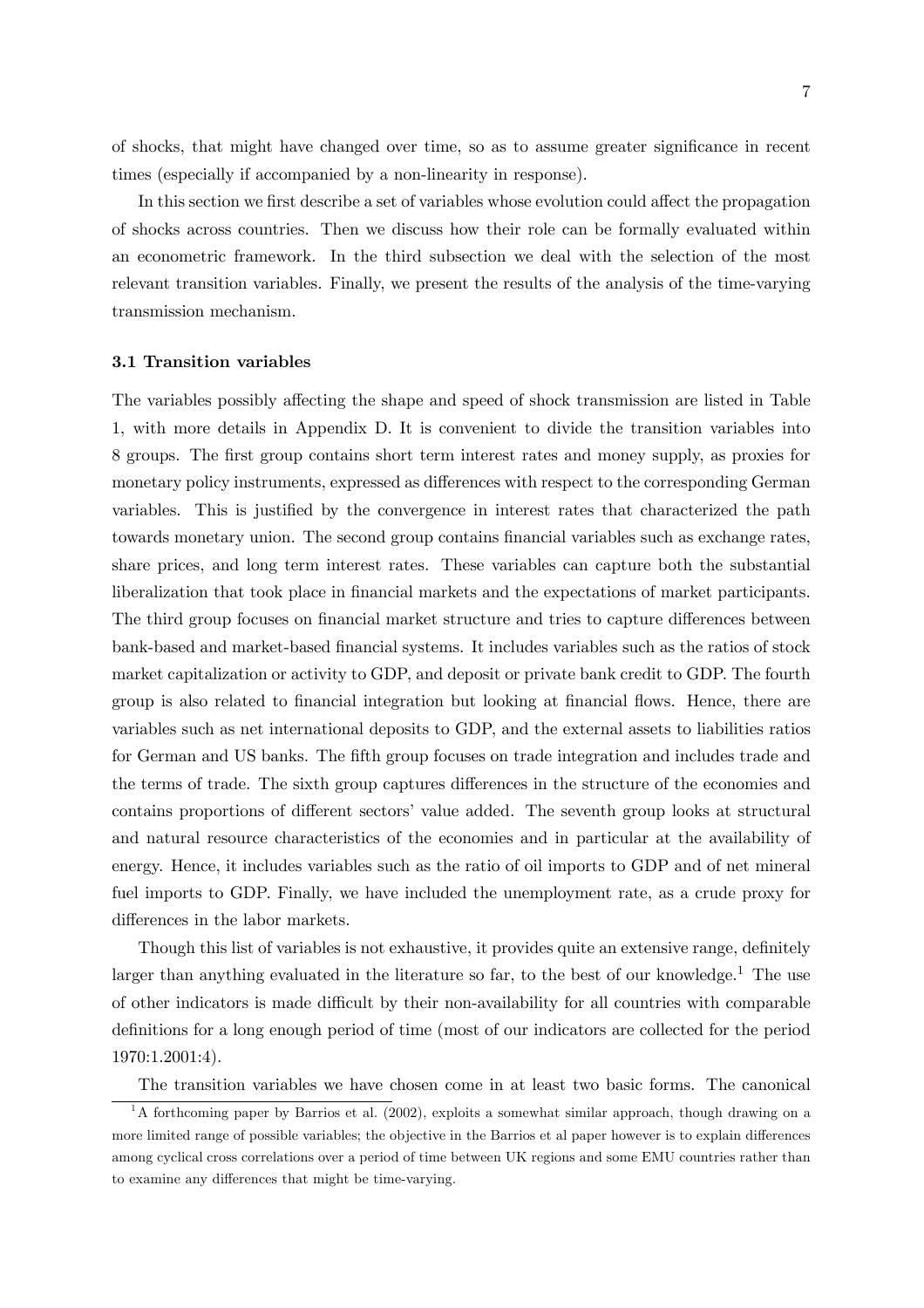transition variable is one that describes the "structure" of the economy - these are things like measures of the goods and labor markets and the financial markets. Economists have recently articulated arguments about why flexible labor markets lead to less unemployment persistence and less persistence of output loss: these same arguments suggest that a measure of labor market flexibility or rigidity is directly of interest to us, because it will bear directly on the propagation mechanism that attaches to an initial shock. Unfortunately, we have not obtained a proper measure of labor market rigidity/flexibility but have had to fall back on unemployment for the moment. Similarly, economists have argued that the structure of the financial markets - whether "bank-based" or "market-based" - may have implications for the propagation mechanism of shocks: e.g., market-based systems are generally supposed to pass through interest rate shocks more rapidly from the short to long end of the market than bankbased systems; and bank-based systems are often associated with the idea that they "nurse" firms through bad times - which sounds as though it may have implications for the shape of the propagation mechanism. When it comes to goods markets it is common to find reference being made to measures of industrial diversification, relative reliance on services or the relative importance of energy sources; they should perhaps be considered in association with measures of trade intensity which pertain to the geographical direction of trade. Unfortunately, in the following analysis structural variables do not determine any regime changing behavior in the transmission mechanism, the reason being the lack of sufficient variability due to the short time series available for this type of data.

Not all the variables we have selected to consider as transition variables have these "structural" characteristics: market-based variables and conjunctural policy variables (i.e., interest rates, exchange rates, monetary aggregates, stock market prices) may also be relevant to the speed with which a given shock works through the economy. The potential problem here is that such variables could be endogenous to the output growth rates we model, but we have to ignore this in the modelling because of the substantial computational complications it would introduce that could be hardly addressed with the rather short sample available (quarterly data for 1970:1-2001:4). Moreover, the results presented in section 3.3 show that the definition of the regimes has no clear resemblance to business cycle behavior, so that the cost of imposing this exogeneity restriction to model changes in the transmission of international shocks is rather small.

#### 3.2 A formalization

Given an exogenous transition variable z, the covariance structure of the vector  $y_t$  changes over time given the values of the function  $F_t(z_{t-d})$ , where d is the delay. The values of the function are between 0 and 1 and the transition between regimes could be abrupt or smooth. In this type of VAR model, the transmission of shocks depends also on initial conditions.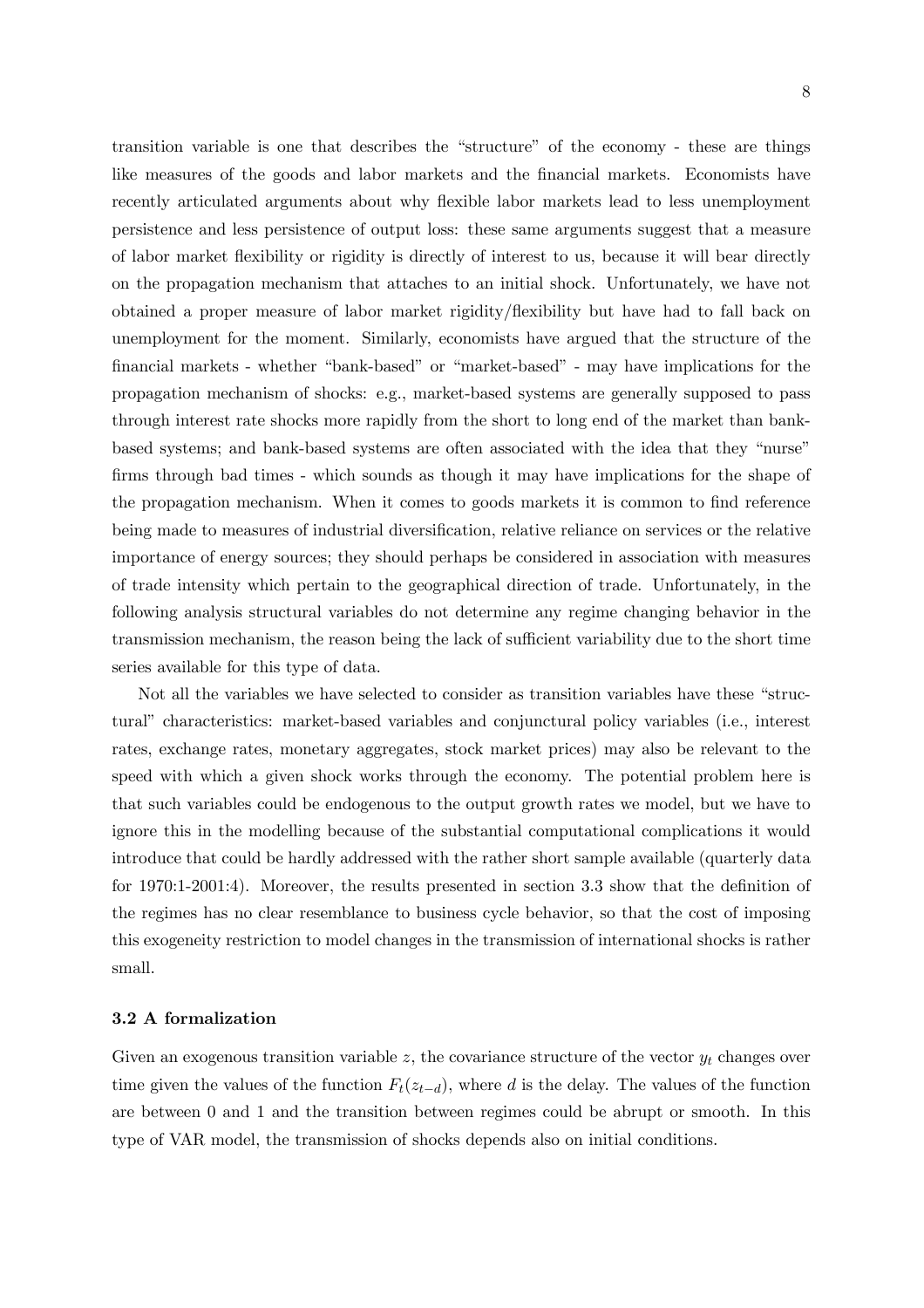Formally, an observed transition VAR (OT-VAR) is written as:

$$
y_t = [c_1 + A_{1,1}y_{t-1} + ... + A_{1,p}y_{t-p}](1 - F_t(z_{t-d})) +
$$
  
\n
$$
[c_2 + A_{2,1}y_{t-1} + ... + A_{2,p}y_{t-p}]F_t(z_{t-d}) + \varepsilon_t,
$$
\n(2)

where  $A_{s,j}$  is the  $k \times k$  matrix of autoregressive coefficients of regime s and lag j,  $c_s$  is a  $k \times 1$  vector of constants of regime s,  $F_t(z_{t-d})$  is a  $k \times 1$  vector of values of a transition function that depends on a different set of parameters in each equation of the system, so  $F_t(z_{t-d})=(F_{1,t}(z_{t-d_1}),..., F_{k,t}(z_{t-d_k}))$ . The transition function  $F_t(z_{t-d})$  can be a logistic or an indicator function, characterizing smooth or abrupt transitions across regimes. The logistic function is

$$
F_{i,t}(z_{t-d_i}) = G_{i,t}(z_{t-d_i}; \gamma, r) = \frac{1}{1 + \exp(-\gamma(z_{t-d_i} - r)/\sigma_{z_{t-d_i}})},
$$

where  $\gamma$  is the smoothness parameter, r is the threshold and  $\sigma_{z_{t-d_i}}$  is included to make  $\gamma$  scale free. The indicator function is

$$
F_{i,t}(z_{t-d_i}) = I_{i,t}(z_{t-d_i};r) = 1(z_{t-d} \geq r),
$$

which is equal to one when the inequality is true and equal to zero otherwise. Note that  $z$  is the standardized value of one of the transition variables listed in Table 1,  $j = RST, ..., UNEM$ for country X, which is the first country in the trivariate VAR, so  $z \in z_X^j$ .

For the purpose of modelling dynamic changes in the interdependence of economic fluctuations across countries, the restriction that each equation of the system has the same transition function  $F_{1,t}(z_{t-d_1}) = ... = F_{k,t}(z_{t-d_k})$  is imposed in the general model described in equation (2) because of the small number of degrees of freedom. Moreover, this restriction is in line with our interest in estimating a model able to characterize changes in the transmission of shocks from abroad to a given country depending on characteristics of the country suffering the shock.

Although smooth transitions have the appeal of modelling slow shifts between regimes, we decided to report results only for threshold VAR models. This is so for three main reasons. First, it is difficult to estimate the parameters of the smooth transition functions when there are few observations around the threshold, a larger problem in a short sample. The second advantage of VARs with abrupt transition is that they are more able to reproduce correctly the dynamic behavior of the variables in the presence of structural breaks (Carrasco, 2002), which is one of our main concerns. Finally, abrupt transition VARs allow the variances of shocks to shift between regimes, which is an advantage when one wants to produce responses that can be different across regimes.

Assuming that one knows the autoregressive order  $p$  and the delay  $d$ , the procedure to estimate models with abrupt transition (OAT-VAR) is described in the Appendix B. The determination of  $p$  and  $d$  is also discussed in Appendix B.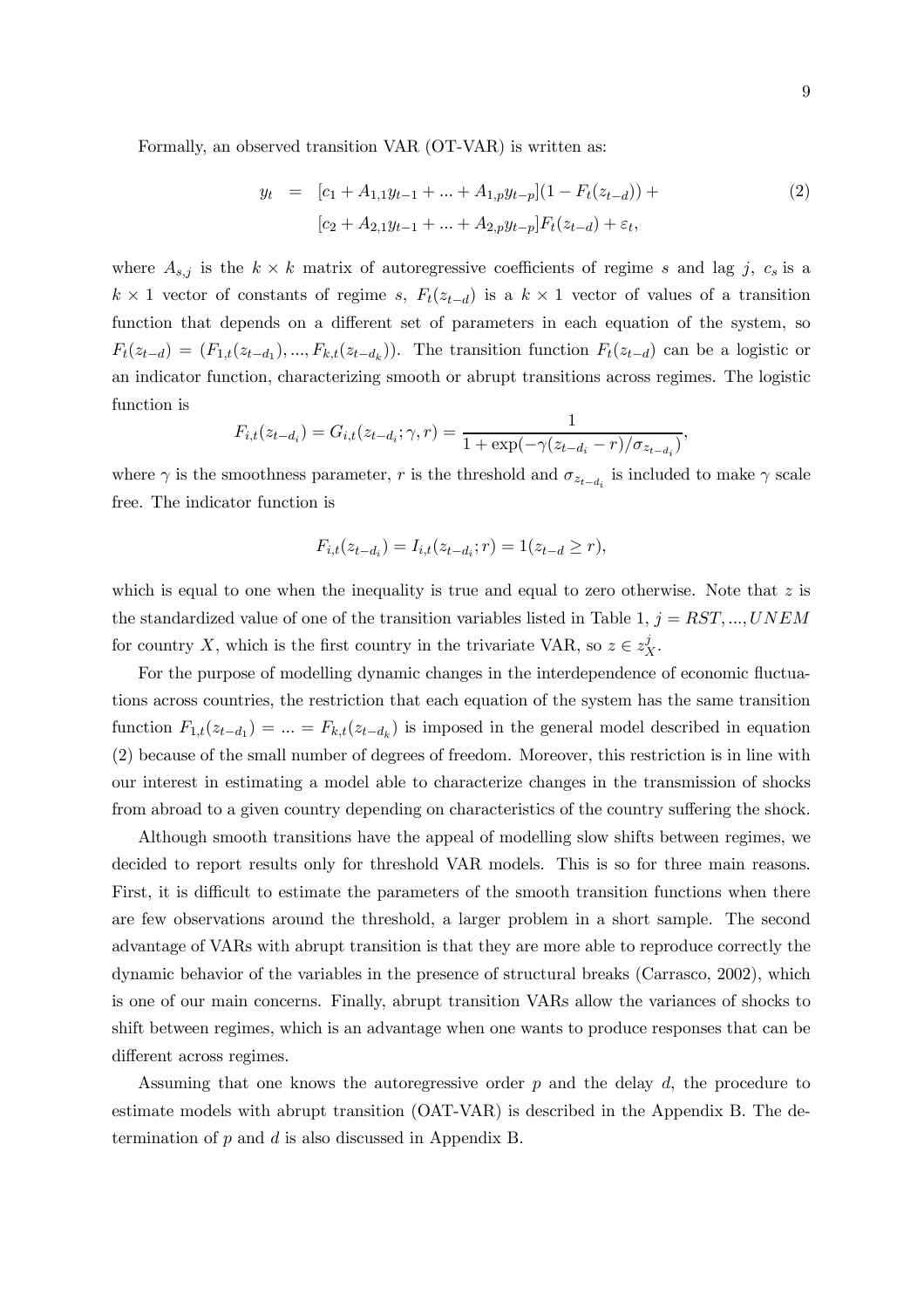#### 3.3 Selection of Transition Variables

Given the set of potential transition variables in section 3.1, the procedure for choosing the most appropriate variables is described in detail in Appendix C. The procedure has two main steps: (1) the computation of a statistic that resembles the linearity test in Teräsvirta (1998) to verify whether nonlinearity matters, (2) a selection of transition variables that specify OAT-VARs with smallest information criteria. A third step could be added where only transition variables that generate statistically different responses between regimes based on generalized impulse responses, conditional on the history of each regime, are retained.<sup>2</sup>

In Table 2, the transition variables selected by the two step procedure are presented. The two classes of variables "Financial market structure" and "Economic structure" have not been considered at this step. The reason is that these variables have a shorter data availability (around 80 observations) which is not informative enough to evaluate their statistical significance due to their slowly evolving behaviour.

Three main points can be made on the basis of Table 2. First, at least one measure of monetary policy differential was selected for each country analyzed. Second, the choice of the financial variables indicates two important markets for the transmission of shocks: currency and stocks. Finally, there are similarities in some of the transition variables for Italy and Spain in contrast to those for the UK and France. For the former countries variables related to trade and labor market were chosen, while for the latter countries variables that measure the need of oil imports were selected.

#### 3.4 Results

The responses to US and German shocks from the OAT-VARs for the selected transition variables are reported in Tables 3, 4, 5, for, respectively,  $h = 1, 4, 8$ . Compared to the point estimates and the 95% confidence intervals of the linear models, the majority of the OAT-VARs estimated with the chosen transition variables have a statistically different response in one regime or another, possibly depending on the type of shock (light shaded areas). However, only a few models have transmission mechanisms that are statistically different across regimes (dark shaded areas).

A general result of interest is that the currency market is an important channel to explain changes in the transmission of shocks because OAT-VARs with an exchange rate are chosen for each country. Analyzing the responses together with the results of Table 2 and Figures 1, 2,

<sup>&</sup>lt;sup>2</sup>The transition variable for the VAR with country X, Germany and US is  $z_{X,t-d}^j$  and its value is calculated using the standardized value of each transition variable j, except for  $j = RST$ ,  $ST$ ,  $DM2SA$  where the transition variable is the difference of the standardized value of country X with relation to Germany. Delays from 1 to 8 are considered. We also use a VAR for the case that  $X = \text{Germany}$ , which is a VAR of  $y_{GER,t}$ ,  $y_{UK,t}$ ,  $y_{US,t}$  with transition variables from the German data and the UK as the reference country for monetary policy. Notice that in principle groups of transition variables could be considered, but the sample available would make parameter estimation quite unreliable.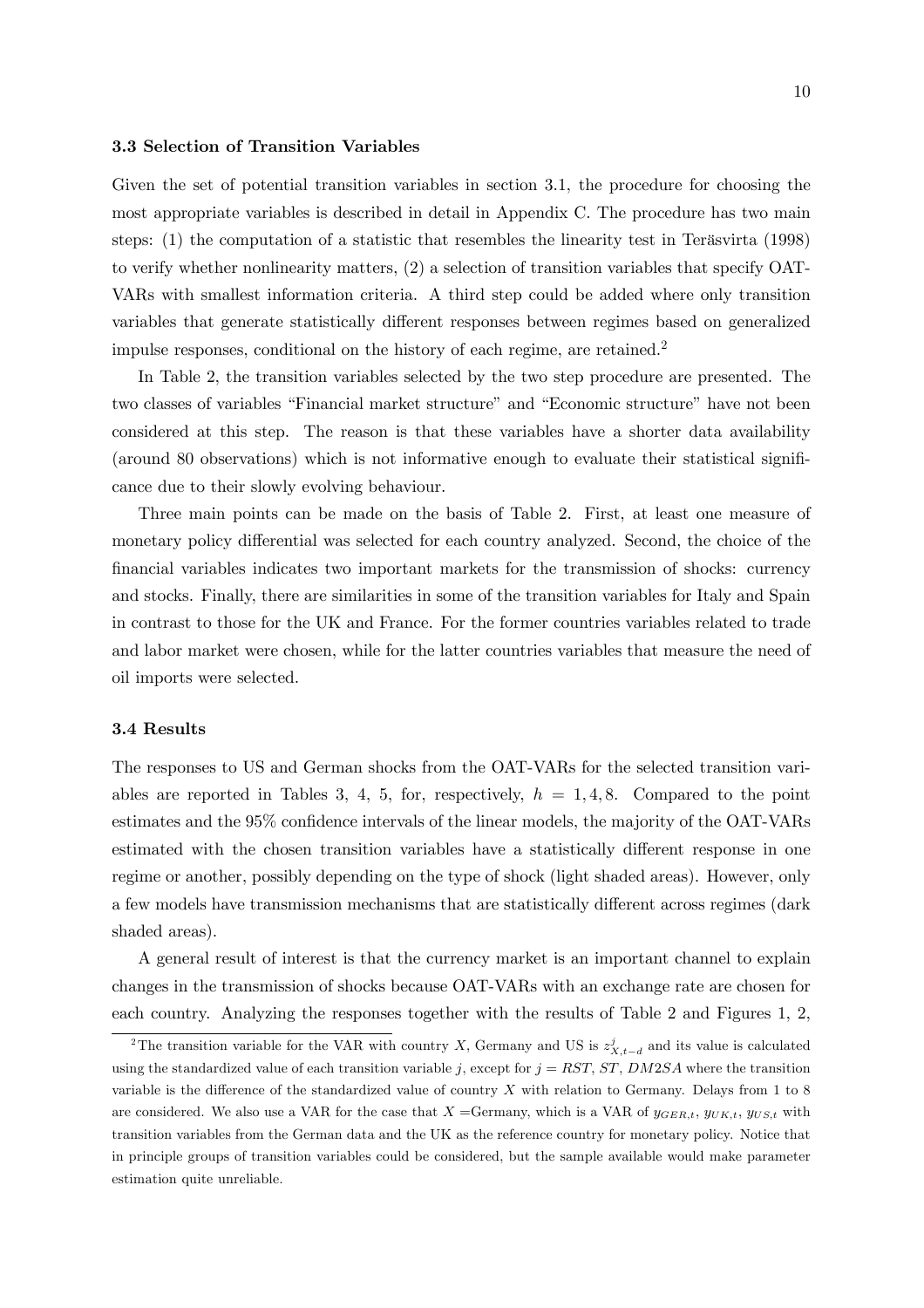3 and 4, we can conclude that the economies are more fragile when strong fluctuations of the exchange rate have occurred. This could be due to the impact of the exchange rate changes on corporate balance sheets that would reinforce the financial acceleration mechanism.

Focusing on the different countries, for France the evidence of asymmetries across regimes in the transmission mechanism is rather weak. Yet, observing the OAT-VARs for RST (difference between French and German real short-term interest rates) and for DM2SA (difference between French and German changes in M2), we can infer that the transmission mechanism of German shocks depends on the divergence of the French monetary policy with respect to Germany: when interest rates are too high or when money supply is increasing at high rates, France is more susceptible to German shocks. In the occurrence of these events the accommodating potential of French monetary policy would be more limited.

Similarly, the ST transition variable for the UK shows an interesting monetary policy behavior: when the interest rate is too low compared with the one in Germany one year previously, the economy today is more fragile with strong responses to shocks. As argued in section 2.1, a possible problem of this transition variable is that the short-term interest rate is treated as exogenous while it could also be responding to business cycle shocks, given that it is a monetary policy instrument. However, Figure 1 shows that the last change in regime was in 1991, illustrating that the transition function is not taking into account normal monetary policy changes. Observing the same figure, our results seem to suggest that the UK is being more susceptible to external shocks today than at the end of the 1980's. A possible reason for such a finding is the increasing integration in both financial and trade terms of the UK in the global economy.

Observing Figure 2 together with the Tables, we can suggest regimes in which the Italian economy is more susceptible to shocks from the US: (a) when there is a strong valuation of the exchange rate (DREER); (b) when stock prices are increasing (DSPI); (c) during the 70's bank assets outflow (BIN); (d) when there is a low proportion of trade with European countries (TRADE); (e) when the unemployment rates are increasing. Regarding German shocks, we can identify three characteristics of the Italian economy that can tight the transmission mechanism: (a) devaluation of the exchange rate (DREER); (b) during the 70's bank assets outflow (BIN); (c) when the unemployment rates are increasing. Overall, these variables imply that the financial market is a strong channel for the transmission of shocks, that intra-European trade is an insurance against shocks from outside Europe and that high unemployment makes the economy fragile.

The results for Spain show that there is no interesting asymmetry when German shocks are considered. Instead, the transmission of shocks from the US to the Spanish economy is weaker when (a) the real exchange rates are stable (DREER); (b) when the stock market is booming (DSPI1); (c) before 1987 when there is no large proportion of trade with European countries (TRADE). Explanations of these findings are similar to what we mentioned before, namely, with stable exchange rates monetary policy can be more flexible, when the domestic economy is in good conditions as reflected by the stock market external shocks are less problematic and,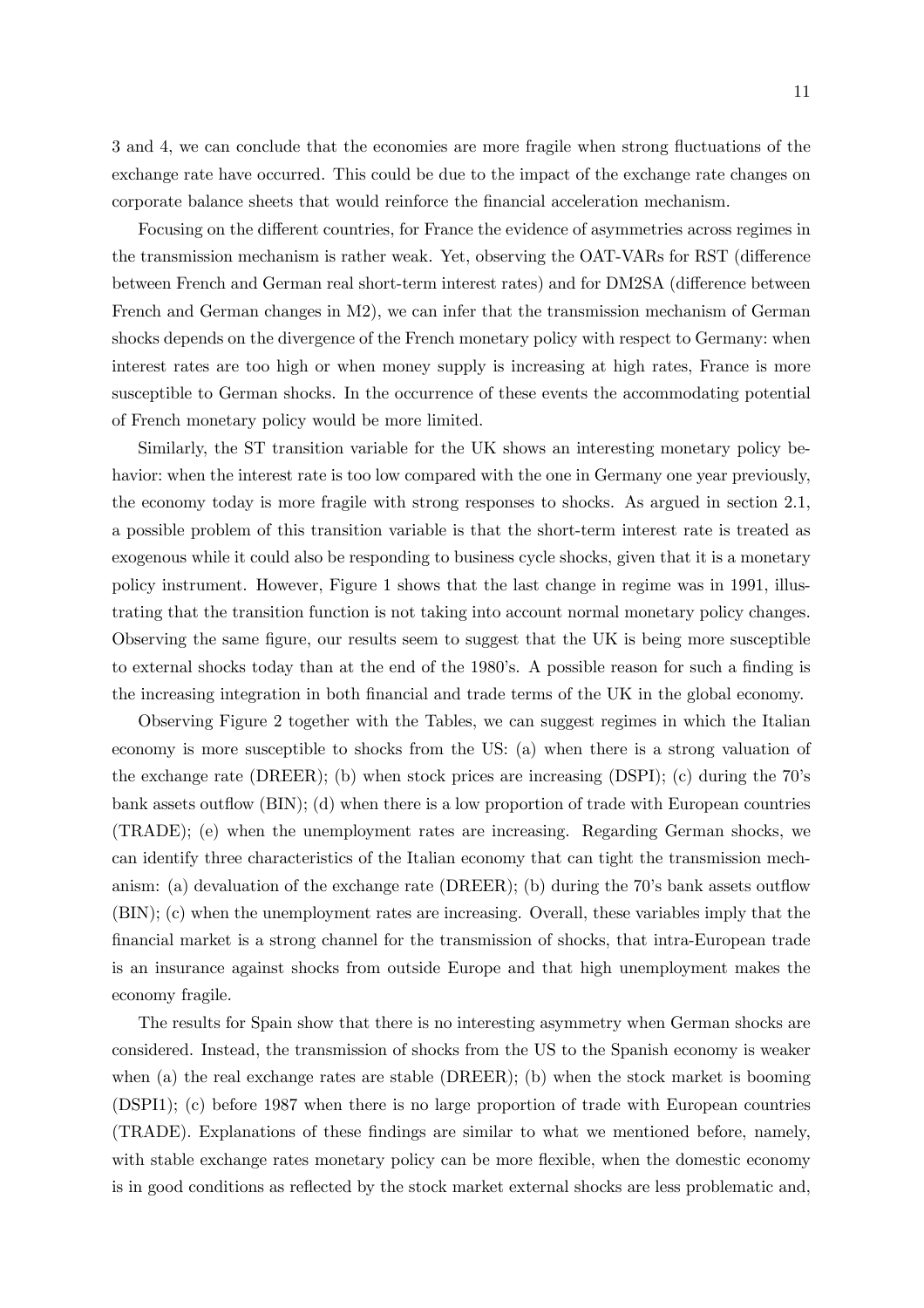finally, increasing trade integration implies a greater exposure to foreign shocks.

The response of the German economy to shocks emanating from the US also illustrates a sensitivity to a financial channel. In particular, the exchange rate is of some importance at all horizons and international capital flows are significant at the longer ones. This finding confirms two well-known features of the German economy. First, that its currency, the DM, was the only currency of world significance compared to the US dollar; second, that the real economy was (and remains) highly export-oriented.

In summary, the four patterns for shock transmission that we have detected with the linear VAR are substantially confirmed. In general the impact of a SIS shock increases at least in one regime using the nonlinear VARs, but common shocks are still required to generate large changes in GDP growth. Moreover, it remains true that most of the effects take place within one year and that German shocks are not more important than the US ones. Yet, we have also found that the transmission of external shocks depends significantly on transition variables, mainly exchange rate movements, financial prices, international financial flows, trade integration and dissimilarities in monetary policy.

### 4 How big were the effects on Europe of the recent US slowdown?

The previous section presented evidence of regime changing behavior in the transmission mechanism of external shocks. In this section, we exploit some of the non-linear models to derive the expected effects of a rather large and negative US shock on GDP growth in Italy, Spain, UK, France and Germany.

We characterize the US downturn as generated from a  $-3\%$  shock in the annual growth rate at 2000:4. Shocks of this size and sign had occurred in the past, and they are associated with dated US recessions. To measure the effects of this shock we compute the responses as in Tables 3 and 4 that are based on a 1% shock on a quarterly basis. Notice that, notwithstanding the overall nonlinearity of the OAT-VAR, the effects of the shock are proportional to its sign and size because the shock does not affect the regime changing probabilities. The latter do depend on the history at the time of the shock, which defines which mechanism will regulate the shock transmission.

We assume that if there had been no shock the economies would have grown during 2001 at the rates predicted by the IMF in October 2000 (The World Economic Outlook, October 2000). For example, the predicted GDP growth rate for the US was 3.2%, while the actual was 0% (as reported in (The World Economic Outlook, October 2002). This also justifies our choice of a -3% shock for the US. The last column of Table 6 reports the corresponding forecast errors for the European countries, which are substantially larger for France and Germany than for Italy, Spain and the UK.

We consider the transition variables that according to Tables 3 and 4 generate statistically different responses across regimes, in order to make the resulting models as different as possible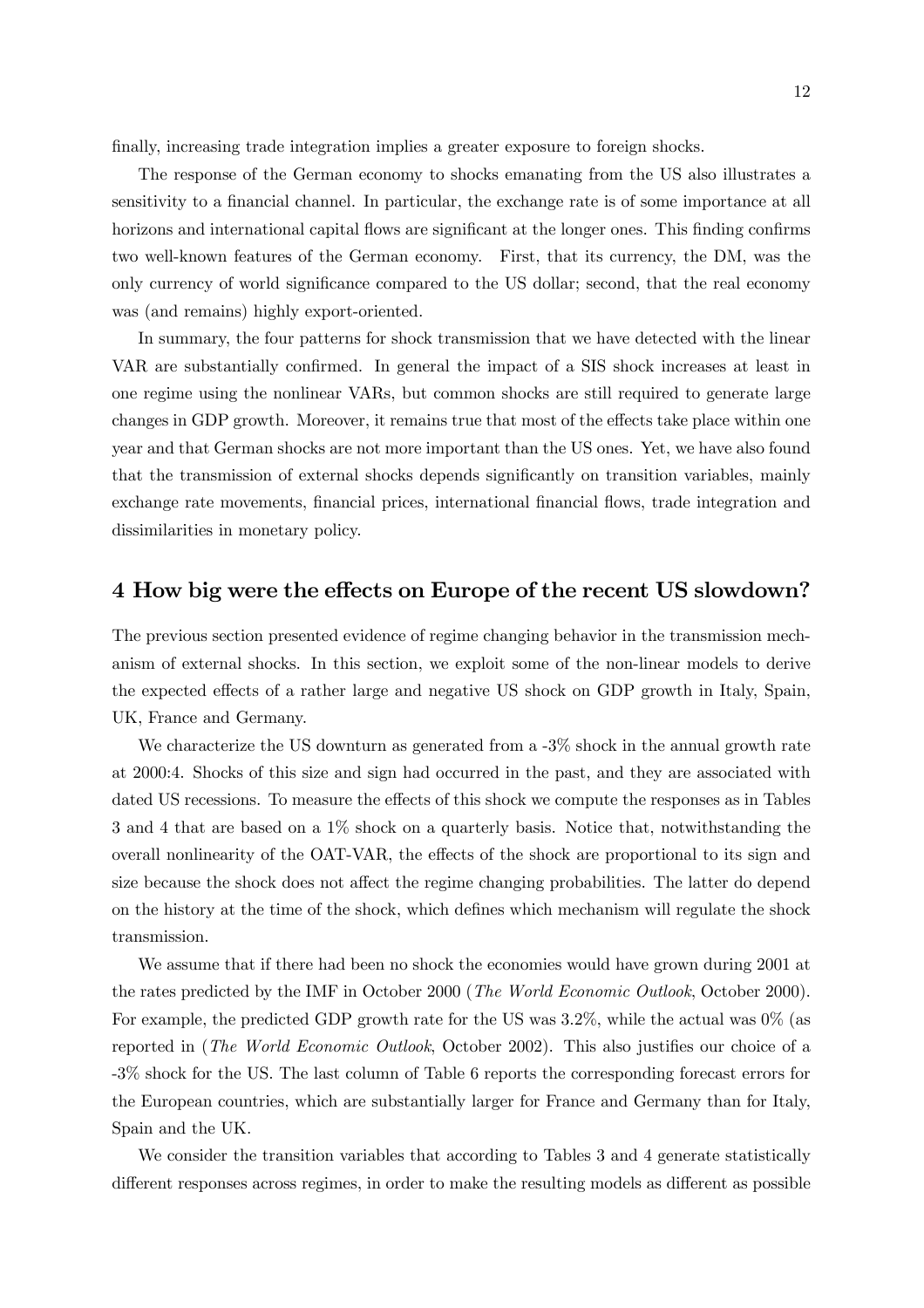13

from linear VARs. Notice that even if these variables are selected ex-post, i.e. after 2000:4, their choice is not biased in favour of producing a good forecasting performance, but only a potentially different result from linear VARs. The selected variables include a measure of interest rate differential for France, Germany and the UK, while several mixed variables are relevant for Spain and Italy, likely as a consequence of the more varied performance of these economies in the '70s and '80s and of the many institutional changes that took place.

The responses are presented in Table 6. The linear VARs indicate that about 2/3 of the US shock is transmitted to European countries, with the strongest effects in UK and Germany (-2%) and the mildest in France (-1.2%). The effects in Germany and the UK are even larger when using the nonlinear VARs to evaluate the consequences of the US shock (about -3.5%), and remain mild for France (-1%). The results for Italy and Spain depend on the specific transition variable, with the share prices in Italy and the unemployment rate in Spain producing the closest to actual effect.

Overall, the relative ranking of the linear and OAT-VARs in terms of replicating the effects of the US shock is not clear cut, it depends on the country and the transition variable, as may be expected when looking at a specific episode. Thus, we now compare the two types of models on the basis of their average forecasting performance over the last 20 quarters of the sample, using the same transition variables as in the previous exercise. We consider 1 to 5 quarter ahead forecasts, using rolling estimation with a 95 quarters window, and compute the mean square and mean absolute prediction error (MSFE and MAPE). The use of rolling estimation allows to compare the two loss functions using the Diebold and Mariano (1995) (DM) test with an asymptotic standard normal distribution even if the competing models are nested, see Giacomini (2002).

Table 7 reports the ratios of the MSFE and MAPE for the competing models, with values smaller than one indicating a smaller loss from the OAT-VARs and a  $*$  when the loss differential is statistically significant at the 5% using the DM test with the small sample correction suggested by Harvey et al. (1997). It turns out that the performance of the OAT-VARs deteriorates with the forecast horizon. When  $h = 5$  only 4 out of 15 nonlinear models outperform the linear VARs and the gains are small, but at the shortest horizon 11 OAT-VARs beat the linear VARs, with sizeable gains. This pattern is robust to the adoption of MSFE or MAPE as the loss function, and it is likely due to the difficulty of correctly predicting the proper regime in the far away future.

### 5 Conclusion

In this paper, we propose a class of nonlinear VARs to model the possibly time-varying relationships among GDP growth rates for the major economies. Using the generalized impulse responses from these models, we show that the transmission of shocks from the US to European countries may change depending on transition variables that represent changes in exchange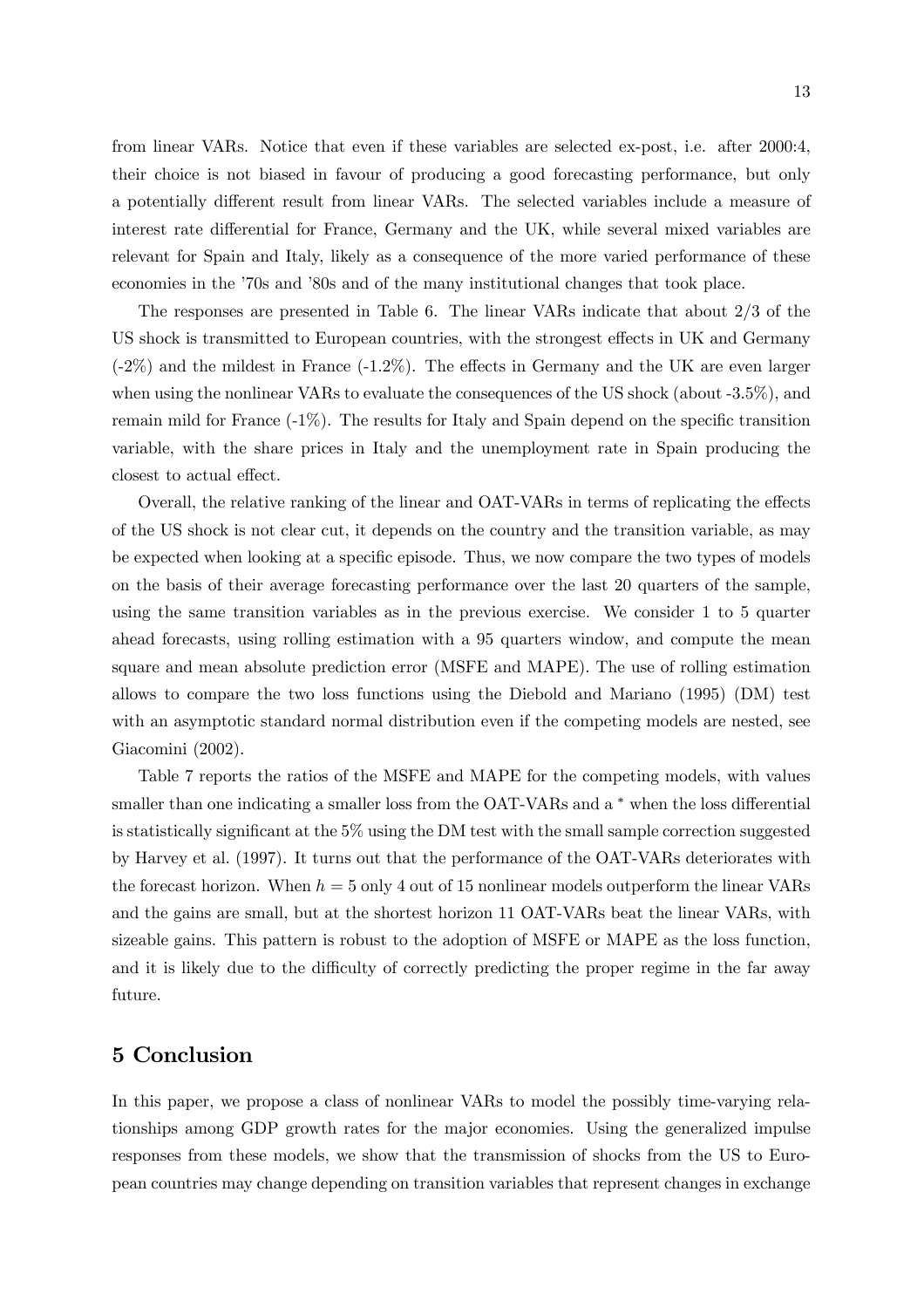rates, financial prices, international capital flows, trade links and monetary policy instruments. Moreover, there are often gains in allowing for a changing transmission mechanism when analyzing the strong effect of the recent US recession on the European economies, and more generally for short-horizon forecasting.

Future research could exploit the OAT-VARs proposed in this paper to examine the monetary transmission mechanism or the impact of fiscal shocks on the economy. In addition, more sophisticated econometric techniques could be developed to better exploit the informational content of the variables that characterize the economic and financial structure, given that their limited variability constrained their application in the OAT-VAR context.

### References

- Abeysinghe, T. and Forbes, K. J. (2001). Trade linkages and output-multiplier effects: A structural VAR approach with a focus on asia, NBER Working Papers n. 8600.
- Allen, F. and Gale, D. (2000). Comparing Financial Systems, MIT Press, Cambridge, MA.
- Andreou, E., Osborn, D. and Sensier, M. (2000). A comparison of the statistical properties of financial variables in the USA, UK and germany over the business cycle, The Manchester School 68: 396—418.
- Artis, M. and Zhang, W. (1997). The international business cycle and the ERM: Is there a "european" cycle?, International Journal of Finance and Economics 2: 1—16.
- Ballabriga, F., Sebastián, M. and Vallés, J. (1999). European asymmetries, Journal of International Economics 48: 233—53.
- Barrios, S., Brulhart, M., Elliott, R. and Sensier, M. (2002). A tale of two cycles: Co-fluctuations between UK regions and the euro zone, The Manchester School, forthcoming .
- Canova, F. and Marriman, J. (1998). Sources and propagation of international output cycles: Common shocks or transmission?, Journal of International Economics 46: 133—66.
- Carrasco, M. (2002). Misspecified structural change, threshold and markov switching models, Journal of econometrics 109: 239—73.
- Dassel, D. G. (2002). Propagation of output fluctuations across countries, University of Frankfurt (mimeo).
- Diebold, F. X. and Mariano, R. S. (1995). Comparing predictive accuracy, *Journal of Business* and Economic Statistics 13: 253—65.
- Doyle, B. M. and Faust, J. (2002). An investigation of co-movements among growth rates of the G-7 countries, Federal Reserve Bulletin Oct.: 427-37.
- Frankel, J. and Rose, A. (1998). The endogeneity of the optimal currency area criteria, Economic Journal 108: 1009—25.
- Giacomini, R. (2002). Tests for conditional predictive ability, UCSD (mimeo).
- Gruben, W., Koo, J. and Mills, E. (2002). How much does international trade affect business cycle synchronization?, Federal Reserve Bank of Dallas, Working Papers n. 0203.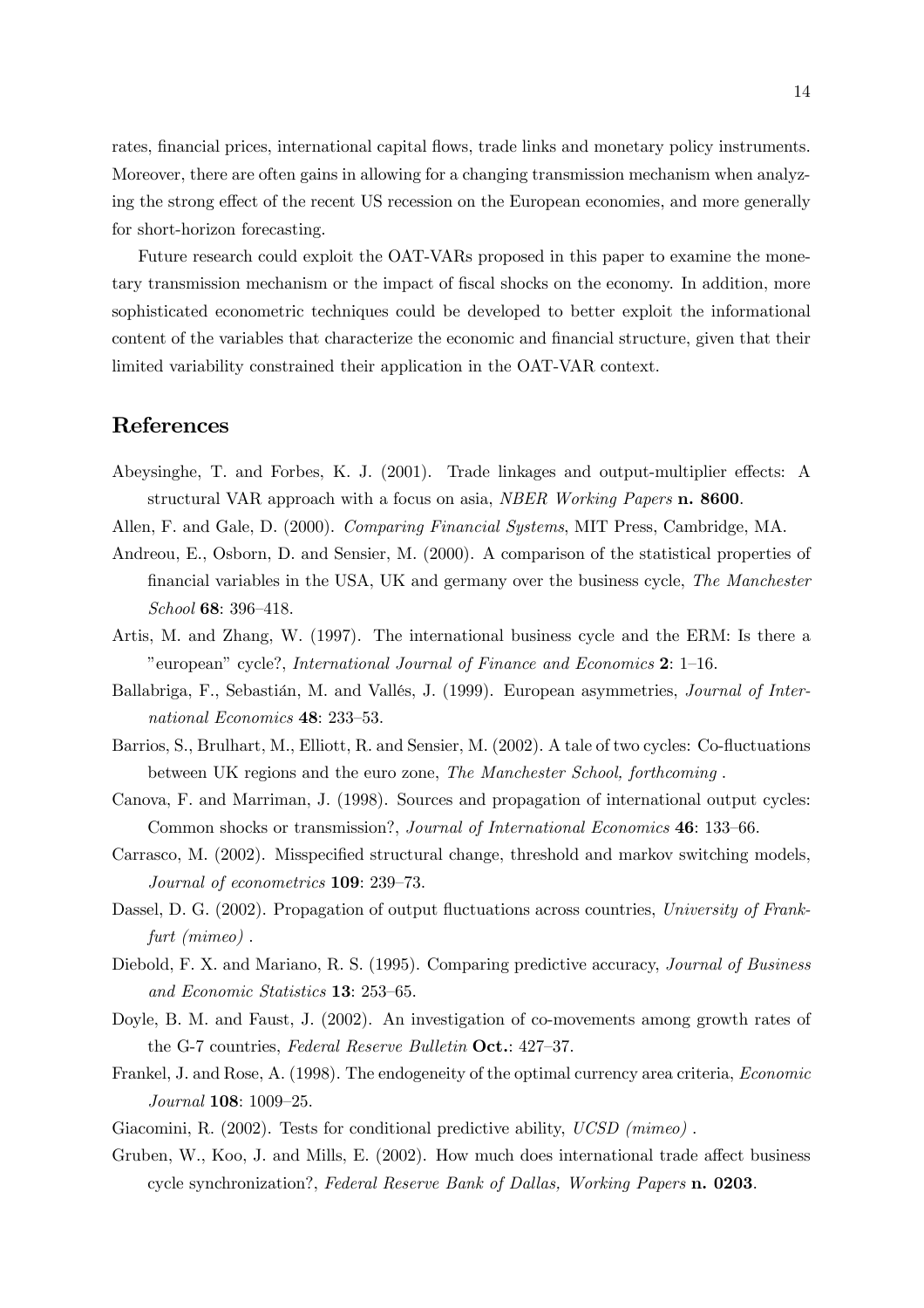- Harvey, D. I., Leybourne, S. J. and Newbold, P. (1997). Testing the equality of prediction mean squared errors, International Journal of Forecasting 13: 281—91.
- Helbling, T. and Bayoumi, T. (2003). Are they all in the same boat? The 2000-2001 growth slowdown and the G-7 business cycle linkages, IMF Working Papers n. 03/46.
- IFS (2002). International Financial Statistics, International Monetary Fund, CD-ROM.
- Imbs, J. (2003). Trade, finance, specialization and synchronization, CEPR Discussion Papers n. 3779.
- International Monetary Fund (IMF) (2001). World Economic Outlook, IMF, Washington.
- Koop, G., Pesaran, M. H. and Potter, S. M. (1996). Impulse reponse analysis in nonlinear multivariate models, *Journal of Econometrics* **74**: 119-47.
- Kwark, N.-S. (1999). Sources of international fluctuations: Country-specific shocks or worldwide shocks?, Journal of International Economics 48: 367-85.
- OECD (2002). OECD Statistical Compendium, Organization of Economic Co-Operation and Development, CD-ROM.
- Pesaran, M. H., Schuermann, T. and Weiner, S. M. (2003). Modeling regional interdependencies using a global error-correcting macroeconometric model, Journal of business and economic statistics forthcoming.
- Pesaran, M. H. and Shin, Y. (1998). Generalized impulse response analysis in linear multivariate models, Economic Letters 58: 17—29.
- Teräsvirta, T. (1998). Modeling economic relationships with smooth transition regressions, in A. Ullah and E. David (eds), Handbook of Applied Economic Statistics, Marcel Dekker, New York, pp. 507—52.
- US Treasury (2002). US Treasury International Capital Reporting System (TIC). http://www.treas.gov/tic/ (downloaded April 2002).
- World Bank (2001). Financial Structure and Economic Development Database. http://www.worldbank.org/research/projects/finstructure/database.htm.

### A Generalized Impulse Responses

The generalized impulse responses (GI) are computed based on an estimated VAR or OT-VAR (equation 2). The past values of the vector of endogenous variables  $y_t$  and of the transition variable  $z_t$  are written as  $W_{t-1} = (y_{t-1},...,y_{t-p})$  and  $Z_{t-1} = (z_{t-1},...,z_{t-d_{\text{max}}})$  and are used to build a matrix of histories  $\Omega_{t-1} = ((W_{t-1}, ..., W_{T-1})', (Z_{t-1}, ..., Z_{T-1})')$ . This matrix of histories is partitioned to obtain GIs conditional on the regime when calculating GIs for the OT-VARs. In that case, the first partition  $\Omega_{t-1}^1$  has the rows of  $\Omega_{t-1}$  such that  $F_t(z_{t-d})=0$  and the second partition  $\Omega_{t-1}^2$  has the rows of  $\Omega_{t-1}$  such that  $F_t(z_{t-d})=1$ .

GIs are computed for five types of shocks, so that the  $5\times k$  matrix of shocks is  $v = (v_1, ..., v_5)'$ , where  $v_1$  and  $v_2$  are PIS and SIS with origin in the US;  $v_3$  and  $v_4$  are the same type of shocks with origin in Germany; and  $v<sub>5</sub>$  is COS, standardized by the US values. We build GIs conditional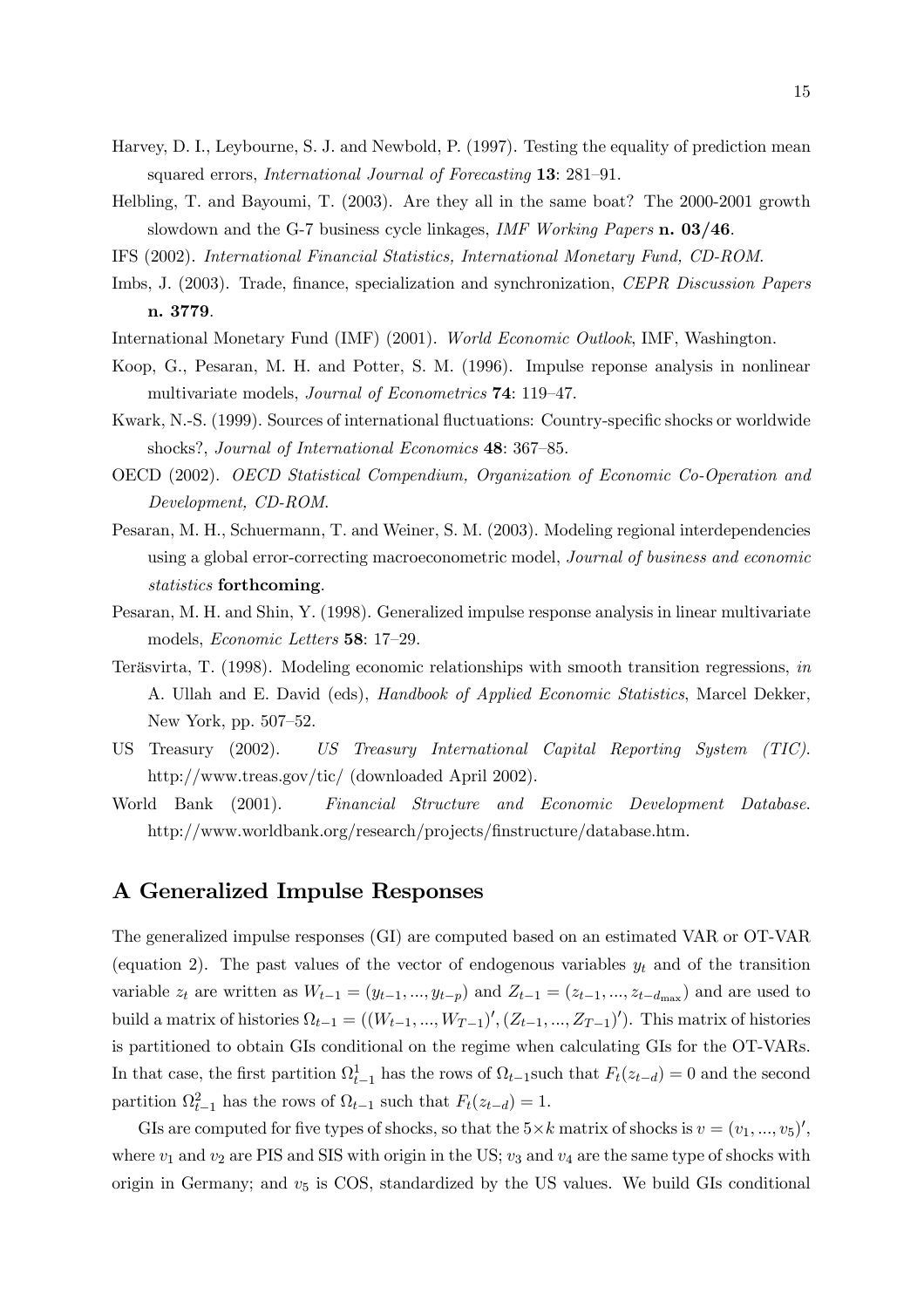on each of these 5 combinations of type and origin of shock. Because the determination of the regimes depends upon an exogenous variable, we do not expect size or sign effects given that the shock does not influence the regime changing mechanism.

The responses from the OT-VAR for horizons larger than  $t + d$  depend on predictions of  $z_t$ . Thus we use data simulated from an  $AR(p)$  of  $z_t$  to obtain a sequence of values of the transition variables  $z_t, ..., z_{t+n}$ . The autoregressive order of an AR for the full sample is obtained by minimization of the SIC including a drift. The residuals  $\eta_t$  of the AR(p) of  $z_t$  are saved to be used in the calculation of the conditional means of the GIs.

The algorithm employed to obtain  $GI_Y(n, v_i, \Omega_{t-1}^j)$ , which is the GI at horizon n conditional on a type of shock in v and one subset of histories of  $\Omega_{t-1}$ , is:

- (1) Pick one row of shocks from the matrix  $v_i$  and pick one of the subsets  $\Omega_i^j$  of the matrix  $\Omega_{t-1}$ .
- (2) Pick one of the rows of  $\Omega_i^j$ .
- (3) Use these vectors to compute  $y_t^{s,m} = f(\Omega_{t-1}, \theta) + v_i$ , where  $\theta$  is a vector with all the estimated parameters of the model. This calculates the impact of the shock.
- (4) Draw a sub-sample  $\epsilon^*$  of size  $N+1$  by bootstrapping from the VAR residuals  $\epsilon$ . When calculating GIs for the OT-VAR, draw also a sub-sample  $\eta^*$  of size  $N+1$  by bootstrapping from  $\eta$ , which are the residuals of the AR(p) of  $z_t$ .
- (5) Use  $\eta^*$  to get a sequence  $z_{t+0}, ..., z_{t+N}$  given the estimated AR(p) conditional on  $Z_{t-1}$ . Use  $\epsilon^*$ , the sequence  $z_{t+0},...,z_{t+N}$ , and the estimated VAR to get  $y_t^{ns,m},...,y_{t+N}^{ns,m}$ . This calculates a sequence that describes the dynamic of the system when there is not a shock.
- (6) Use  $z_{t+0},...,z_{t+N}$ ,  $y_t^{s,m}$ , the first N observations of  $\epsilon^*$  and the estimated VAR to get  $y_{t+1}^{s,m},...,y_{t+N}^{s,m}$ . This computes the dynamic effect of the shock.
- (7) Repeat steps 3 to 6 M times (800 in our tables). Thus, obtain  $E[y_{t+n} | \Omega_i^j, v_i] =$ 1  $\frac{1}{M}\sum_{m=1}^{M} y_{t+n}^{s,m}$  and  $E[y_{t+n}|\Omega_i^j] = \frac{1}{M}\sum_{m=1}^{M} y_{t+n}^{ns,m}$ . In this way, steps 3 to 6 are aimed at calculating the conditional expectations. Note that this could be calculated analytically for the linear VAR but not for the OT-VAR. We use the same algorithm for both cases.
- (8) Pick another row of  $\Omega_{t-1}^j$  and repeat the procedure from 3 to 7 until all rows are considered.
- (9) Average the conditional means over stories to get  $E[y_{t+n} | \Omega_{t-1}^j, v_i]$  and  $E[y_{t+n} | \Omega_{t-1}^j]$ , so  $GI_Y(n, v_i, \Omega_{t-1}^j) = E[y_{t+n} | \Omega_{t-1}^j, v_i] - E[y_{t+n} | \Omega_{t-1}^j].$
- (10) Select another combination of shock in  $v_i$  and subset of histories  $\Omega_i^j$  and repeat steps 2 to 9 until all possibilities are exhausted. This will generate a set of different GIs conditional on the shock and the set of histories.

Specifically for OAT-VARs, we generate data based on the following formulation:  $y_t =$  $[c_1+A_{1,1}y_{t-1}+...+A_{1,p}y_{t-p}+\varepsilon_t^{*1}](1-F_t(z_{t-d}))+[c_2+A_{2,1}y_{t-1}+...+A_{2,p}y_{t-p}+\varepsilon_t^{*2}]F_t(z_{t-d}),$  where  $\varepsilon_t^{*1}$  and  $\varepsilon_t^{*2}$  are bootstrapped from  $\epsilon$ , conditional on the regime. This means that information on the regime dependent covariance matrices are employed in the computation of the GIs.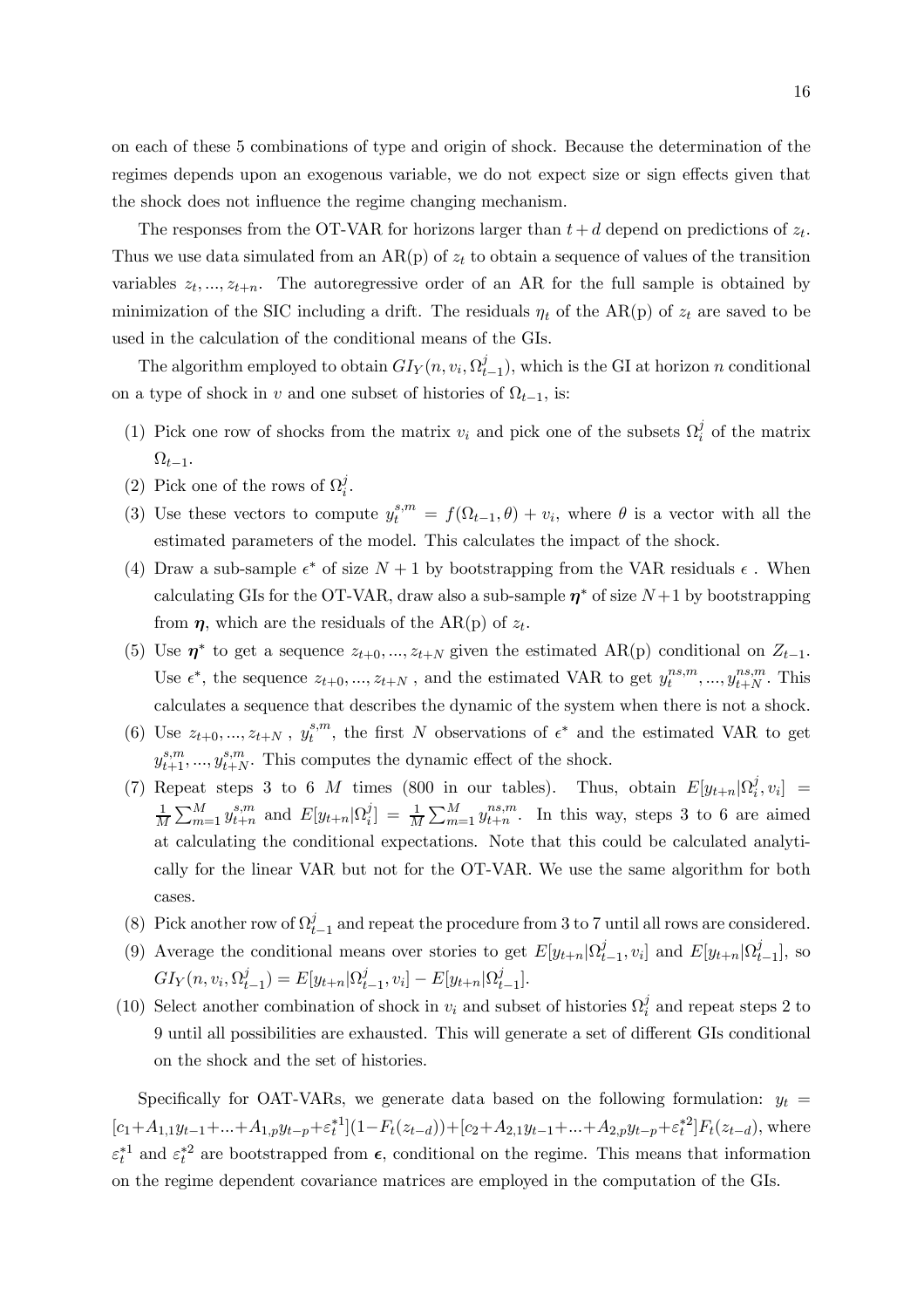Because of parameter uncertainty and finite sample size, inference on the GIs for each horizon is based on a 95% bootstrap confidence interval. The distribution of the GI values for each horizon, conditional on the same set of histories and type of shock, is built by simulating R samples of size T using the estimated parameters and bootstraps from the residuals. Then these samples are employed to re-estimate the model and to re-calculate the GIs using the described algorithm. Because this procedure is heavily computer intensive, we use  $R = 200$  and  $M = 400.$ 

### B Estimating the OT-VAR

The estimation of the observed transition VAR depends on the assumption on the functional form of the transition function. In general the minimization of the sum of squared residuals and maximization of the likelihood can be written as the minimization of the determinant of the covariance matrix of the residuals given a set of parameters  $\theta$  to be estimated:

$$
\hat{\boldsymbol{\theta}} = \arg\min_{\boldsymbol{\theta} \in \boldsymbol{\Theta}} \det(\hat{\boldsymbol{\Sigma}}(\boldsymbol{\theta})),
$$

where  $\hat{\Sigma}(\theta)$  is calculated as  $1/T \sum_{i=1}^{T} \epsilon_i \epsilon_i'$ . Note that we assume that the transition variable (including the delay) and the autoregressive order is known. Conditional on knowing also the threshold r, the problem can be solved by OLS. Using this information the covariance matrix is minimized changing at each step only the value of r, given that the autoregressive parameters and constants just follow these values. We define a set of possible values for the threshold, trimming 10% of the observations in each tail of the ordered distribution of the threshold variable. Then we calculate a model for each value and the estimated threshold is the one that minimizes the determinant of the covariance matrix.

The autoregressive order  $p$  is chosen by comparing Schwarz Information criteria (SIC) of OT-VARs estimated with different p. Note that the penalty for one more lag is of  $2*3*3*p$ . The delay  $d$  is calculated by a search aiming at minimizing the determinant of the covariance matrix jointly with the threshold.

### C Procedure to Choose Transition Variables

We collect data on the transition variables for the two benchmark countries - the US and Germany - and also for France, Italy, Spain and the UK. The characteristics of the data and the sources are described in Appendix D. The transition variable for the VAR with X, Germany and US is  $z_{X,t-d}^j$  and its value is calculated using the standardized value of each transition variable j, except for  $j = RST$ ,  $ST$ ,  $DM2SA$  where the transition variable is the difference of the standardized value of country  $X$  with relation to Germany. Delays from 1 to 8 are considered. We also use a VAR for the case that  $X =$ Germany, which is a VAR of  $y_{GER,t}$ ,  $y_{UK,t}$ ,  $y_{US,t}$  with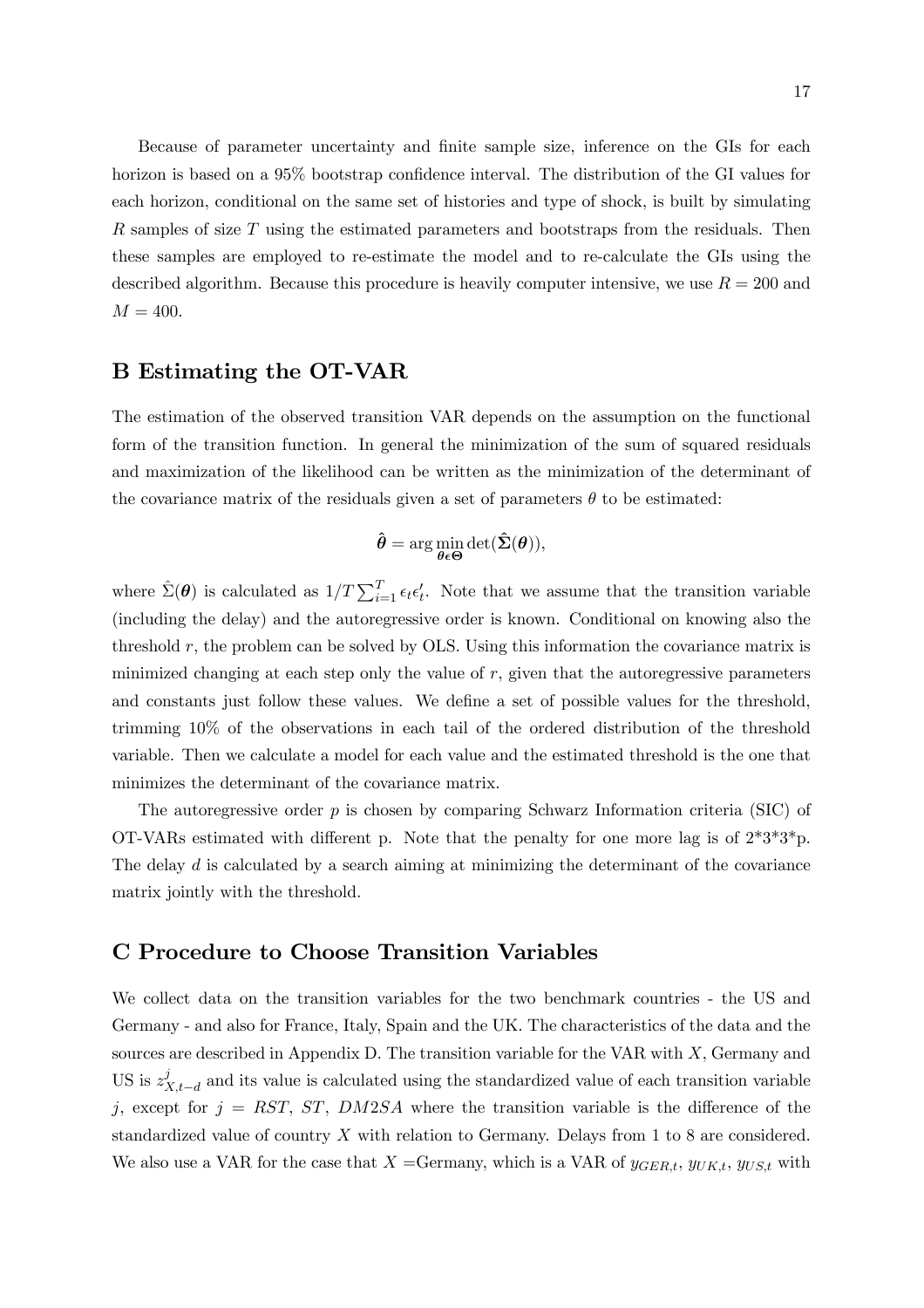transition variables from the German data and when monetary policy values in reference to the UK.

For each VAR we use a two-step procedure to choose the transition variables from the set  $\Xi_X = \{z_{X,t}^{RST},...,z_{X,t}^{UNEM}\},\$  with all js as described in Table 1

- (1) A test statistic is calculated for each delay and transition variable similar to the one described by Teräsvirta (1998) to test linearity. The variable addition type of test uses an auxiliary VAR, which is a regression of  $y_t$  on constants,  $W_{t-1}$  and  $W_{t-1}z_{t-d}$ . The determinant of the covariance matrix of this auxiliary VAR is compared with the determinant of the covariance matrix of the VAR under the null using a LR type of test with p-values form a chi-squared distribution. The transition variable in  $\Xi_X$  is chosen when the null hypothesis is rejected at 10% for at least one of the delays considered.
- (2) Transition Variables from  $\Xi_X$  that have been chosen in the previous step are employed to estimate an OAT-VAR with the same transition function in each equation of the system and with a delay jointly estimated with the threshold by grid search. Then the OAT-VARs are ranked by their fit measured by the Schwarz information criteria  $(n \log(\left|\hat{\Sigma}\right| + \log(n)m))$ with  $m$  being the total number of estimated parameters). The transition variables of the 50% best ranked OAT-VARs are chosen.

The characteristics of the OAT-VARs with the variables chosen in this two-step procedure are presented in Table 2, while the correspondent cumulative responses are shown in Tables 3 to 5. A third step is added to choose the transition variables that have predicted responses and forecasts of their OAT-VARs analyzed in Tables 6 and 7. We use the 95% confidence intervals and the point estimates of the generalized impulse responses to verify whether the responses conditional on the history and residual variances of each regime are statistically different. The transition variables are chosen when the transmission mechanisms of the regimes are statistically asymmetric.

# D Description of Data Set<sup>3</sup>

The endogenous variables in the systems are always the quarterly growth of real GDP, that is, 100 times the first difference of log-level of real GDP. The series French GDP is computed using nominal GDP and GDP deflator from the OECD dataset (1970:Q1-2001:Q4). The series for Italy, US and UK are the constant price series (base 1995) presented by the OECD and have the same lenght as the French one. The series of output growth of Germany is computed using the current price series from OECD. The series is not seasonally adjusted before 1991:Q2 and we do the adjustment using X12. We avoid the jump due to the unification using the GDP growth for West Germany until 1991:Q1 and for unified Germany from 1991:Q2. For Spain, we

<sup>&</sup>lt;sup>3</sup>All final data are quarterly. If the original frequency of the data is annual, the frequency transformation method is described.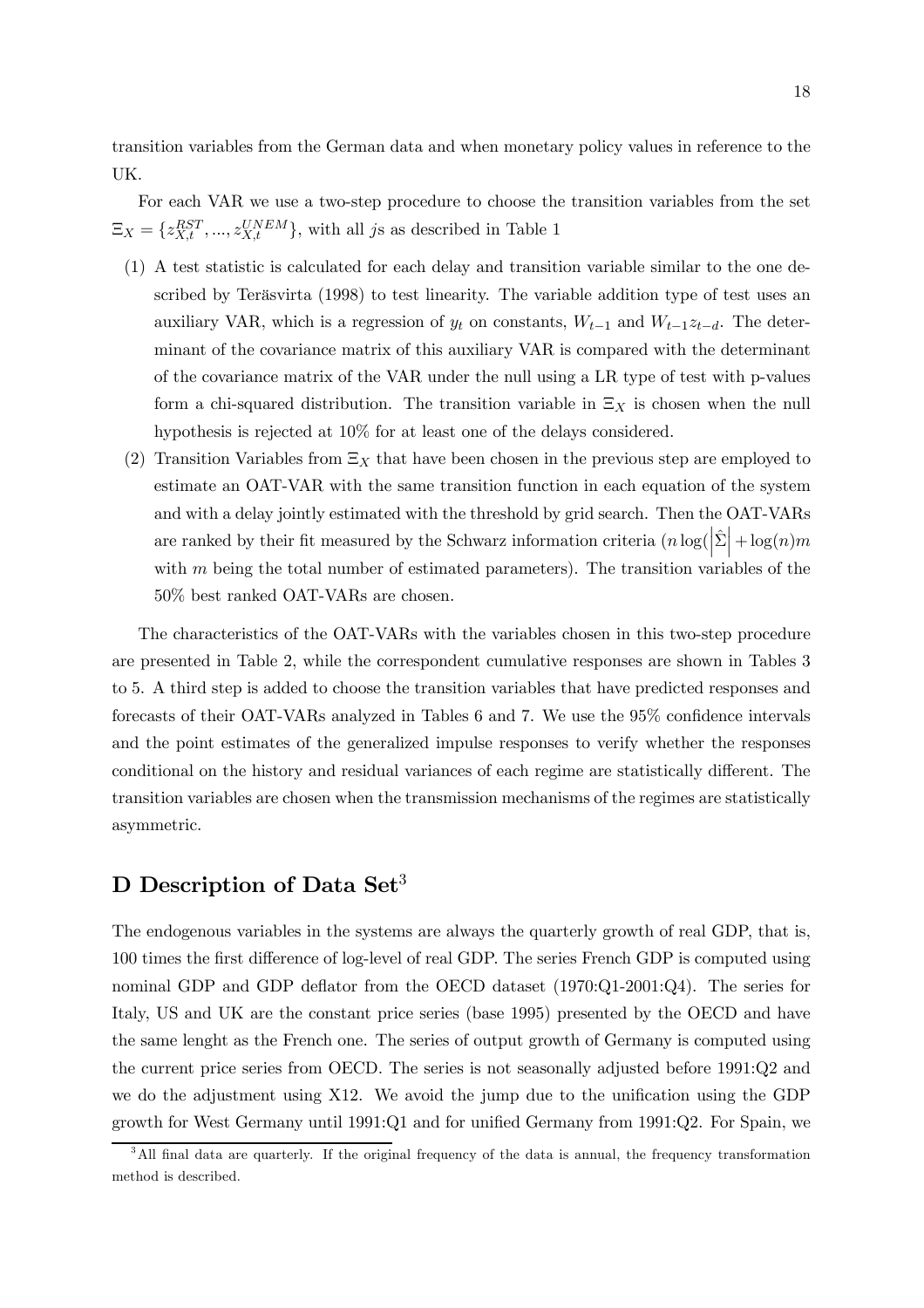use growth rates of the IMF GDP volume index until 1980:Q1, and then the OECD constant price series is available with the same base as the one in previous countries.

All transition variables are quarterly and are described below. If the original frequency of the data is annual, the frequency transformation method is also described below.

#### D.1 Transition Variables

#### D.1.1 Monetary Policy Instruments

#### RST-: Short-Term Real Interest Rate

| Calculation:                 | $\ln(1+(\text{ST}-((\text{CPI}/(\text{lag}(\text{CPI},4)))-1)^*100)/100,$ where CPI is the Consumer Price |  |
|------------------------------|-----------------------------------------------------------------------------------------------------------|--|
|                              | Index (base $1995=100$ ) and $\log(CPI, 4)$ is the CPI lagged 4 periods                                   |  |
| Sample period:               | France, Germany, UK, US: 1970Q1-2001Q4;Italy: 1971Q1-2001Q4;                                              |  |
|                              | Spain: 1974Q1-2001Q4                                                                                      |  |
| Source:                      | IFS $(2002)$                                                                                              |  |
| ST: Short-Term Interest Rate |                                                                                                           |  |
| Description:                 | France, UK, US: Treasury Bill Rate; Germany, Italy, Spain: Money Market Rate,                             |  |
|                              | percent per annum, end of period                                                                          |  |
| Sample period:               | France, Germany, UK, US: 1970Q1-2001Q4; Italy: 1971Q1-2001Q4;                                             |  |
|                              | Spain: 1974Q1-2001Q4                                                                                      |  |
| Source:                      | IFS $(2002)$                                                                                              |  |
| DM2SA: Broad Money M2        |                                                                                                           |  |
| Description:                 | sum of Money (IFS, line 34=lines $14a+14d+14e+14f+14g+24$ ) and Quasi-Money,                              |  |
|                              | (IFS, line 35=lines $15+25$ ) billions of national currency; break in 1999q1 for Euro                     |  |
|                              | area countries due to the change to a Euro area-wide definition of residency;                             |  |
|                              | starting in 1999q1, data are converted using the Euro conversion rate                                     |  |
| Transformation:              | $100*1st$ log difference of seasonally adjusted series (with X12)                                         |  |
| Sample period:               | 1970Q1-2001Q4                                                                                             |  |
| Source:                      | IFS $(2002)$                                                                                              |  |

#### D.1.2 Financial Variables

DREER: Real Effective Exchange Rate

| Description: | index number (base 1995=100), for IFS: REER based on relative consumer prices      |
|--------------|------------------------------------------------------------------------------------|
|              | Transformation: 100*1st log difference                                             |
|              | Sample period: France, Germany, Italy, Spain, US: 1970q1-2001q4; UK: 1972Q1-2001Q4 |
| Sources:     | OECD (2002): 1970Q1-2001Q2, IFS (2002): 2001Q3                                     |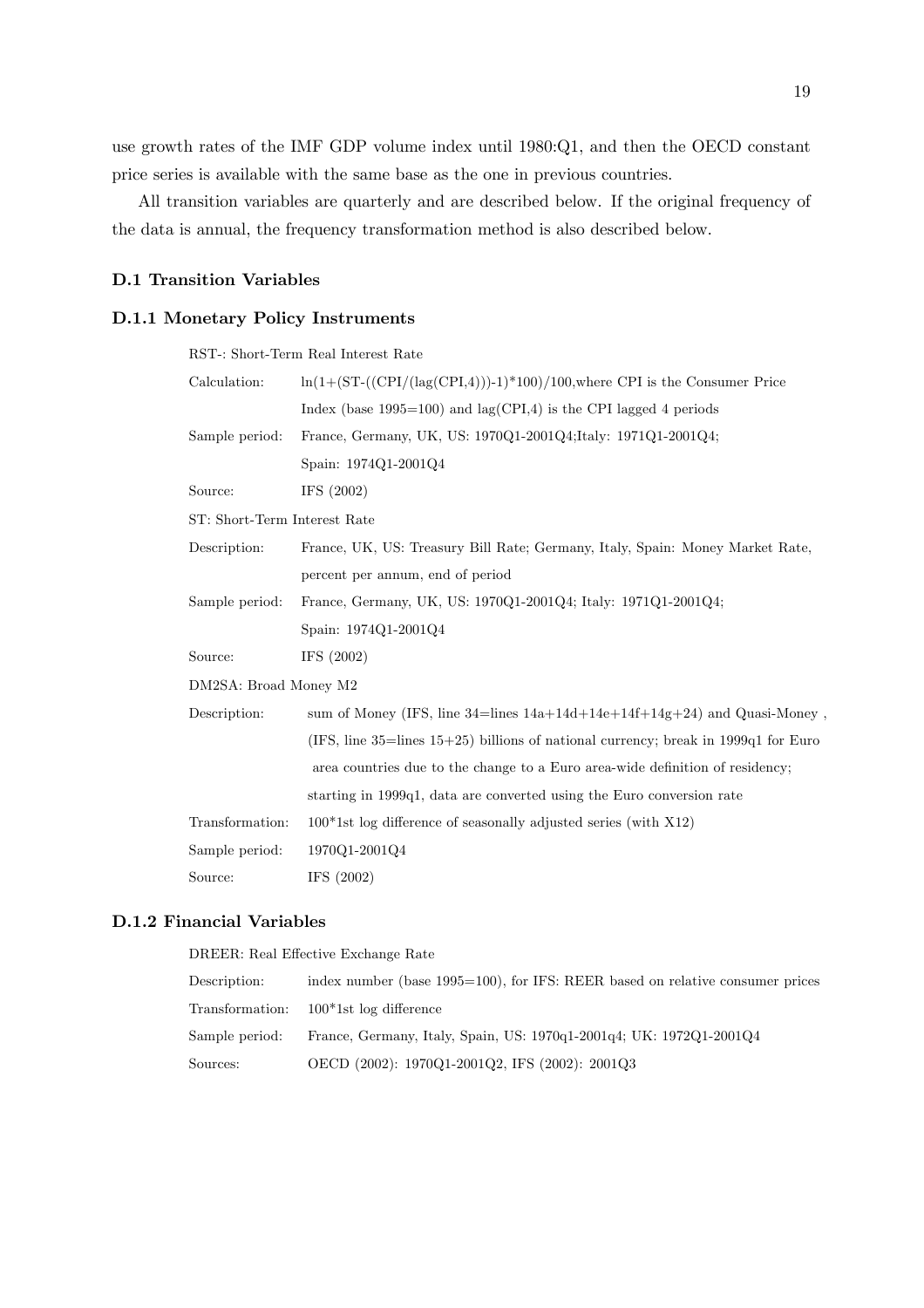D\_ERE: Exchange Rate

| Description:                      | units of national currency per US Dollar, end of period; starting in 1999q1,             |  |
|-----------------------------------|------------------------------------------------------------------------------------------|--|
|                                   | D ERE for Euro area countries is based on Euro-US Dollar exchange rate                   |  |
| $\ddot{\phantom{a}}$              | and the Euro conversion rates                                                            |  |
| Transformation                    | $100*1st$ log difference                                                                 |  |
| Sample period:                    | 1970Q1-2001Q4                                                                            |  |
| Source:                           | IFS $(2002)$                                                                             |  |
| RLT: Long-Term Real Interest Rate |                                                                                          |  |
| Calculation:                      | $\ln(1+(LT-((CPI/(lag(CPI,4)))-1)*100)/100$ , where CPI is the Consumer Price Index with |  |
|                                   | (base $1995=100$ ) and $\log(CPI,4)$ is the CPI lagged 4 periods                         |  |
| Sample period:                    | France, Germany, Italy, UK, US: 1970q1-2001q4; Spain: 1978q2-2001q4                      |  |
| Source:                           | IFS (2002)                                                                               |  |
| LT: Long-Term Interest Rate       |                                                                                          |  |
| Description:                      | Government Bond Yield, percent per annum, end of period                                  |  |
| Sample period:                    | France, Germany, Italy, UK, US: 1970Q1-2001Q4;Spain: 1978Q2-2001Q4                       |  |
| Source:                           | IFS (2002)                                                                               |  |
| <b>DSPI1:</b> Share Prices        |                                                                                          |  |
| Description:                      | index number (base 1995=100), UK, US: Share Prices Industrial                            |  |
| Transformation:                   | $100*1st$ log difference                                                                 |  |
| Sample period:                    | France, Germany, Italy, Spain, US: 1970q1-2001q4; UK: 1970Q1-1999Q1                      |  |
| Source:                           | IFS $(2002)$                                                                             |  |

### D.1.3 Financial Market Structure

| STRA: Stock Market Activity                                              |
|--------------------------------------------------------------------------|
| ratio of Stock Market Total Value Traded to GDP, defined as total shares |
| traded on the stock market exchange divided by GDP                       |
| linear interpolation assuming that the obs. of Q4 is the annual value    |
| annual                                                                   |
| 1975-1997                                                                |
| World Bank (2001)                                                        |
| SCAP: Stock Market Size                                                  |
| ratio of Stock Market Capitalization to GDP, defined as total            |
| value of listed shares divided by GDP                                    |
| linear interpolation assuming that the obs. of $Q4$ is the annual value  |
| annual                                                                   |
| 1976-1997                                                                |
| World Bank (2001)                                                        |
|                                                                          |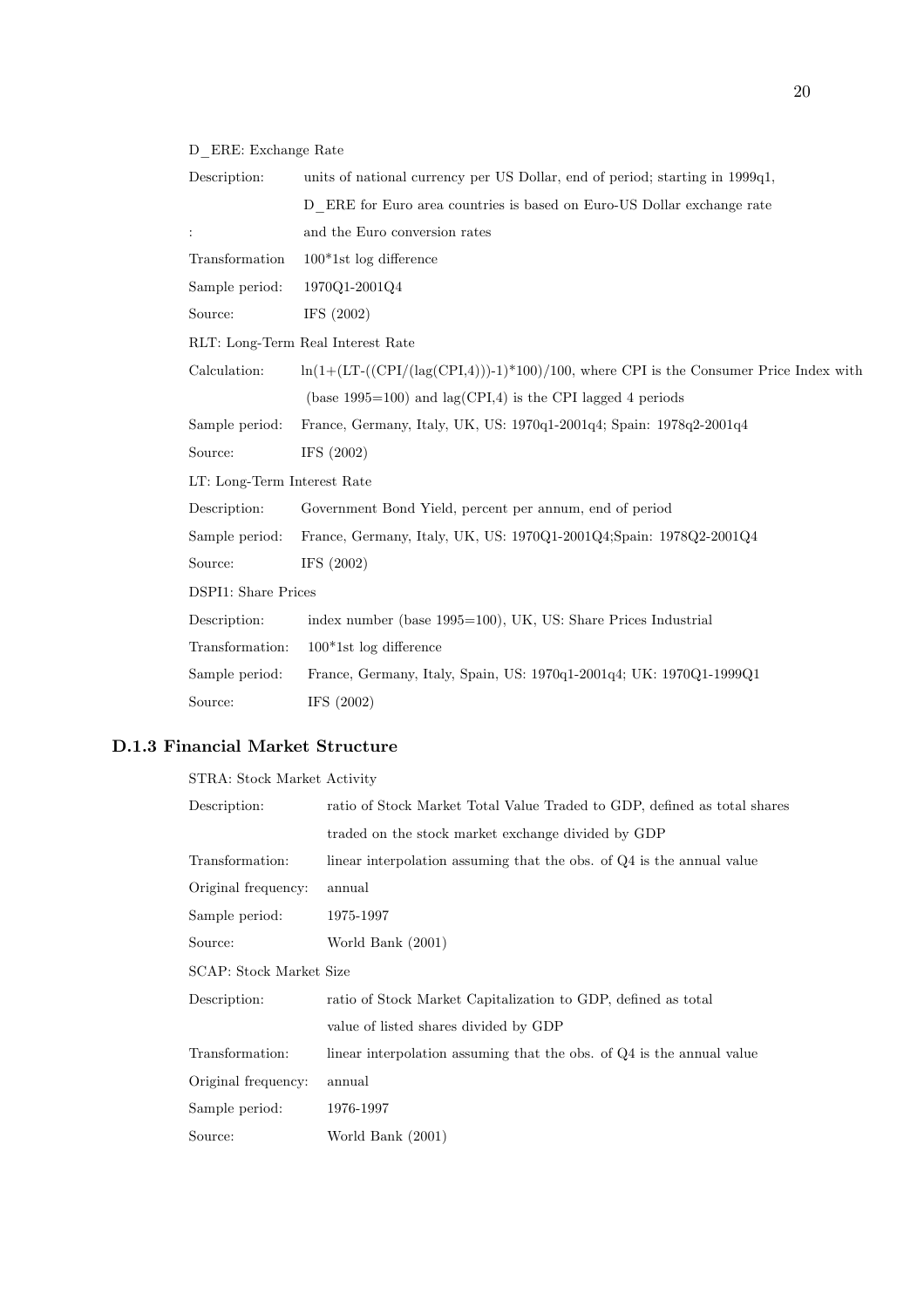### BDA: Bank Domestic Assets/GDP

| Description:                                          | ratio of Deposit Money Bank (Domestic) Assets to GDP, where the nominator-              |  |
|-------------------------------------------------------|-----------------------------------------------------------------------------------------|--|
|                                                       | (IFS, lines $22a+22b+22c+22d$ , billions of national currency) and the denominator      |  |
|                                                       | =GDP nominal, seasonally adjusted (IFS, line 99b, billions of national currency);       |  |
|                                                       | break in 1999q1 for Euro area countries due to the change to a Euro area-wide           |  |
|                                                       | definition of residency; starting in 1999q1, data are converted using the Euro          |  |
|                                                       | conversion rates                                                                        |  |
| Transformation:                                       | missing values filled with interpolation                                                |  |
| Sample period:                                        | France: 1970Q1-2001Q3 missing 1998Q3-Q4; Italy: 1974Q4-2001Q1;                          |  |
|                                                       | Spain: 1986Q1-2001Q3; Germany, UK, US: 1970Q1-2001Q3                                    |  |
| Source:                                               | IFS $(2002)$                                                                            |  |
| BCP: Private Bank Credit/GDP                          |                                                                                         |  |
| Description:                                          | ratio of Deposit Money Bank Claims on (Credit to Domestic) Private Sector to GDP,       |  |
|                                                       | where the nominator=(IFS, line 22d, billions of national currency) and the denominator= |  |
|                                                       | GDP nominal, seasonally adjusted (IFS, line 99b, billions of national currency);        |  |
|                                                       | break in 1999q1 for Euro area countries due to the change to a Euro area-wide           |  |
|                                                       | definition of residency; starting in 1999q1, data are converted using the Euro          |  |
|                                                       | conversion rates                                                                        |  |
| Transformation:                                       | missing values filled with interpolation                                                |  |
| Sample period:                                        | France: 1970Q1-2001Q3 missing 1998Q3-Q4; Italy: 1970Q1-2001Q1;                          |  |
|                                                       | Spain: 1986Q1-2001Q3; Germany, UK, US: 1970Q1-2001Q3                                    |  |
| Source:                                               | IFS $(2002)$                                                                            |  |
| BS1: Bank Assets to GDP/Stock Market Size             |                                                                                         |  |
| Description:                                          | ratio of Deposit Money Bank Assets to GDP to Stock                                      |  |
|                                                       | Market Capitalization to GDP                                                            |  |
| Transformation:                                       | linear interpolation assuming that the obs. of $Q4$ is the annual value                 |  |
| Original frequency:                                   | annual                                                                                  |  |
| Sample period:                                        | 1976-1997                                                                               |  |
| Source:                                               | World Bank $(2001)$                                                                     |  |
| BS2: Private Bank Credit to GDP/Stock Market activity |                                                                                         |  |
| Description:                                          | ratio of Private Credit by Deposit Money Banks to GDP                                   |  |
|                                                       | and Stock Market Total Value Traded to GDP                                              |  |
| Transformation:                                       | linear interpolation assuming that the obs. of Q4 is the annual value                   |  |
| Original frequency:                                   | annual                                                                                  |  |
| Sample period:                                        | 1975-1997                                                                               |  |
| Source:                                               | World Bank (2001)                                                                       |  |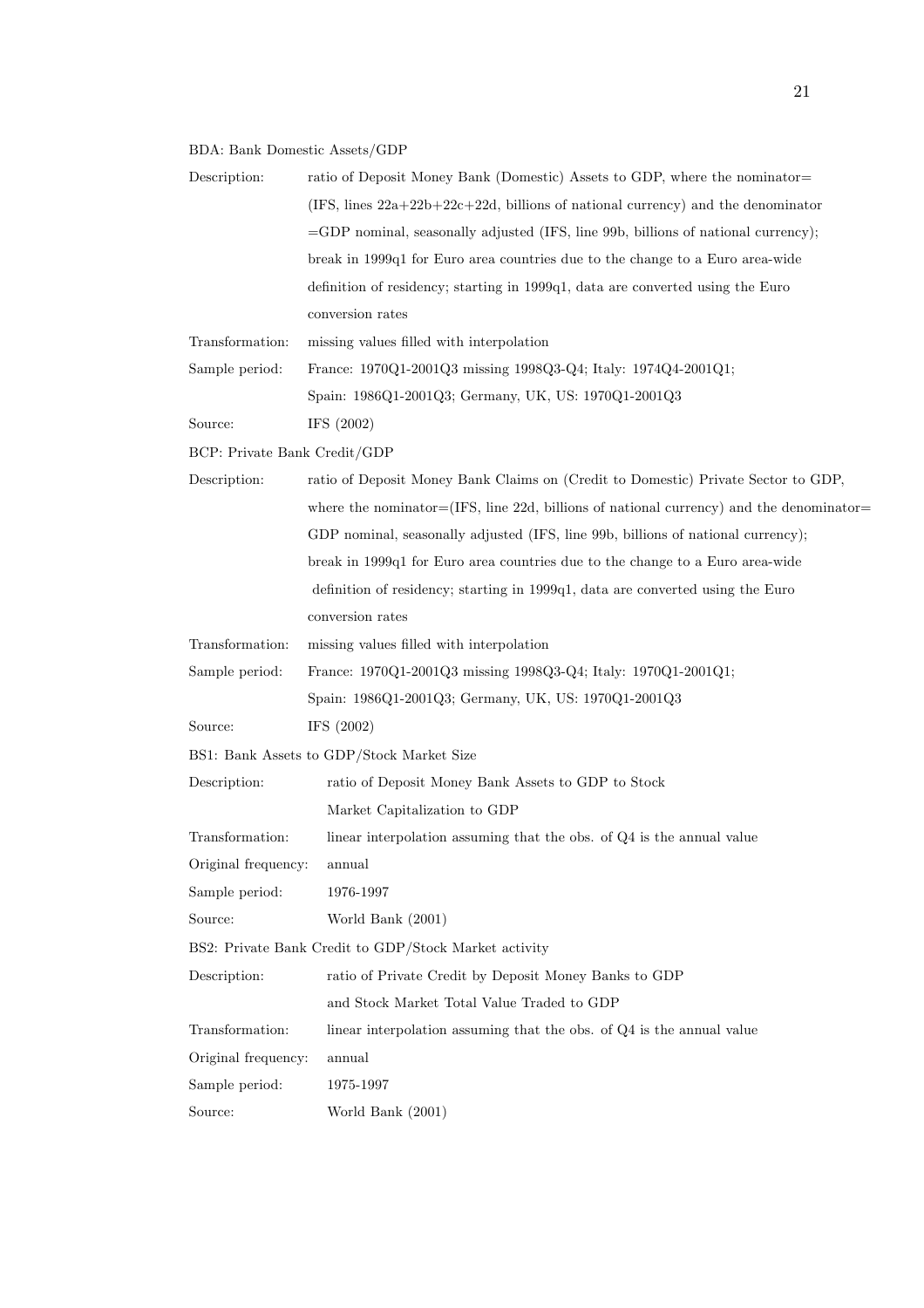## D.1.4 International Capital Flows

|                                                | BIN: Net Banks International Assets over Liabilities/GDP                                    |  |  |
|------------------------------------------------|---------------------------------------------------------------------------------------------|--|--|
| Description:                                   | ratio of Deposit Money Banks International Assets to GDP, where the nominator-              |  |  |
|                                                | (IFS, line .7a., billions of US Dollars) and the denominator=GDP nominal, seasonally        |  |  |
|                                                | adjusted (IFS, line 99b, billions of national currency) divided by the period average       |  |  |
|                                                | exchange rate; break in 1999q1 for Euro area countries due to the change to a Euro          |  |  |
|                                                | area-wide definition of residency                                                           |  |  |
| Transformation:                                |                                                                                             |  |  |
| Sample period:                                 | France, Germany, Italy, Spain: 1970q1-2001q4;                                               |  |  |
|                                                | France: missing 1998q3-q4; UK, US: 1970q1-2001q3                                            |  |  |
| Source:                                        | IFS (2002)                                                                                  |  |  |
| TNET: Total Net Flows/GDP                      |                                                                                             |  |  |
| Description:                                   | ratio of Total Net International Capital Flows (sum of net FDI, net portfolio and net other |  |  |
|                                                | investments) to GDP, where the nominator= $(IFS, lines 78bd+78be+78bf+78bg+78bh+78bi,$      |  |  |
|                                                | billions of US Dollars) and the denominator=GDP nominal, seasonally adjusted                |  |  |
|                                                | (IFS, line 99b, billions of national currency) divided by the period average exchange rate  |  |  |
| Transformation:                                |                                                                                             |  |  |
| Sample period:                                 | France: 1975Q1-2001Q3; Gemany: 1971Q1-2001Q3;                                               |  |  |
|                                                | Italy: 1970Q1-2001Q1; Spain: 1975Q1-2001Q3; UK: 1970Q1-2001Q3                               |  |  |
|                                                | US: 1973Q1-2001Q3                                                                           |  |  |
| Source:                                        | IFS (2002)                                                                                  |  |  |
|                                                | BDBAL: External Assets/Liabilities of German Banks                                          |  |  |
| Description:                                   | ratio of External Assets to External Liabilities of German Banks                            |  |  |
|                                                | (vis-à-vis a given chosen country, both in millions of Euro)                                |  |  |
| Transformation:                                |                                                                                             |  |  |
| Sample period:                                 | France, Italy, UK, US: 1975Q4-2001Q4; Spain: 1982Q2-2001Q3                                  |  |  |
| Source:                                        | Datastream, Bundesbank Data                                                                 |  |  |
| USBCL: External Claims/Liabilities of US Banks |                                                                                             |  |  |
| Description:                                   | ratio of Total Claims on Foreigners to Total Liabilities to Foreigners                      |  |  |
|                                                | Reported by Banks in the US (both in millions US dollar)                                    |  |  |
| Transformation:                                |                                                                                             |  |  |
| Sample period:                                 | 1978Q2-2001Q4                                                                               |  |  |
| Source:                                        | US Treasury                                                                                 |  |  |
|                                                |                                                                                             |  |  |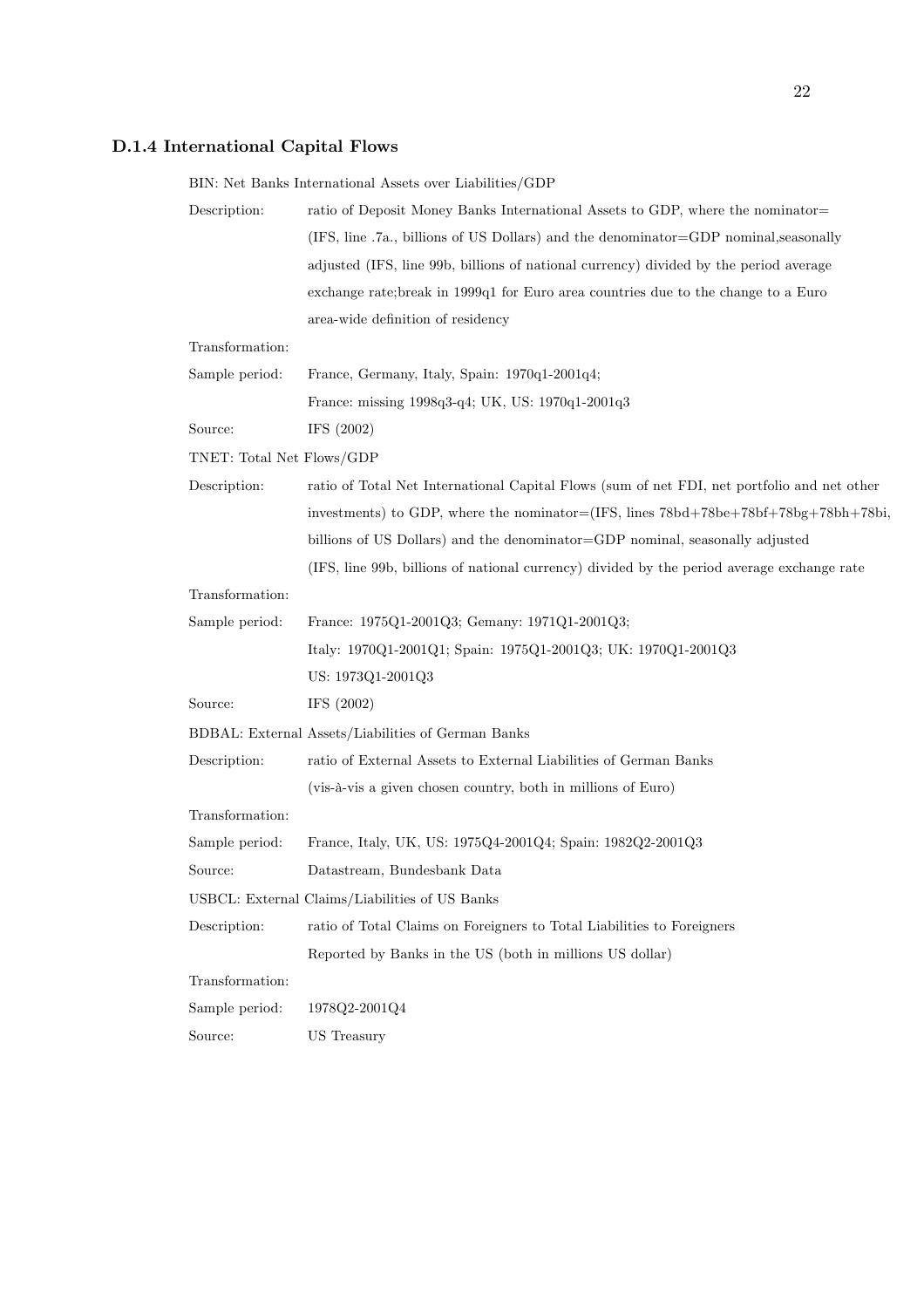USBGR: US Bond Purchase from Country X/Total Europe

Description: ratio of Gross Purchases by US Residents of Foreign Bonds from country X to Gross Purchases by US Residents of Foreign Bonds from Total Europe (in millions US dollar)

Transformation:

| Sample period:                                   | 1977Q1-2001Q4                                                                           |  |
|--------------------------------------------------|-----------------------------------------------------------------------------------------|--|
| Source:                                          | US Treasury $(2002)$                                                                    |  |
| USSTGR: US Stock Sales to Country X/Total Europe |                                                                                         |  |
| Description:                                     | ratio of Gross Sales by US Residents of US Corporate Stocks to country X to Gross Sales |  |
|                                                  | by US Residents of US Corporate Stocks to Total Europe (both in millions US dollar)     |  |
| Transformation:                                  |                                                                                         |  |
| Sample period:                                   | 1977Q1-2001Q4                                                                           |  |
| Source:                                          | US Treasury $(2002)$                                                                    |  |

### D.1.5 Trade

| TOT: Terms of Trade                            |                                                                                         |  |
|------------------------------------------------|-----------------------------------------------------------------------------------------|--|
| Description:                                   | ratio of Export Price Index (base $1995=100$ ) to Import Price Index (base $1995=100$ ) |  |
| Sample period:                                 | France: 1970q1-2001q2; Germany, Italy: 1970q1-2001q1;                                   |  |
|                                                | Spain, UK: 1970Q1-2001Q3; US: 1970Q1-2001Q4                                             |  |
| Source:                                        | IFS $(2002)$                                                                            |  |
| TRADE: Trade with Chosen Countries/Total Trade |                                                                                         |  |
| Description:                                   | Trade (exports plus imports) with the Chosen                                            |  |
|                                                | Countries in percent to Total Trade                                                     |  |
| Original frequency:                            | monthly                                                                                 |  |
| Transformation:                                | seasonally adjusted with X12, quarterly data obtained by                                |  |
|                                                | averaging montly data over quarters.                                                    |  |
| Sample period:                                 | 1970:Q1-2001:Q3                                                                         |  |
| Source:                                        | OECD (2002)                                                                             |  |

#### D.1.6 Economic Structure

MANVA: Value Added Manufacturing/Value Added Total Industries

| Description:        | Share of Value Added in Manufacturing in that of the Total Industries, value added at |
|---------------------|---------------------------------------------------------------------------------------|
|                     | 1990 market prices; Spain: no data; Germany: data for Western Germany before          |
|                     | 1990 including data for total Germany after 1990                                      |
| Transformation:     | linear interpolation assuming that the obs. of Q4 is the annual value                 |
| Original frequency: | annual                                                                                |
| Sample period:      | France, Germany, Italy: 1970-1997; UK, US: 1970-1996                                  |
| Source:             | OECD (2002) (General Economic Problems / International Sectoral Data Base)            |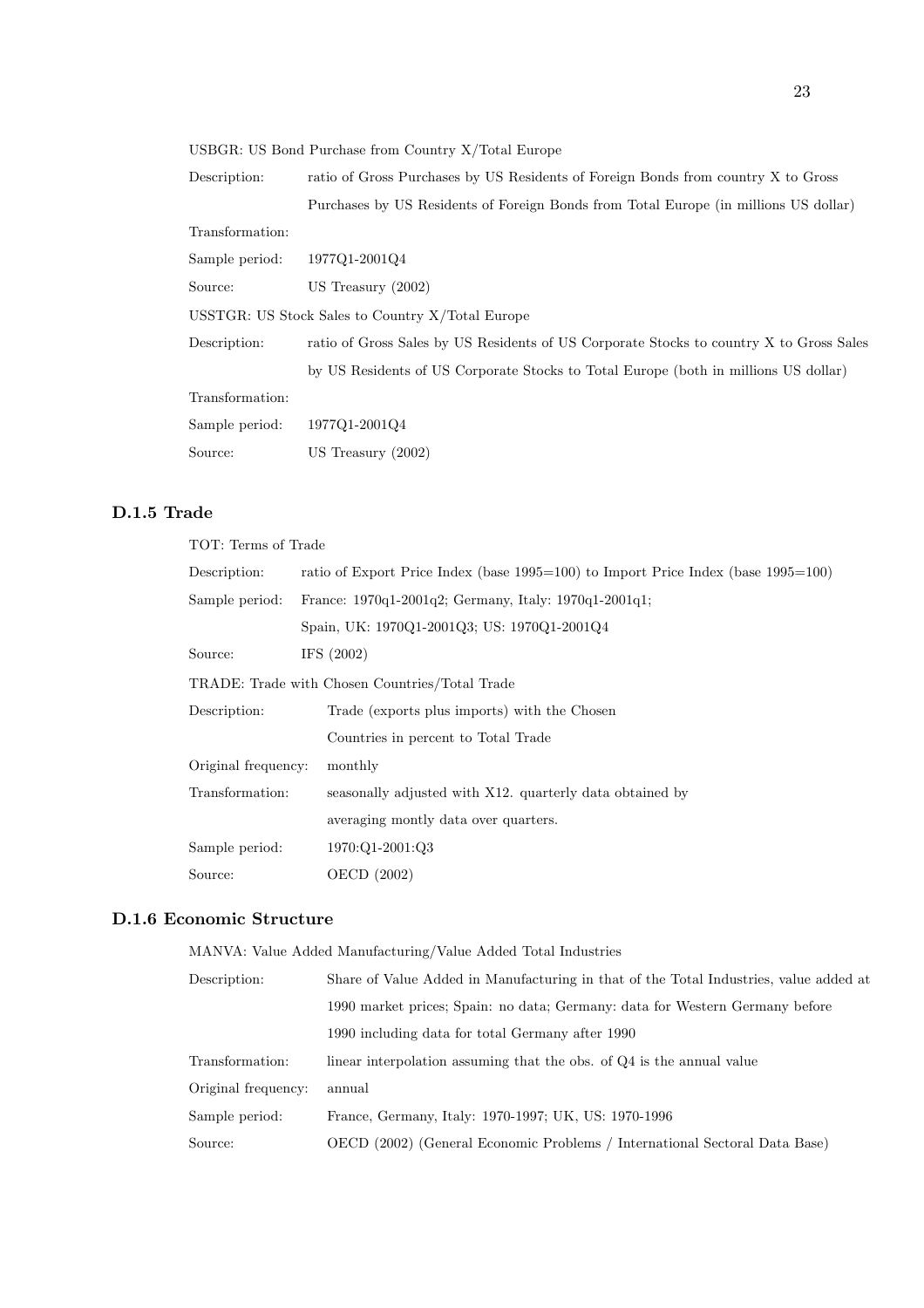RETVA: Value Added Retail/Value Added Total Industries

| Description:        | Share of Value Added in Wholesale and Retail Trade, Restaurants and Hotels in that of |
|---------------------|---------------------------------------------------------------------------------------|
|                     | the Total Industries, value added at 1990 market prices; Spain: no data; Germany:     |
|                     | data for Western Germany before 1990 including, data for total Germany (extrapolated) |
|                     | after 1990;                                                                           |
| Transformation:     | linear interpolation assuming that the obs. of Q4 is the annual value.                |
|                     | for 1991-1997 data only on Wholesale and Retail Trade are                             |
|                     | available. The data on Restaurants and Hotels for 1991-1997                           |
|                     | are extrapolated from the series of 1970-1990 using a 3rd-order                       |
|                     | polynomial and added to Wholesale and Retail Trade data.                              |
| Original frequency: | annual                                                                                |
| Sample period:      | France, Germany, Italy: 1970-1997; UK, US: 1970-1996                                  |
| Source:             | OECD (2002) (General Economic Problems / International                                |
|                     | Sectoral Data Base)                                                                   |
|                     | AGRVA: Value Added Agriculture/Value Added Total Industries                           |
| Description:        | Share of Value Added in Agriculture in that of the Total Industries, value            |
|                     | added at 1990 market prices; Spain: no data; Germany: data for Western                |
|                     | Germany before 1990 including, data for total Germany after 1990;                     |
| Transformation:     | linear interpolation assuming that the obs. of $Q4$ is the annual value               |
| Original frequency: | annual                                                                                |
| Sample period:      | France, Germany, Italy: 1970-1997; UK, US: 1970-1996                                  |
| Source:             | OECD (2002) (General Economic Problems / International                                |
|                     | Sectoral Data Base)                                                                   |
|                     | FNSVA: Value Added Financial Sector/Value Added Total Industries                      |
| Description:        | Share of Value Added in Financial Institutions and Insurance in that of the           |
|                     | Total Industries, value added at 1990 market prices; Spain: no data;                  |
|                     | Germany: data for Western Germany before 1990 incl., data for total                   |
|                     | Germany after 1990;                                                                   |
| Transformation:     | linear interpolation assuming that the obs. of Q4 is the annual value                 |
| Original frequency: | annual                                                                                |
| Sample period:      | France, Germany, Italy: 1970-1997; UK, US: 1970-1996                                  |
| Source:             | OECD (2002) (General Economic Problems / International                                |
|                     | Sectoral Data Base)                                                                   |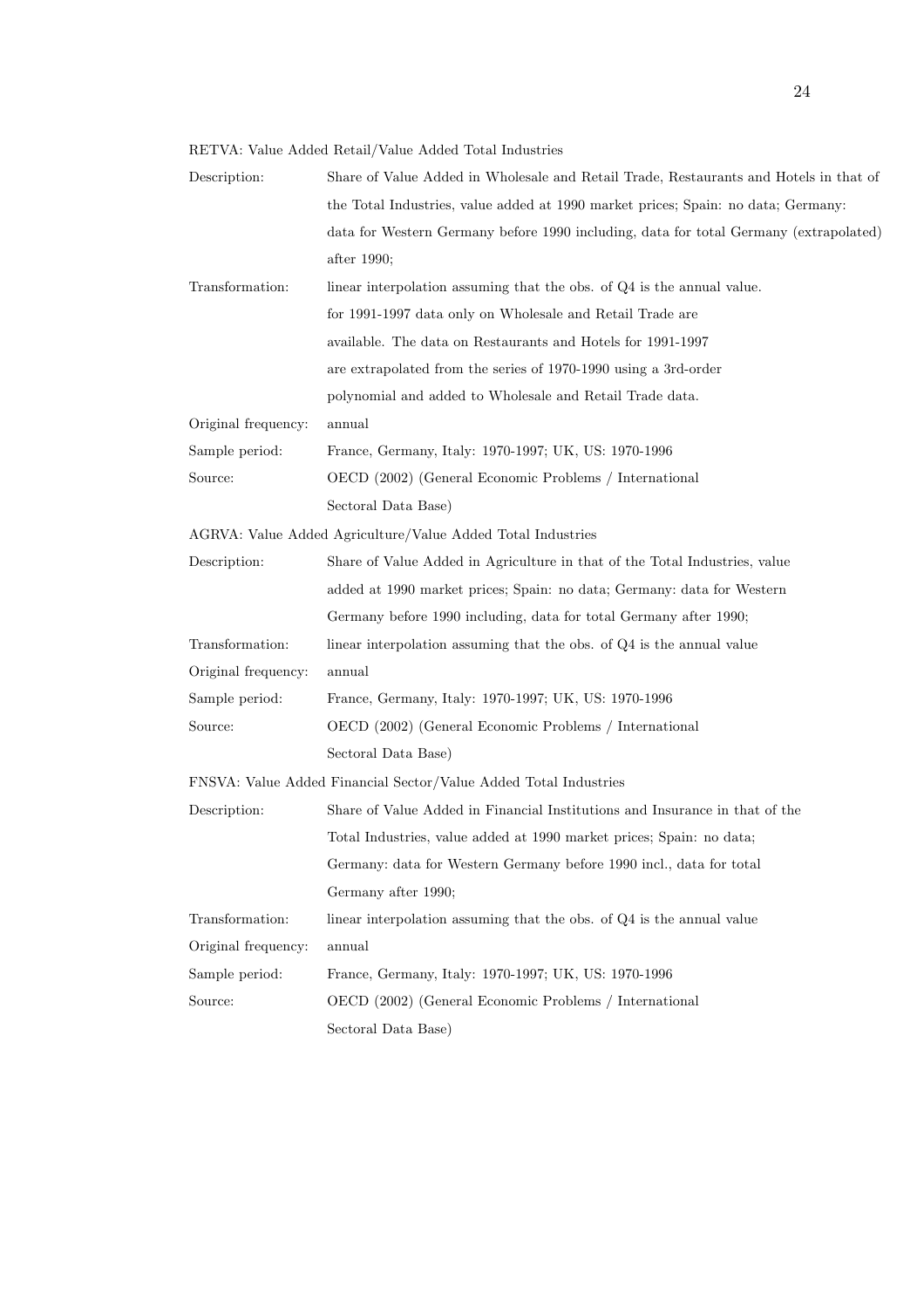MNF: Manufacturing Industrial Production/GDP

| Description:        | Share of GDP Contributed by Total Manufacturing, defined as the value |
|---------------------|-----------------------------------------------------------------------|
|                     | added contributed by manufacturing sector as a percentage of value    |
|                     | added for the total economy Germany: data only for Western Germany    |
| Transformation:     | linear interpolation assuming that the obs. of Q4 is the annual value |
| Original frequency: | annual                                                                |
| Sample period:      | 1980-1997                                                             |
| Source:             | OECD (2002) (Industry, Science and Technology /                       |
|                     | Main Industrial Indicators / Industrial Composition)                  |

#### D.1.7 Natural Resources

OLIMP: Oil Imports/GDP

| Description:        | ratio of Net Oil Imports to GDP, toe per thousand 1995                |
|---------------------|-----------------------------------------------------------------------|
|                     | US dollars                                                            |
| Transformation:     | linear interpolation assuming that the obs. of Q4 is the annual value |
| Original frequency: | annual                                                                |
| Sample period:      | 1970-1999                                                             |
| Source:             | OECD (2002) (Energy, International Energy Agency /                    |
|                     | OECD Energy Balances / Indicators / Flow)                             |
|                     | NETIMP: Net Imports of Mineral Fuels/GDP                              |
| Description:        | Net Imports (imports minus exports) of Mineral Fuels, Lubricants      |
|                     | and Related Materials (SITC Section 3), millions of US dollars to GDP |
| Transformation:     | $100*$                                                                |
| Sample period:      | $1970Q1-2000Q2$ , Spain: data not included                            |
| Source:             | OECD (2002) (Foreign Trade / Monthly Foreign Trade Statistics /       |
|                     | Trade by Standard International Trade Classification (SITC) Sections) |

#### D.1.8 Labour Market

UNEM: Unemployment Rate

| Description:    | unemployment as precentage of total labour force, |
|-----------------|---------------------------------------------------|
|                 | seasonally adjusted                               |
| Transformation: |                                                   |
| Sample period:  | 1970:Q1-2001:Q2. Spain: 1972:Q2-2001:Q2           |
| Source:         | ')ECD-                                            |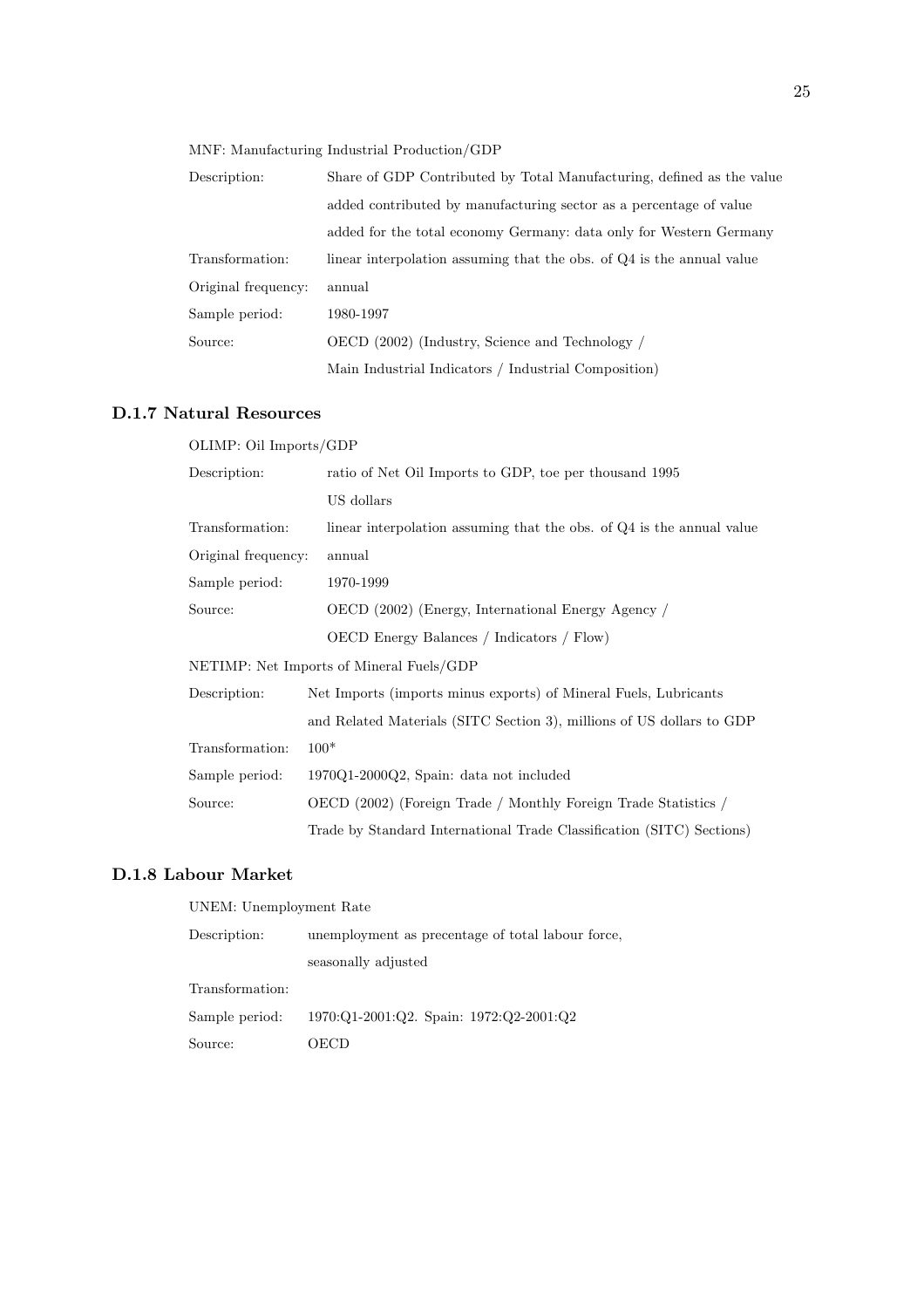| 1 – Monetary Policy Instruments                                           |
|---------------------------------------------------------------------------|
| a- RST: short-term real interest rate                                     |
| b- ST: short-term interest rate                                           |
| DM2SA: Broad Money M2<br>$C-$                                             |
| 2 – Financial Variables                                                   |
| a- DREER: real effective exchange rate                                    |
| b- D ERE: exchange rate (US\$)                                            |
| RLT: long-term real interest rates<br>$C-$                                |
| LT: long-term interest rate<br>d-                                         |
| $DSPI1(2)$ : share prices<br>$e-$                                         |
| 3 – Financial Market structure                                            |
| a- STRA: stock market activity/ GDP                                       |
| b- SCAP: stock market capitalization/GDP                                  |
| BDA: bank domestic assets/GDP<br>$C-$                                     |
| d- BCP: bank private credit/ GDP                                          |
| e- BS1: bank assets to GDP/stock market size                              |
| f-<br>BS2: private bank credit/value traded                               |
| 4 – International financial flows                                         |
| a- BIN: net bank international deposits/ GDP                              |
| TNET: total net international flows/GDP<br>b-                             |
| c- BDBAL: external assets/liabilities of German Banks                     |
| d- USBCL: external assets/liabilities of US Banks                         |
| USBGR: US bonds purchase from country $X/$ total Europe<br>$e-$           |
| USSTGR: US corporate purchase from country X/total Europe<br>f-           |
| $5 - Trade$                                                               |
| TOT: terms of trade<br>$a-$                                               |
| TRADE: trade with the chosen countries as percentage of total trade<br>b- |
| 6 – Economic Structure                                                    |
| a- MANVA: value added manufacturing/ value added total industry           |
| b- RETVA: value added retail/value added total industry                   |
| c- AGRVA: value added agriculture/ value added total industry             |
| d-<br>FNSVA: value added financial sector/value added total industry      |
| MNF: manufacturing industrial production/GDP<br>$e-$                      |
| 7 - Natural resources                                                     |
| OLIMP: oil imports/ GDP<br>$a-$                                           |
| NETIMP: net mineral fuels/GDP<br>b-                                       |
| 8 - Labour Market                                                         |

Table 1 List of Possible Transition Variables

a- UNEM: unemployment rate

Note: More details on these transition variables are available in the appendix D.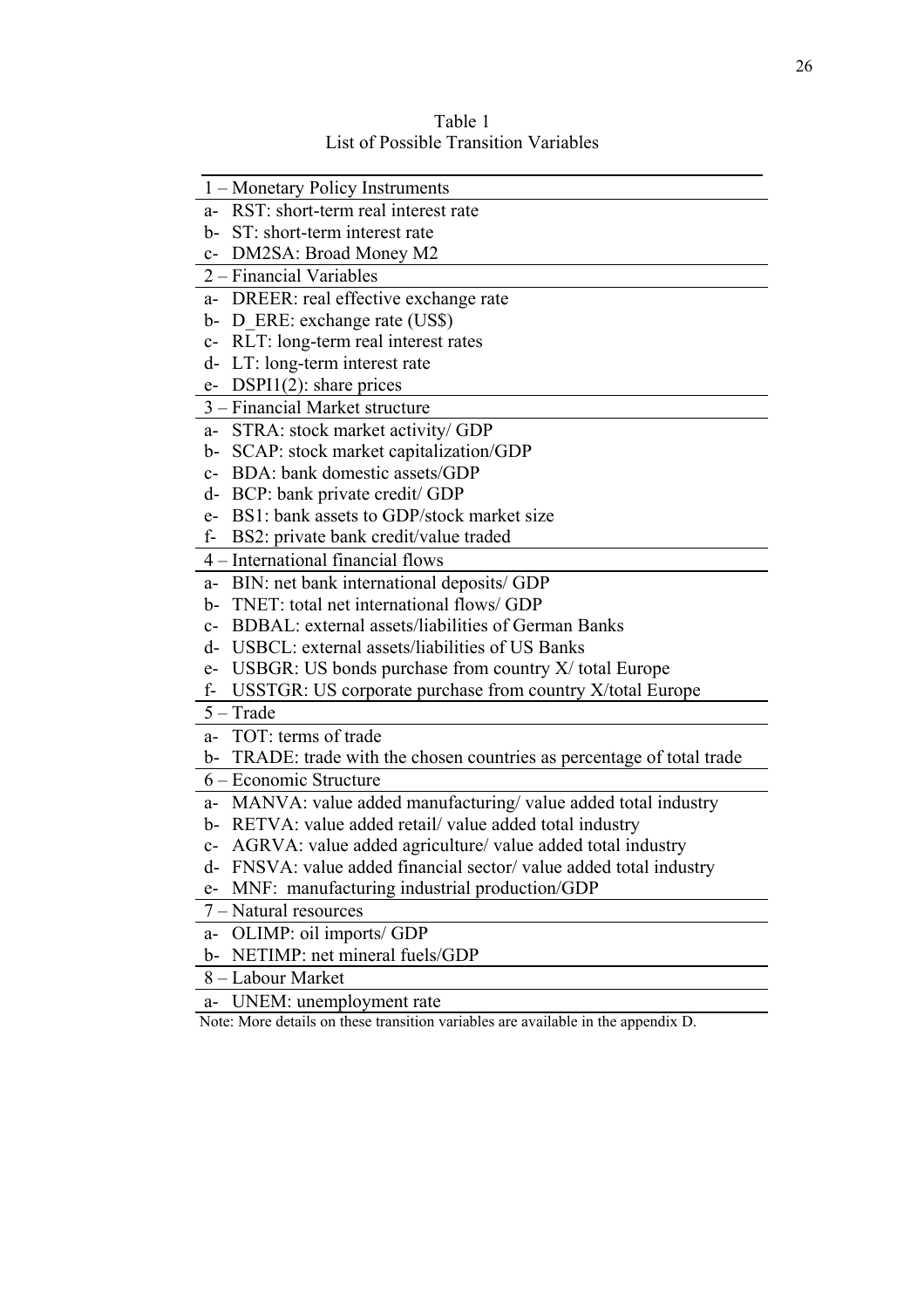| $\mathbf X$            | France        |          |            | Italy        |          |           |              | Spain    |           | <b>UK</b>     |              |            |
|------------------------|---------------|----------|------------|--------------|----------|-----------|--------------|----------|-----------|---------------|--------------|------------|
|                        | Transition    | d,       | <b>SIC</b> | Transition   | d,       | $\rm SIC$ | Transition   | $d_{i}$  | $\rm SIC$ | Transition    | $d_{i}$      | <b>SIC</b> |
|                        | Variable      | r        | (T)        | Variable     | r        | (T)       | Variable     | r        | (T)       | Variable      | $\mathbf{r}$ | (T)        |
| 1: Monetary Policy     | <b>RST</b>    | Ι,       | $-97.34$   | <b>ST</b>    | 4,       | $-73.59$  | DM2SA        | Ι,       | $-112,97$ | <b>RST</b>    | 1,           | $-20.59$   |
| Instruments $(3)$      |               | 0.381    | (116)      |              | $-0.483$ | (113)     |              | $-0.506$ | (116)     |               | $-0.700$     | (117)      |
|                        | DM2SA         | 3,       | $-95.08$   |              |          |           |              |          |           | <b>ST</b>     | 4,           | $-21.70$   |
|                        |               | 0.549    | (116)      |              |          |           |              |          |           |               | 0.651        | (117)      |
| 2: Financial Variables | D ERE         | 8,       | $-93.90$   | <b>DREER</b> | 6,       | $-76.93$  | <b>DREER</b> | 6,       | $-112.97$ | <b>DREER</b>  | 2,           | $-38.84$   |
| (5)                    |               | 0.179    | (116)      |              | $-0.544$ | (116)     |              | 0.780    | (116)     |               | 0.650        | (108)      |
|                        | DSPI1         | 8,       | $-95.87$   | DSPI1        | 7,       | $-78.55$  | DSPI1        |          | $-121.14$ |               |              |            |
|                        |               | $-0.522$ | (116)      |              | 0.006    | (116)     |              | $-0.467$ | (116)     |               |              |            |
| 3: Financial           |               |          |            |              |          |           |              |          |           |               |              |            |
| Market Structure (6)   |               |          |            |              |          |           |              |          |           |               |              |            |
| 4: International       |               |          |            | <b>BIN</b>   | 4,       | $-74.75$  | <b>BIN</b>   | 4,       | $-122.09$ | <b>USBCL</b>  | 3,           | $-114.20$  |
| Financial Flows (6)    |               |          |            |              | 0.899    | (116)     |              | 0.060    | (116)     |               | 0.617        | (84)       |
| 5: Trade $(2)$         |               |          |            | <b>TRADE</b> | 8,       | $-76.58$  | <b>TOT</b>   | 4,       | $-110.24$ |               |              |            |
|                        |               |          |            |              | 1.124    | (116)     |              | $-0.398$ | (116)     |               |              |            |
|                        |               |          |            |              |          |           | <b>TRADE</b> | 4,       | $-110.46$ |               |              |            |
|                        |               |          |            |              |          |           |              | 0.561    | (116)     |               |              |            |
| 6: Economic Structure  |               |          |            |              |          |           |              |          |           |               |              |            |
| (5)                    |               |          |            |              |          |           |              |          |           |               |              |            |
| 7: Natural Resources   | <b>NETIMP</b> | 8,       | $-93.88$   |              |          |           |              |          |           | <b>NETIMP</b> | 6,           | $-11.59$   |
| $(2)$ :                |               | 0.726    | (116)      |              |          |           |              |          |           |               | 0.693        | (117)      |
| 8: Labour Market (1):  |               |          |            | <b>UNEM</b>  | 6,       | $-73.42$  | <b>UNEM</b>  | Ι,       | $-111.03$ |               |              |            |
|                        |               |          |            |              | 1.092    | (116)     |              | 0.255    | (116)     |               |              |            |
|                        |               |          |            |              |          |           |              |          |           |               |              |            |

Table 2 Chosen Transition Variables for systems with  $y_x$ ,  $y_{GER}$  and  $y_{US}$ 

Note: The selection of the transition variable presented in this table is the result of the step 2 of the procedure described in appendix C. Legend: d: delay; r: threshold; SIC: Bayesian information criteria; T: number of observations employed in the estimation.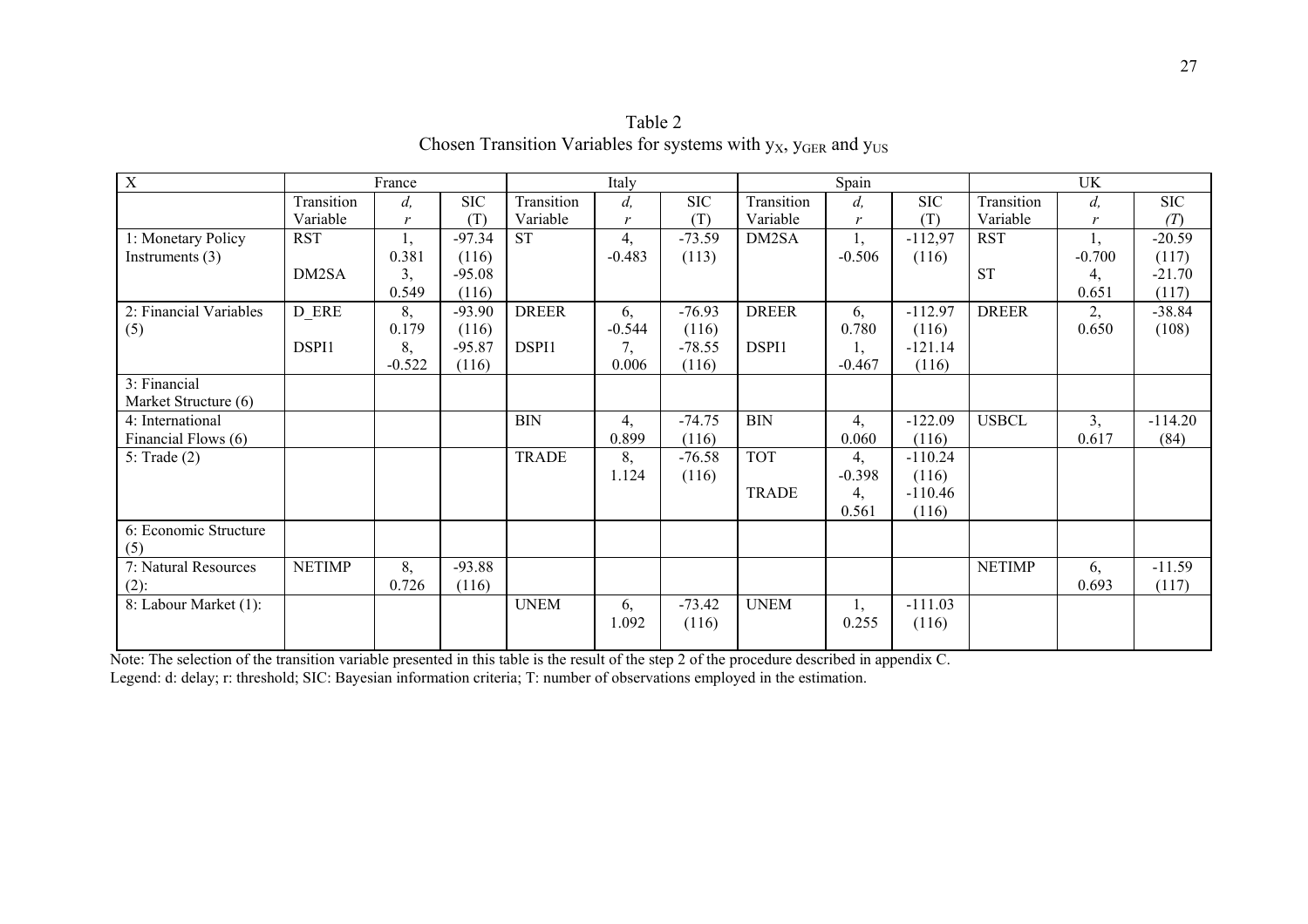Table 3 Comparing Cumulative Responses at *n = 1*

|               | PIS - US                        |                                           | SIS - US                                                                                                                                                                           |         | <b>COS</b> |         | PIS - Ger |         |         | SIS - Ger |
|---------------|---------------------------------|-------------------------------------------|------------------------------------------------------------------------------------------------------------------------------------------------------------------------------------|---------|------------|---------|-----------|---------|---------|-----------|
|               | 1st reg                         | 2nd reg                                   | 1st reg                                                                                                                                                                            | 2nd reg | 1st reg    | 2nd reg | 1st reg   | 2nd reg | 1st reg | 2nd reg   |
| France        |                                 |                                           |                                                                                                                                                                                    |         |            |         |           |         |         |           |
| linear        | 0.19                            |                                           | 0.29                                                                                                                                                                               |         | 1          |         | 0.04      |         | 0.32    |           |
|               | $(0.018 \t0.3)$ $(0.018 \t0.3)$ |                                           | $(0.103 \t 0.5)$ $(0.10 \t 0.45)$ $(0.72 \t 1.2)$ $(0.72 \t 1.21)$ $(-0.1 \t 0.2)$ $(-0.10 \t 0.20)$ $(0.147 \t 0.5)$ $(0.15 \t 0.49)$                                             |         |            |         |           |         |         |           |
| <b>RST</b>    | 0.23                            | 0.07                                      | 0.22                                                                                                                                                                               | 0.47    | 0.77       | 1.41    | $-0.03$   | 0.29    | 0.26    | 0.74      |
|               |                                 | $(-0.02 \ 0.36)$ $(-0.05 \ 0.37)$         | $(-0.11 \quad 0.53)$ $(0.02 \quad 0.78)$ $(0.57 \quad 1.23)$ $(0.75 \quad 1.55)$ $(-0.11 \quad 0.25)$ $(-0.10 \quad 0.26)$ $(0.05 \quad 0.61)$ $(0.15 \quad 0.78)$                 |         |            |         |           |         |         |           |
| D ERE         | 0.23                            | 0.21                                      | 0.30                                                                                                                                                                               | 0.60    | 1.03       | 1.08    | 0.04      | 0.05    | 0.43    | 0.48      |
|               | $(0.00 \ 0.40)$                 | (0.00 0.40)                               | $(-0.02 \quad 0.62)$ $(0.22 \quad 0.85)$ $(0.73 \quad 1.35)$ $(0.76 \quad 1.44)$ $(-0.16 \quad 0.22)$ $(-0.16 \quad 0.20)$ $(0.15 \quad 0.68)$ $(0.19 \quad 0.70)$                 |         |            |         |           |         |         |           |
| <b>DSPI</b>   | 0.17                            | 0.19                                      | 0.46                                                                                                                                                                               | 0.39    | 0.82       | 1.18    | 0.07      | 0.05    | 0.47    | 0.43      |
|               | $(0.07 \ 0.36)$                 | $(0.05 \ 0.35)$                           | $(0.12 \t 0.79) (0.14 \t 0.65) (0.59 \t 1.14) (0.89 \t 1.54) (-0.11 \t 0.20) (-0.11 \t 0.18) (0.01 \t 0.72) (0.12 \t 0.65)$                                                        |         |            |         |           |         |         |           |
| DM2SA         | 0.14                            | 0.21                                      | 0.39                                                                                                                                                                               | 0.24    | 1.15       | 0.74    | 0.06      | 0.10    | 0.44    | 0.49      |
|               |                                 | $(-0.01 \ 0.27)$ $(-0.03 \ 0.28)$         | $(0.10 \t 0.63)$ -0.83 1.04) $(0.86 \t 1.48)$ $(0.29 \t 1.88)$ $(-0.14 \t 0.26)$ $(-0.16 \t 0.29)$ $(0.20 \t 0.66)$ $(-0.84 \t 1.06)$                                              |         |            |         |           |         |         |           |
| <b>NETIMP</b> | 0.28                            | 0.18                                      | 0.45                                                                                                                                                                               | 0.18    | 1.28       | 0.93    | 0.02      | 0.11    | 0.42    | 0.52      |
|               |                                 | $(0.02 \t0.49)$ $(0.01 \t0.59)$           | $(0.07 \quad 0.75)$ $-0.25 \quad 0.88$ $(0.78 \quad 1.79)$ $(0.62 \quad 1.70)$ $(-0.22 \quad 0.21)$ $(-0.23 \quad 0.26)$ $(-0.03 \quad 0.71)$ $(0.04 \quad 1.00)$                  |         |            |         |           |         |         |           |
| Italy         |                                 |                                           |                                                                                                                                                                                    |         |            |         |           |         |         |           |
| linear        | 0.08                            |                                           | 0.09                                                                                                                                                                               |         | 1.32       |         | 0.04      |         | 0.26    |           |
|               |                                 |                                           | $(0.06 \ 0.26)$ $(0.06 \ 0.26)$ $(0.010 \ 0.36)$ $(0.10 \ 0.36)$ $(0.08 \ 0.26)$ $(1.08 \ 1.74)$ $(1.08 \ 1.74)$ $(0.14 \ 0.18)$ $(0.14 \ 0.18)$ $(0.01 \ 0.16)$ $(0.01 \ 0.46)$   |         |            |         |           |         |         |           |
| <b>DREER</b>  | 0.25                            | 0.17                                      | 0.60                                                                                                                                                                               | 0.21    | 1.44       | 1.27    | $-0.13$   | 0.00    | $-0.52$ | 0.45      |
|               | 0.03                            | $(0.01 \ 0.36)$ (-0.02 0.34)              | $(0.69 \t1.14) - 0.14 \t0.47)$ $(0.59 \t3.27)$ $(0.85 \t1.66)$ $(-0.21 \t0.12)$ $(-0.21 \t0.13)$ $(-1.10 \t0.31)$ $(0.15 \t0.65)$                                                  |         |            |         |           | 0.03    |         |           |
| <b>DSPI</b>   |                                 | 0.14<br>$(-0.13 \t0.29)$ $(-0.08 \t0.29)$ | $-0.38$<br>$(-0.67 \quad 0.08)$ $-0.02 \quad 0.73$ $(1.33 \quad 2.51)$ $(0.69 \quad 1.63)$ $(-0.12 \quad 0.22)$ $(-0.13 \quad 0.24)$ $(-0.08 \quad 0.66)$ $(0.13 \quad 0.82)$      | 0.40    | 1.86       | 1.13    | 0.08      |         | 0.37    | 0.52      |
| <b>BIN</b>    | 0.15                            | 0.13                                      | 0.24                                                                                                                                                                               | $-0.42$ | 1.13       | 1.21    | 0.03      | $-0.06$ | 0.38    | $-0.24$   |
|               |                                 | $(-0.12 \t0.35)$ $(-0.36 \t0.53)$         | $(0.10 \t 0.53)$ -1.04 1.12) $(0.79 \t 1.82)$ $(0.37 \t 2.23)$ $(-0.16 \t 0.26)$ $(-0.41 \t 0.42)$ $(0.09 \t 0.68)$ $(-1.01 \t 0.88)$                                              |         |            |         |           |         |         |           |
| <b>TRADE</b>  | 0.03                            | $-0.32$                                   | 0.05                                                                                                                                                                               | $-0.51$ | 1.29       | 1.06    | 0.28      | $-0.09$ | 0.60    | 0.54      |
|               |                                 | $(-0.31 \t0.25)$ $(-0.36 \t0.23)$         | $(-0.50 \quad 0.34)$ $(-1.11 \quad 1.13)$ $(0.73 \quad 1.58)$ $(0.55 \quad 2.89)$ $(-0.05 \quad 0.41)$ $(-0.09 \quad 0.42)$ $(0.02 \quad 0.84)$ $(-0.55 \quad 1.42)$               |         |            |         |           |         |         |           |
| <b>ST</b>     | 0.13                            | $-0.20$                                   | 0.17                                                                                                                                                                               | $-0.83$ | 1.53       | 0.26    | 0.06      | $-0.37$ | 0.28    | 0.27      |
|               |                                 | $(-0.47, 0.39)$ $(-0.42, 0.46)$           | $(-0.58 \quad 0.57)$ $-1.42 \quad 1.42$ $(0.54 \quad 2.09)$ $(0.09 \quad 5.27)$ $(-0.88 \quad 0.39)$ $(-0.44 \quad 0.39)$ $(-0.43 \quad 0.63)$ $(-1.33 \quad 1.32)$                |         |            |         |           |         |         |           |
| <b>UNEM</b>   | 0.19                            | 0.10                                      | $-0.15$                                                                                                                                                                            | 0.19    | 1.65       | 1.04    | 0.00      | 0.03    | $-0.13$ | 0.35      |
|               |                                 |                                           | $(0.39 \t1.16)$ $(0.17 \t0.35)$ $(0.96 \t1.34)$ $(0.46 \t0.63)$ $(0.45 \t0.305)$ $(0.51 \t1.62)$ $(0.71 \t0.60)$ $(0.20 \t0.26)$ $(0.92 \t1.37)$ $(0.09 \t0.80)$                   |         |            |         |           |         |         |           |
| Spain         |                                 |                                           |                                                                                                                                                                                    |         |            |         |           |         |         |           |
| linear        | 0.10                            |                                           | 0.19                                                                                                                                                                               |         | 0.95       |         | $-0.04$   |         | 0.13    |           |
|               |                                 | $(-0.06 \t0.25)$ $(-0.06 \t0.25)$         | $(0.00 \quad 0.35)$ $(0.00 \quad 0.35)$ $(0.66 \quad 1.29)$ $(0.66 \quad 1.29)$ $(-0.16 \quad 0.08)$ $(-0.16 \quad 0.08)$ $(-0.07 \quad 0.29)$ $(-0.07 \quad 0.29)$                |         |            |         |           |         |         |           |
| <b>DREER</b>  | 0.12                            | 0.19                                      | 0.25                                                                                                                                                                               | 1.10    | 0.90       | 0.65    | $-0.08$   | $-0.14$ | 0.23    | 0.38      |
|               |                                 | $(-0.03 \t0.27)$ $(-0.07 \t0.27)$         | $(-0.02 \quad 0.48)$ $(0.09 \quad 1.32)$ $(0.65 \quad 1.18)$ $(0.33 \quad 1.23)$ $(-0.2 \quad 0.02)$ $(-0.25 \quad 0.03)$ $-0.04 \quad 0.43)$ $(-0.84 \quad 1.17)$                 |         |            |         |           |         |         |           |
| <b>DSPI</b>   | 0.05                            | 0.05                                      | 1.37                                                                                                                                                                               | 0.16    | 0.70       | 1.17    | $-0.02$   | $-0.02$ | 0.29    | 0.37      |
|               |                                 |                                           | $(0.10\ 0.22)$ $(0.09\ 0.23)$ $(0.31\ 1.52)$ $(0.13\ 0.44)$ $(0.13\ 1.79)$ $(0.80\ 1.53)$ $(0.2\ 0.12)$ $(0.19\ 0.13)$ $(0.13\ 1.32)$ $(0.02\ 0.68)$                               |         |            |         |           |         |         |           |
| DM2SA         | 0.12                            | 0.14                                      | 0.11                                                                                                                                                                               | 0.40    | 1.60       | 0.89    | $-0.05$   | 0.02    | 0.20    | 0.23      |
|               |                                 |                                           | $(0.03, 0.25)$ $(0.01, 0.25)$ $(0.04, 0.25)$ $(0.056, 0.79)$ $(0.09, 0.71)$ $(0.65, 2.93)$ $(0.61, 1.11)$ $(0.1, 1.11)$ $(0.1, 0.09)$ $(0.13, 0.08)$ $(0.58, 0.89)$ $(0.18, 0.59)$ |         |            |         |           |         |         |           |
| <b>TOT</b>    | 0.00                            | 0.22                                      | 0.00                                                                                                                                                                               | 0.39    | 0.35       | 1.22    | $-0.29$   | 0.06    | $-0.25$ | 0.39      |
|               |                                 | $(-0.07 \ 0.39)$ $(-0.03 \ 0.36)$         | $(-0.41 \quad 0.94)$ $(-0.22 \quad 0.79)$ $(0.23 \quad 1.60)$ $(0.59 \quad 1.69)$ $(-0.26 \quad 0.23)$ $(-0.26 \quad 0.20)$ $(-0.54 \quad 0.83)$ $(-0.29 \quad 0.69)$              |         |            |         |           |         |         |           |
| <b>BIN</b>    | $-0.01$                         | 0.19                                      | 0.14                                                                                                                                                                               | 0.59    | 0.86       | 1.12    | 0.16      | $-0.19$ | 0.33    | 0.25      |
|               |                                 | $(-0.14 \t0.29)$ $(-0.13 \t0.29)$         | $(-0.30 \quad 0.63)$ $(-0.15 \quad 0.84)$ $(0.48 \quad 1.29)$ $(0.66 \quad 1.61)$ $(-0.18 \quad 0.18)$ $(-0.18 \quad 0.18)$ $(-0.35 \quad 0.70)$ $(-0.29 \quad 0.78)$              |         |            |         |           |         |         |           |
| <b>TRADE</b>  | 0.05                            | 0.18                                      | $-0.40$                                                                                                                                                                            | 0.43    | 0.32       | 1.15    | $-0.19$   | $-0.05$ | 0.30    | 0.20      |
|               |                                 | $(-0.15 \t0.57)$ $(-0.15 \t0.53)$         | $(-0.97 \quad 1.09)$ $(-0.3 \quad 1.35)$ $(0.20 \quad 2.03)$ $(0.43 \quad 1.83)$ $(-0.4 \quad 0.20)$ $(-0.32 \quad 0.22)$ $(-0.52 \quad 1.10)$ $(-0.73 \quad 1.03)$                |         |            |         |           |         |         |           |
| <b>UNEM</b>   | 0.01                            | $-0.01$                                   | 0.22                                                                                                                                                                               | 0.13    | 0.84       | 1.06    | 0.17      | $-0.30$ | 0.37    | $-0.22$   |
|               |                                 |                                           | $(0.27, 0.37)$ $(0.44, 0.39)$ $(0.30, 0.67)$ $(0.57, 0.75)$ $(0.30, 1.30)$ $(0.25, 2.01)$ $(0.16, 0.29)$ $(0.46, 0.25)$ $(0.26, 0.76)$ $(0.26, 0.70)$                              |         |            |         |           |         |         |           |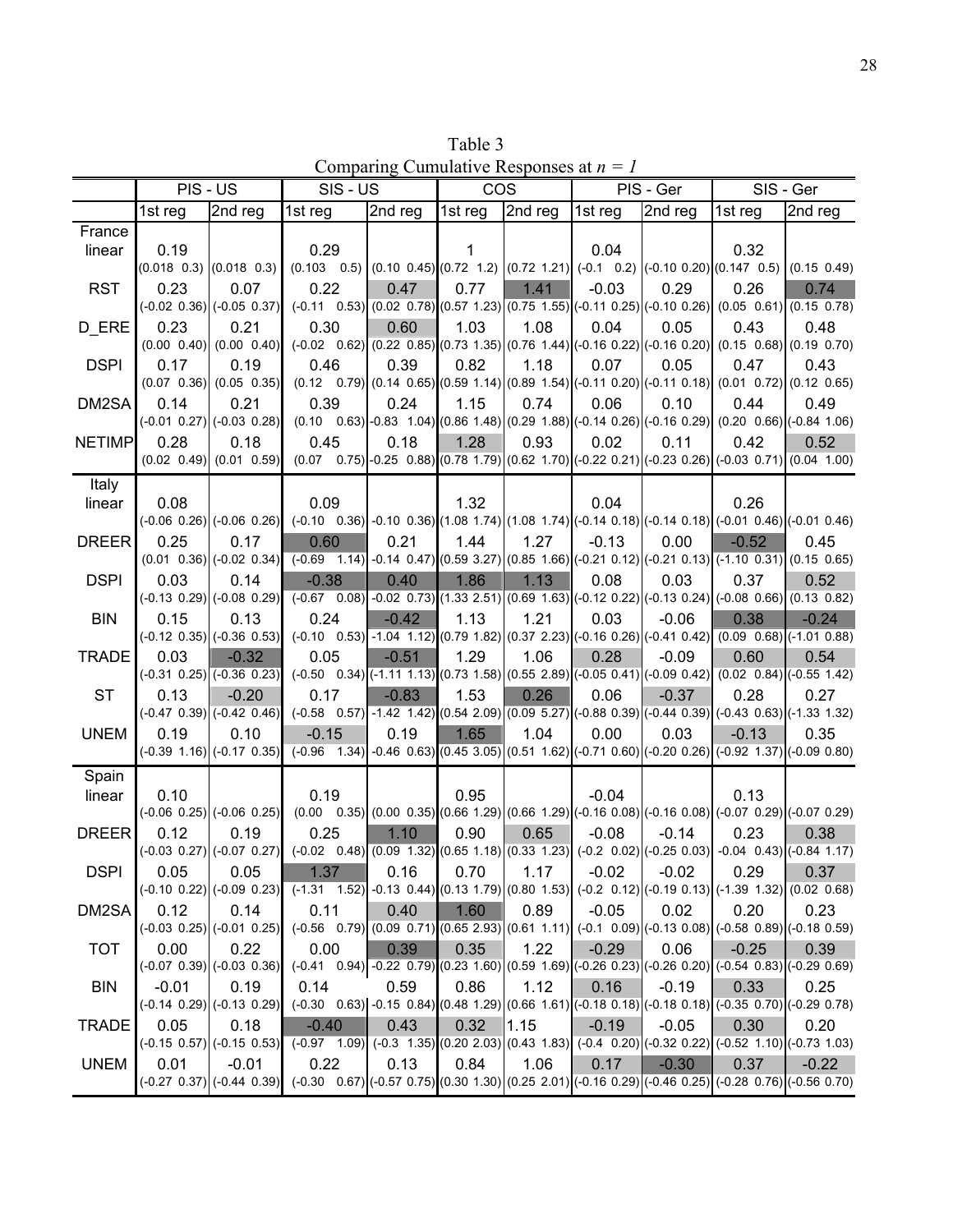| UK.           |      |         |      |                                                                                                                                      |      |      |         |         |      |                                                                                                                                                                      |
|---------------|------|---------|------|--------------------------------------------------------------------------------------------------------------------------------------|------|------|---------|---------|------|----------------------------------------------------------------------------------------------------------------------------------------------------------------------|
| linear        | 0.28 |         | 0.54 |                                                                                                                                      | 1.22 |      | $-0.07$ |         | 0.33 |                                                                                                                                                                      |
|               |      |         |      |                                                                                                                                      |      |      |         |         |      | $(0.06 \t0.54)$ $(0.06 \t0.54)$ $(0.24 \t0.86)$ $(0.24 \t0.86)$ $(0.98 \t1.84)$ $(0.98 \t1.84)$ $(-0.26 \t0.14)$ $(-0.26 \t0.14)$ $(0.05 \t0.60)$ $(0.05 \t0.60)$    |
| <b>RST</b>    | 0.20 | 0.13    | 0.47 | 0.27                                                                                                                                 | 0.95 | 1.12 | $-0.06$ | 0.00    | 0.16 | 0.36                                                                                                                                                                 |
|               |      |         |      |                                                                                                                                      |      |      |         |         |      | (-0.06 0.45)(-0.09 0.44)(-0.12 0.90)(-0.08 0.65)(0.53 1.62)(0.67 1.77)(-0.27 0.26)(-0.21 0.21)(-0.54 0.72)(0.06 0.65)                                                |
| <b>DREER</b>  | 0.19 | 0.18    | 0.16 | 0.31                                                                                                                                 | 0.78 | 0.97 | $-0.15$ | $-0.18$ | 0.39 | 0.08                                                                                                                                                                 |
|               |      |         |      | $(-0.09\ 0.43)(-0.06\ 0.40)(-0.40\ 0.83)(-0.08\ 0.58)(0.29\ 1.62)(0.52\ 1.39)(-0.37\ -0.02)(-0.36\ -0.02)(-0.70\ 0.74)(-0.24\ 0.35)$ |      |      |         |         |      |                                                                                                                                                                      |
| <b>USBCL</b>  | 0.15 | 0.16    | 0.33 | $-0.01$                                                                                                                              | 1.21 | 0.45 | $-0.13$ | $-0.11$ | 0.11 | 0.54                                                                                                                                                                 |
|               |      |         |      |                                                                                                                                      |      |      |         |         |      | (-0.70 1.38) (-0.79 1.35) (-1.85 1.71) (-1.17 2.11) (-0.04 3.72) (-0.59 3.00) (-0.56 0.52) (-0.63 1.18) (-1.09 1.06) (-0.81 2.20)                                    |
| <b>ST</b>     | 0.29 | 0.22    | 0.60 | 0.45                                                                                                                                 | 2.12 | 1.40 | 0.30    | $-0.12$ | 0.74 | 0.28                                                                                                                                                                 |
|               |      |         |      |                                                                                                                                      |      |      |         |         |      | $(-0.13\,0.58\,(-0.12\,0.50)\,(-0.17\,0.88)\,(0.03\,0.82)\,(0.97\,2.70)\,(0.96\,2.19)\,(-0.27\,0.33)\,(-0.31\,0.18)\,(-0.22\,0.87)\,(0.06\,0.64)$                    |
| <b>NETIMP</b> | 0.23 | $-0.31$ | 0.49 | 0.21                                                                                                                                 | 1.34 | 1.19 | $-0.06$ | 1.08    | 0.22 | 0.85                                                                                                                                                                 |
|               |      |         |      |                                                                                                                                      |      |      |         |         |      | (-0.45 0.67) $($ -1.17 0.73) $($ -0.24 1.08) $($ -1.52 1.30) $($ 0.37 2.06) $($ -0.31 4.96) $($ -0.57 0.40 $)$ $($ -0.73 0.96) $($ -0.64 0.86 $)$ $($ -1.23 1.45 $)$ |
|               |      |         |      |                                                                                                                                      |      |      |         |         |      |                                                                                                                                                                      |
| Germany       |      |         |      |                                                                                                                                      |      |      |         |         |      |                                                                                                                                                                      |
| linear        | 0.14 |         | 0.43 |                                                                                                                                      | 1.30 |      |         |         |      |                                                                                                                                                                      |
|               |      |         |      | $(0.07, 0.34)$ $(0.07, 0.34)$ $(0.19, 0.65)$ $(0.19, 0.65)$ $(0.92, 1.68)$ $(0.92, 1.68)$                                            |      |      |         |         |      |                                                                                                                                                                      |
| <b>RST</b>    | 0.13 | 0.01    | 0.33 | 0.54                                                                                                                                 | 1.27 | 1.03 |         |         |      |                                                                                                                                                                      |
|               |      |         |      | (-0.14 0.39) $($ -0.16 0.39) $($ -0.02 0.63) $($ -0.12 0.91) $($ 0.74 1.76) $($ 0.45 1.76)                                           |      |      |         |         |      |                                                                                                                                                                      |
| D ERE         | 0.65 | 0.36    | 0.83 | 0.74                                                                                                                                 | 1.04 | 1.54 |         |         |      |                                                                                                                                                                      |
|               |      |         |      | $(0.16 1.20)(0.39 0.75)(0.89 1.41)(0.27 1.12)(0.36 4.41)(1.01 2.13)$                                                                 |      |      |         |         |      |                                                                                                                                                                      |
| <b>TNET</b>   | 0.13 | 0.13    | 0.54 | 0.30                                                                                                                                 | 1.73 | 0.96 |         |         |      |                                                                                                                                                                      |
|               |      |         |      | $(0.12\ 0.37)$ $(0.12\ 0.36)$ $(0.14\ 0.85)$ $(0.06\ 0.58)$ $(1.07\ 2.16)$ $(0.64\ 1.57)$                                            |      |      |         |         |      |                                                                                                                                                                      |
| <b>USBGR</b>  | 0.04 | $-0.11$ | 0.09 | 0.31                                                                                                                                 | 1.07 | 1.00 |         |         |      |                                                                                                                                                                      |
|               |      |         |      | $(-0.53, 0.32)$ ( $(-0.54, 0.38)$ ( $(-0.52, 0.48)$ )( $(-0.20, 0.80)$ )( $(0.23, 1.58)$ )( $(0.41, 1.92)$ )                         |      |      |         |         |      |                                                                                                                                                                      |
| <b>ST</b>     | 0.01 | 0.12    | 0.17 | 0.85<br>$(-0.24\; 0.31)[(-0.25\; 0.34)\; (-0.17\; 0.58)\; (-0.02\; 0.94)\; (0.77\; 1.80)\; (0.66\; 2.15)]$                           | 1.10 | 1.89 |         |         |      |                                                                                                                                                                      |

Notes: Responses computed for OAT-VARs estimated with the indicated transition variables and with parameters described on Table 2. The values between parentheses are 95% confidence intervals computed by bootstrap as described in the appendix. Light shaded areas indicate that the response is statistically different from the VAR. Strong shaded areas indicate that the response is statistically different from the other regime.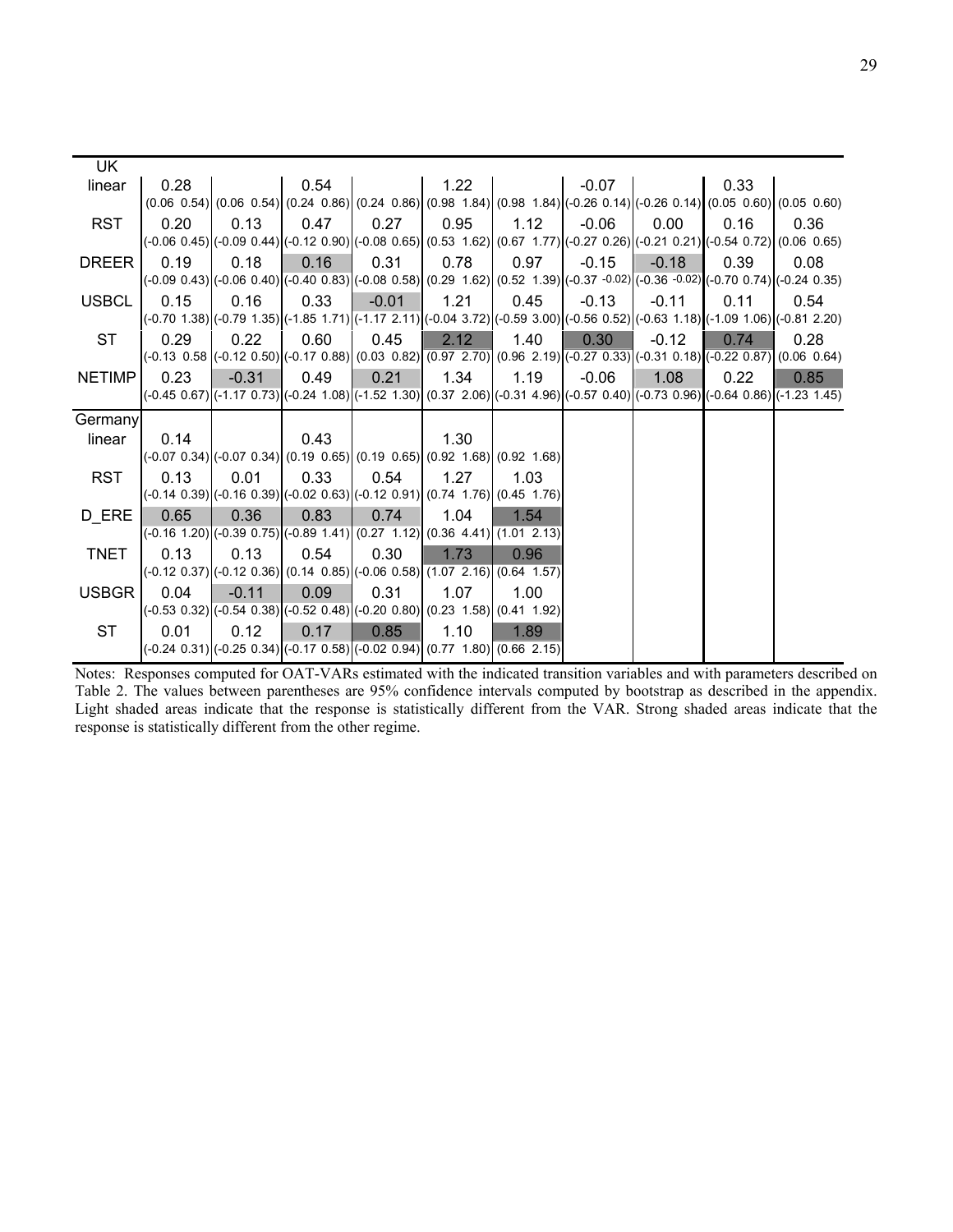Table 4 Comparing Cumulative responses at *n = 4*

|               | PIS - US |         | SIS-US                                                                                                                                                                    |         | <b>COS</b>                       |         | PIS-Ger |         | SIS-Ger |               |
|---------------|----------|---------|---------------------------------------------------------------------------------------------------------------------------------------------------------------------------|---------|----------------------------------|---------|---------|---------|---------|---------------|
|               | 1st reg  | 2nd reg | 1st reg                                                                                                                                                                   | 2nd reg | $\overline{1}$ <sup>st</sup> reg | 2nd reg | 1st reg | 2nd reg | 1st reg | 2nd reg       |
| France        |          |         |                                                                                                                                                                           |         |                                  |         |         |         |         |               |
| Linear        | 0.3      |         | 0.36                                                                                                                                                                      |         | 1.1                              |         | 0.05    |         | 0.35    |               |
|               |          |         | $(0.03\ 0.46)$ $(0.03\ 0.46)$ $(0.12\ 0.56)$ $(0.12\ 0.56)$ $(0.78\ 1.32)$ $(0.78\ 1.32)$ $(-0.07\ 0.19)$ $(-0.07\ 0.19)$ $(0.19\ 0.51)$ $(0.19\ 0.51)$ $(0.19\ 0.51)$    |         |                                  |         |         |         |         |               |
| <b>RST</b>    | 0.29     | 0.07    | 0.27                                                                                                                                                                      | 0.47    | 0.90                             | 1.43    | 0.02    | 0.26    | 0.33    | 0.73          |
|               |          |         | $(-0.09\ 0.49)(-0.09\ 0.49)$ $(-0.18\ 0.64)(-0.02\ 0.89)(0.59\ 1.40)(0.83\ 1.64)(-0.14\ 0.32)(-0.14\ 0.29)(0.07\ 0.67)(0.19\ 0.92)$                                       |         |                                  |         |         |         |         |               |
| D_ERE         | 0.29     | 0.28    | 0.35                                                                                                                                                                      | 0.67    | 1.14                             | 1.16    | 0.05    | 0.09    | 0.48    | 0.52          |
|               |          |         | $(0.00 \t0.55)(-0.02 \t0.54)(-0.01 \t0.72)(0.23 \t0.98)(0.77 \t1.55)(0.82 \t1.62)(-0.12 \t0.20)(-0.12 \t0.19)(0.16 \t0.75)(0.23 \t0.78)$                                  |         |                                  |         |         |         |         |               |
| <b>DSPI</b>   | 0.42     | 0.37    | 0.70                                                                                                                                                                      | 0.62    | 1.18                             | 1.61    | 0.24    | 0.24    | 0.65    | 0.66          |
|               |          |         | $(0.12\ 0.73)$ $(0.12\ 0.78)$ $(0.30\ 1.13)$ $(0.29\ 1.01)$ $(0.77\ 1.64)$ $(1.11\ 2.01)$ $(-0.06\ 0.52)$ $(-0.04\ 0.47)$ $(0.20\ 1.02)$ $(0.31\ 0.96)$                   |         |                                  |         |         |         |         |               |
| DM2SA         | 0.39     | 0.62    | 0.62<br>$(0.14 \ 0.89)(-0.06 \ 0.77)(0.27 \ 1.08) -0.74 \ 1.29)(0.82 \ 1.67)(0.48 \ 2.38)(-0.29 \ 0.29)(-0.29 \ 0.33)(0.09 \ 0.71) -0.42 \ 1.26)$                         | 0.61    | 1.26                             | 1.08    | $-0.01$ | 0.02    | 0.40    | 0.70          |
|               |          |         |                                                                                                                                                                           |         |                                  |         |         |         |         |               |
| <b>NETIMP</b> | 0.38     | 0.16    | 0.58<br>(-0.09 0.77) (-0.12 0.94) (0.04 1.05) -0.30 1.17) (0.69 2.36) (0.52 2.22) (-0.31 0.39) (-0.31 0.37) (-0.07 1.01) (0.01 1.12)                                      | 0.15    | 1.51                             | 0.89    | 0.05    | 0.07    | 0.52    | 0.48          |
|               |          |         |                                                                                                                                                                           |         |                                  |         |         |         |         |               |
| Italy         |          |         |                                                                                                                                                                           |         |                                  |         |         |         | 0.60    |               |
| Linear        | 0.61     |         | 0.67<br>$(0.14 \t1.08)$ $(0.14 \t1.08)$ $(0.04 \t1.14)$ $(0.04 \t1.14)$ $(1.39 \t2.89)$ $(1.39 \t2.89)$ $(-0.07 \t0.67)$ $(-0.07 \t0.67)$ $(0.17 \t0.91)$ $(0.17 \t0.91)$ |         | 2.08                             |         | 0.27    |         |         |               |
| <b>DREER</b>  | 0.62     | 0.77    | 1.38                                                                                                                                                                      | 0.88    | 3.21                             | 2.20    | 0.76    | 0.37    | 0.46    | 0.93          |
|               |          |         | $(0.22, 1.01)$ $(0.25, 1.05)$ $(0.01, 1.82)$ $(0.28, 1.22)$ $(1.30, 4.48)$ $(1.45, 2.81)$ $(0.14, 0.72)$ $(0.12, 0.67)$ $(0.84, 0.87)$ $(0.44, 1.31)$                     |         |                                  |         |         |         |         |               |
| <b>DSPI</b>   | 0.42     | 0.56    | 0.20                                                                                                                                                                      | 0.91    | 2.72                             | 1.89    | 0.51    | 0.35    | 0.88    | 0.94          |
|               |          |         | $(0.03\ 0.94)$ $(0.12\ 0.92)$ $(0.31\ 0.82)$ $(0.40\ 1.45)$ $(1.95\ 3.75)$ $(1.32\ 2.68)$ $(0.00\ 0.80)$ $(0.02\ 0.77)$ $(0.29\ 1.26)$ $(0.44\ 1.46)$                     |         |                                  |         |         |         |         |               |
| <b>BIN</b>    | 0.32     | 1.42    | 0.43                                                                                                                                                                      | 1.46    | 1.46                             | 3.52    | 0.07    | 1.01    | 0.50    | 1.56          |
|               |          |         | $(0.03 \t1.14)$ $(0.17 \t2.30)$ $(0.00 \t1.44)$ $(-0.40 \t2.79)$ $(1.09 \t3.43)$ $(0.99 \t4.92)$ $(-0.69 \t0.63)$ $(-1.35 \t1.62)$ $(0.08 \t1.29)$ $(-0.87 \t2.55)$       |         |                                  |         |         |         |         |               |
| <b>TRADE</b>  | 0.24     | $-0.63$ | 0.37                                                                                                                                                                      | $-0.89$ | 1.76                             | 1.56    | 0.60    | 0.03    | 0.97    | 0.85          |
|               |          |         | $(-1.05\ 1.19)$ $(-0.89\ 0.85)$ $(-0.83\ 1.51)$ $(-1.37\ 1.71)$ $(0.61\ 3.23)$ $(0.54\ 4.69)$ $(-0.14\ 1.48)$ $(-0.22\ 1.08)$ $(0.21\ 1.83)$ $-0.40\ 1.97)$               |         |                                  |         |         |         |         |               |
| <b>ST</b>     | 0.55     | 0.14    | 0.68                                                                                                                                                                      | $-0.54$ | 2.30                             | 0.93    | 0.36    | $-0.06$ | 0.71    | 0.42          |
|               |          |         | (-35.9 1.75) $($ -2.37 1.47) $\sim$ 53.84 1.66) $($ -9.41 2.37) $($ -85.6 3.78) $\sim$ 0.52 7.96) $\sim$ 18.98 2.39) $($ -1.36 2.46) $($ -12.2 1.3)                       |         |                                  |         |         |         |         | $-5.26$ 2.32) |
| <b>UNEM</b>   | 1.46     | 0.29    | 1.55                                                                                                                                                                      | 0.40    | 3.39                             | 1.47    | 0.84    | 0.09    | 1.39    | 0.51          |
|               |          |         | $(0.15 \ 2.75)$ $(0.04 \ 1.19)$ $(0.18 \ 3.59)$ $(0.49 \ 1.41)$ $(0.42 \ 7.73)$ $(0.75 \ 3.11)$ $(0.10 \ 2.34)$ $(0.28 \ 0.61)$ $(0.19 \ 3.14)$ $(0.04 \ 1.28)$           |         |                                  |         |         |         |         |               |
| Spain         |          |         |                                                                                                                                                                           |         |                                  |         |         |         |         |               |
| Linear        | 0.30     |         | 0.44                                                                                                                                                                      |         | 1.69                             |         | $-0.11$ |         | 0.19    |               |
|               |          |         | (-0.14 0.71) $(0.014 \t0.71)$ (0.00 0.84) $(0.00 \t0.84)$ (1.10 2.37) $(1.10 \t2.37)$ (-0.38 0.14) (-0.38 0.14) (-0.20 0.53) -0.20 0.53)                                  |         |                                  |         |         |         |         |               |
| <b>DREER</b>  | 0.41     | 0.39    | 0.57                                                                                                                                                                      | 1.99    | 1.50                             | 1.20    | $-0.23$ | $-0.25$ | 0.29    | 0.63          |
|               |          |         | $(0.01\ 0.85)(-0.22\ 0.83)(-0.05\ 1.13)(0.24\ 2.45)(1.01\ 2.03)(0.50\ 2.06)(-0.5\ -0.2)(-0.51\ 0.03)(-0.17\ 0.67)(-1.25\ 1.97)$                                           |         |                                  |         |         |         |         |               |
| <b>DSPI</b>   | 0.28     | 0.27    | 2.43                                                                                                                                                                      | 0.48    | 1.50                             | 2.25    | 0.09    | 0.09    | 0.64    | 0.79          |
|               |          |         | $(0.14\ 0.72)$ $(0.12\ 0.74)$ $(0.2.04\ 2.80)$ $(0.06\ 1.07)$ $(0.45\ 3.57)$ $(1.39\ 2.95)$ $(0.52\ 0.56)$ $(0.42\ 0.54)$ $(0.2.37\ 2.50)$ $(0.05\ 1.42)$                 |         |                                  |         |         |         |         |               |
| DM2SA         | 0.61     | 0.57    | 0.59                                                                                                                                                                      | 1.00    | 3.11                             | 1.80    | $-0.13$ | 0.01    | 0.34    | 0.47          |
|               |          |         | $(0.00\ 0.93)$ $(-0.02\ 0.94)$ $(-0.91\ 1.59)$ $(0.18\ 1.60)$ $(1.23\ 5.16)$ $(1.12\ 2.27)$ $(-0.43\ 0.14)$ $(-0.46\ 0.14)$ $(-1.18\ 1.45)$ $(-0.39\ 1.06)$               |         |                                  |         |         | $-0.08$ |         |               |
| <b>TOT</b>    | 0.01     | 0.73    | 0.06<br>(-0.03 1.24) -0.14 1.24) (-0.35 1.76) (-0.21 1.66) (0.51 2.82) (0.89 3.26) (-0.56 0.33) (-0.54 0.31) -0.82 1.39) -0.45 1.18)                                      | 0.94    | 0.66                             | 2.12    | $-0.31$ |         | $-0.25$ | 0.59          |
| <b>BIN</b>    | 0.09     | 0.50    | 0.28                                                                                                                                                                      | 1.23    | 1.26                             | 2.28    | 0.08    | $-0.12$ | 0.38    | 0.67          |
|               |          |         | $(0.62, 0.80)$ $-0.42, 0.80)$ $(-0.68, 1.08)$ $(-0.26, 1.71)$ $(0.51, 2.20)$ $(0.78, 2.82)$ $(-0.28, 0.26)$ $(-0.30, 0.27)$ $(-0.45, 1.18)$ $(-0.39, 1.39)$               |         |                                  |         |         |         |         |               |
| <b>TRADE</b>  | 0.33     | 0.52    | $-0.12$                                                                                                                                                                   | 0.89    | 0.62                             | 2.01    | $-0.18$ | $-0.15$ | 0.45    | 0.33          |
|               |          |         | $(0.39\ 1.79)$ $-0.36\ 2.05$ $(-1.27\ 2.70)$ $(-0.92\ 2.22)$ $(0.34\ 5.32)$ $(0.88\ 3.42)$ $(-1.02\ 0.47)$ $(-0.64\ 0.42)$ $(-1.27\ 2.24)$ $(-1.28\ 2.05)$                |         |                                  |         |         |         |         |               |
| <b>UNEM</b>   | 0.17     | $-0.46$ | 0.44                                                                                                                                                                      | $-0.27$ | 1.27                             | 1.31    | 0.13    | $-0.24$ | 0.47    | $-0.13$       |
|               |          |         | (-0.75 0.79) -1.25 0.69) (-0.60 1.32) (-0.86 1.23) (0.17 2.10) -0.19 2.90) (-0.41 0.43) (-0.59 0.36) (-0.47 1.04) (-0.79 0.90)                                            |         |                                  |         |         |         |         |               |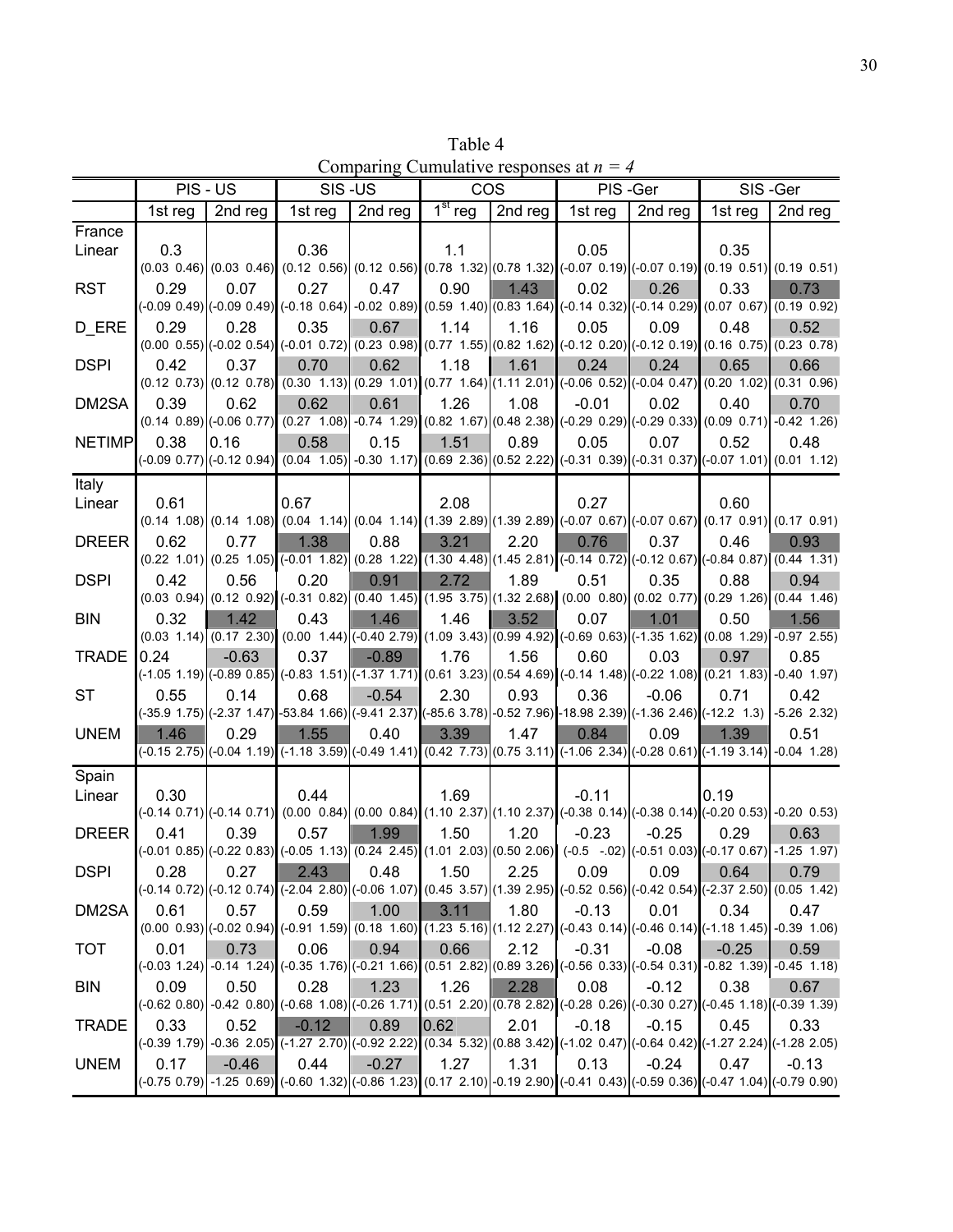| UK            |                                                                                           |             |               |                                                                                                                     |      |             |               |             |                                                                                                                                                                      |              |
|---------------|-------------------------------------------------------------------------------------------|-------------|---------------|---------------------------------------------------------------------------------------------------------------------|------|-------------|---------------|-------------|----------------------------------------------------------------------------------------------------------------------------------------------------------------------|--------------|
| linear        | 0.39                                                                                      |             | 0.67          |                                                                                                                     | 1.61 |             | $-0.06$       |             | 0.38                                                                                                                                                                 |              |
|               |                                                                                           |             |               |                                                                                                                     |      |             |               |             | $(0.08 \t0.77)$ $(0.08 \t0.77)$ $(0.32 \t1.10)$ $(0.32 \t1.10)$ $(1.05 \t2.18)$ $(1.05 \t2.18)$ $(-0.26 \t0.16)$ $(-0.26 \t0.16)$ $(0.08 \t0.68)$ $(0.08 \t0.68)$    |              |
| <b>RST</b>    | 0.49                                                                                      | 0.15        | 0.66          | 0.27                                                                                                                | 1.01 | 1.05        | $-0.26$       | $-0.11$     | 0.14                                                                                                                                                                 | 0.27         |
|               |                                                                                           |             |               |                                                                                                                     |      |             |               |             | $(0.06\ 0.82)$ $(0.03\ 0.67)$ $(0.05\ 1.05)$ $(0.02\ 0.91)$ $(0.37\ 2.05)$ $(0.62\ 1.88)$ $(0.62\ 1.8)$ $(0.55\ 0.19)$ $(0.34\ 0.23)$ $(0.73\ 0.72)$ $(0.01\ 0.71)$  |              |
| <b>DREER</b>  | 0.74                                                                                      | 0.73        | 0.61          | 0.79                                                                                                                | 1.36 | 1.34        | $-0.42$       | $-0.54$     | 0.41                                                                                                                                                                 | $-0.06$      |
|               |                                                                                           |             |               |                                                                                                                     |      |             |               |             | $(0.25 \t1.25)$ $(0.24 \t1.19)$ $-0.38 \t1.58$ $(0.24 \t1.29)$ $(0.60 \t2.41)$ $(0.75 \t1.98)$ $(-0.86 \t-0.08)$ $(-0.83 \t-0.16)$ $(-1.24 \t1.12)$ $(-0.55 \t0.44)$ |              |
| <b>USBCL</b>  | 0.87                                                                                      | 0.00        | 1.04          | $-0.81$                                                                                                             | 1.52 | 0.09        | $-0.67$       | $-0.87$     | $-0.23$                                                                                                                                                              | 0.44         |
|               | $(-16 68)$                                                                                | $(-9 \ 85)$ | $(-11 \t 77)$ | $(-4 \t196)$ $(-10 \t97)$                                                                                           |      | $(-8 \ 80)$ | $(-17 \t 12)$ | $(-4 \ 14)$ | $(-13 \quad 145)$                                                                                                                                                    | $(-6 \t 61)$ |
| <b>ST</b>     | 0.58                                                                                      | 0.31        | 1.18          | 0.56                                                                                                                | 3.14 | 1.59        | 0.82          | $-0.12$     | 1.45                                                                                                                                                                 | 0.33         |
|               |                                                                                           |             |               |                                                                                                                     |      |             |               |             | $(0.017, 0.90)$ $(0.12, 0.83)$ $-0.18$ $1.33$ $(0.01, 1.09)$ $(0.97, 3.50)$ $(1.10, 2.66)$ $(-0.33, 0.64)$ $(0.33, 0.38)$ $(-0.23, 1.34)$ $(0.09, 0.90)$             |              |
| <b>NETIMP</b> | 0.83                                                                                      | 0.28        | 1.05          | 0.56                                                                                                                | 1.85 | 1.66        | $-0.44$       | 0.09        | 0.11                                                                                                                                                                 | 0.73         |
|               |                                                                                           |             |               |                                                                                                                     |      |             |               |             | (-0.42 3.14 (-1.37 2.24) -0.19 3.12) (-1.20 6.01) (0.55 7.42) -1.57 6.76) (-1.23 1.45) -4.03 0.84) (-0.81 1.95) (-2.62 3.79)                                         |              |
| Germany       |                                                                                           |             |               |                                                                                                                     |      |             |               |             |                                                                                                                                                                      |              |
| Linear        | 0.23                                                                                      | 0.23        | 0.53          | 0.53                                                                                                                | 1.42 | 1.42        |               |             |                                                                                                                                                                      |              |
|               |                                                                                           |             |               | $(0.07, 0.49)$ $(0.07, 0.49)$ $(0.16, 0.81)$ $(0.16, 0.81)$ $(0.95, 1.82)$ $(0.95, 1.82)$                           |      |             |               |             |                                                                                                                                                                      |              |
| <b>RST</b>    | 0.27                                                                                      | 0.48        | 0.48          | 0.89                                                                                                                | 1.38 | 1.25        |               |             |                                                                                                                                                                      |              |
|               |                                                                                           |             |               | $(0.04 \ 0.81)$ $(0.07 \ 0.77)$ $(0.09 \ 1.08)$ $(0.05 \ 1.20)$ $(0.88 \ 1.93)$ $(0.55 \ 1.97)$                     |      |             |               |             |                                                                                                                                                                      |              |
| D_ERE         | 0.40                                                                                      | 0.50        | 0.51          | 0.86                                                                                                                | 0.86 | 1.77        |               |             |                                                                                                                                                                      |              |
|               |                                                                                           |             |               | (-2.10 0.86) $\vert$ (-1.18 0.84) $\vert$ (-1.19 1.40) $\vert$ (-0.20 1.33) $\vert$ (0.21 3.66) $\vert$ (0.79 2.48) |      |             |               |             |                                                                                                                                                                      |              |
| <b>TNET</b>   | 0.65                                                                                      | 0.55        | 1.08          | 0.72                                                                                                                | 2.40 | 1.42        |               |             |                                                                                                                                                                      |              |
|               |                                                                                           |             |               | $(0.10 \t1.01)$ $(0.10 \t0.98)$ $(0.32 \t1.54)$ $(0.19 \t1.26)$ $(1.41 \t2.97)$ $(0.95 \t2.36)$                     |      |             |               |             |                                                                                                                                                                      |              |
| <b>USBGR</b>  | 0.27                                                                                      | 0.19        | 0.31          | 0.65                                                                                                                | 1.35 | 1.38        |               |             |                                                                                                                                                                      |              |
|               | $(0.35, 0.66)$ $(0.30, 0.67)$ $(0.41, 0.85)$ $(0.04, 1.06)$ $(0.58, 2.07)$ $(0.63, 2.28)$ |             |               |                                                                                                                     |      |             |               |             |                                                                                                                                                                      |              |
| <b>ST</b>     | 0.05                                                                                      | 0.41        | 0.22          | 1.43                                                                                                                | 1.21 | 2.91        |               |             |                                                                                                                                                                      |              |
|               |                                                                                           |             |               | $(-0.27, 0.46)$ $(-0.30, 0.59)$ $(-0.21, 0.80)$ $(-0.04, 1.82)$ $(0.81, 2.33)$ $(0.72, 2.80)$                       |      |             |               |             |                                                                                                                                                                      |              |
|               |                                                                                           |             |               |                                                                                                                     |      |             |               |             |                                                                                                                                                                      |              |

Notes: See notes of Table 3.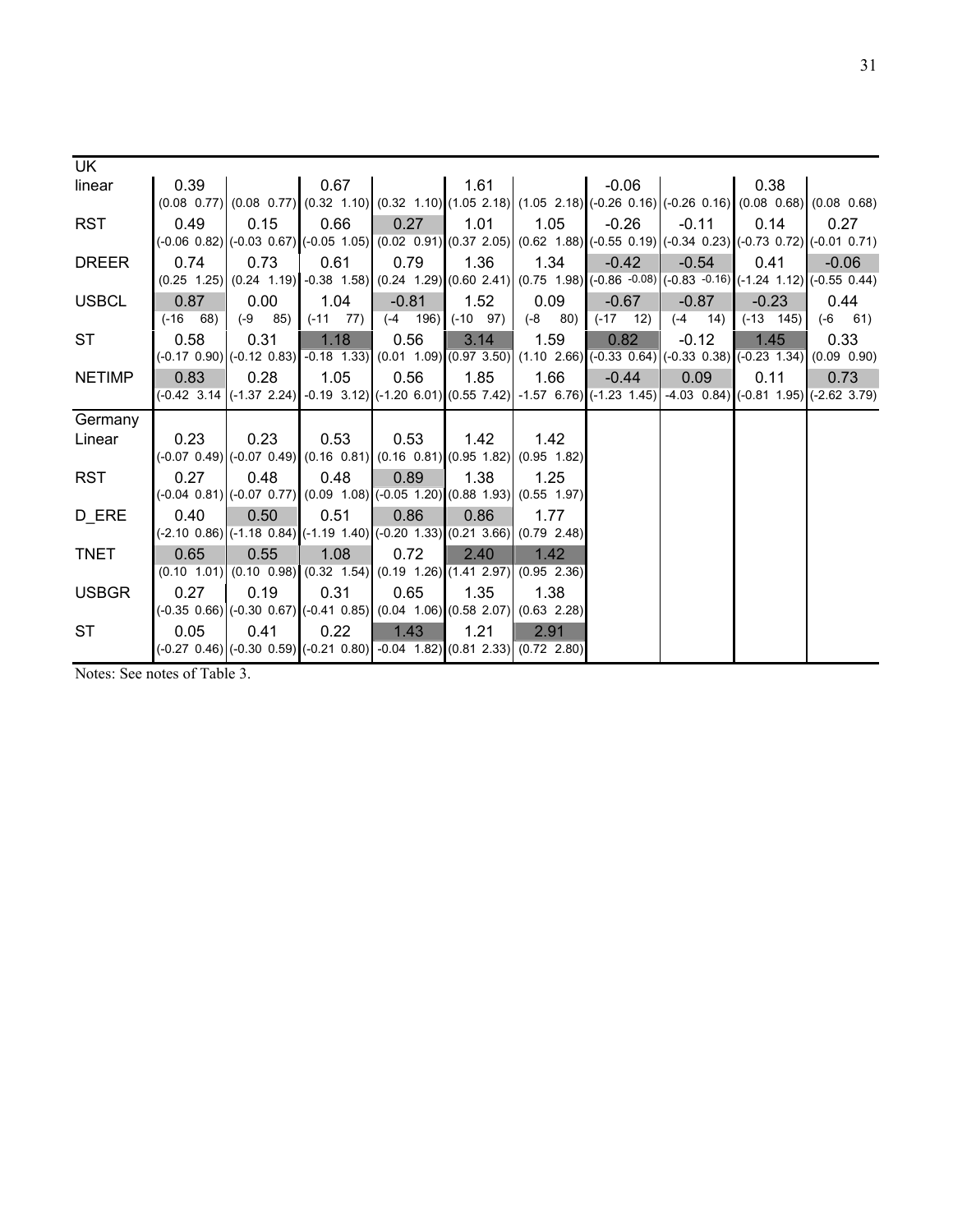| Table 5                                   |  |
|-------------------------------------------|--|
| Comparing Cumulative Responses at $n = 8$ |  |

|               | PIS - US |                                   | SIS-US                                         |         | COS - US |         |                                                                        | PIS-Ger                                                                                                                            | SIS-Ger                                                                                                                                                                                                                               |         |
|---------------|----------|-----------------------------------|------------------------------------------------|---------|----------|---------|------------------------------------------------------------------------|------------------------------------------------------------------------------------------------------------------------------------|---------------------------------------------------------------------------------------------------------------------------------------------------------------------------------------------------------------------------------------|---------|
|               | 1st reg  | 2nd reg                           | $1st$ reg                                      | 2nd reg | 1st reg  | 2nd reg | 1st reg                                                                | 2nd reg                                                                                                                            | 1st reg                                                                                                                                                                                                                               | 2nd reg |
| France        |          |                                   |                                                |         |          |         |                                                                        |                                                                                                                                    |                                                                                                                                                                                                                                       |         |
| linear        | 0.28     |                                   | 0.36                                           |         | 1.07     |         | 0.05                                                                   |                                                                                                                                    | 0.35                                                                                                                                                                                                                                  |         |
|               |          |                                   |                                                |         |          |         |                                                                        |                                                                                                                                    | $(0.03 \t0.46)$ $(0.03 \t0.46)$ $(0.13 \t0.57)$ $(0.13 \t0.57)$ $(0.78 \t1.33)$ $(0.78 \t1.33)$ $-0.07 \t0.19$ $(-0.07 \t0.19)$ $(0.19 \t0.51)$ $(0.19 \t0.51)$                                                                       |         |
| <b>RST</b>    | 0.33     | 0.04                              | 0.32                                           | 0.43    | 0.94     | 1.39    | 0.06                                                                   | 0.24                                                                                                                               | 0.38                                                                                                                                                                                                                                  | 0.69    |
|               |          | $-0.19$ $0.52$ $-0.25$ $0.53$     |                                                |         |          |         |                                                                        |                                                                                                                                    | $(-0.22 \quad 0.70)$ $(-0.07 \quad 0.94)$ $(0.54 \quad 1.42)$ $(0.78 \quad 1.70)$ $(-0.23 \quad 0.43)$ $(-0.28 \quad 0.41)$ $(0.03 \quad 0.77)$ $(0.14 \quad 1.04)$                                                                   |         |
| D_ERE         | 0.29     | 0.28                              | 0.36                                           | 0.67    | 1.14     | 1.17    | 0.06                                                                   | 0.08                                                                                                                               | 0.49                                                                                                                                                                                                                                  | 0.54    |
|               |          |                                   |                                                |         |          |         |                                                                        |                                                                                                                                    | $(0.00 \t0.56)$ $(0.00 \t0.56)$ $(-0.03 \t0.72)$ $(0.23 \t1.02)$ $(0.76 \t1.58)$ $(0.83 \t1.63)$ $-0.13 \t0.21)$ $(-0.12 \t0.19)$ $(0.16 \t0.75)$ $(0.24 \t0.80)$                                                                     |         |
| <b>DSPI</b>   | 0.58     | 0.55                              | 0.82                                           | 0.78    | 1.27     | 1.70    | 0.25                                                                   | 0.28                                                                                                                               | 0.68                                                                                                                                                                                                                                  | 0.68    |
|               |          |                                   |                                                |         |          |         |                                                                        |                                                                                                                                    | $(0.16 \t1.02)$ $(0.20 \t1.03)$ $(0.39 \t1.47)$ $(0.36 \t1.31)$ $(0.75 \t1.96)$ $(1.05 \t2.27)$ $-0.07 \t0.65)$ $(-0.05 \t0.60)$ $(0.15 \t1.16)$ $(0.29 \t1.07)$                                                                      |         |
| DM2SA         | 0.40     | 0.52                              | 0.57                                           | 0.47    | 1.05     | 0.98    | $-0.15$                                                                | $-0.08$                                                                                                                            | 0.24<br>$(0.19 \t1.16)$ $(0.05 \t0.94)$ $(0.15 \t1.18)$ $(0.92 \t1.20)$ $(0.59 \t1.77)$ $(0.38 \t2.03)$ $(0.59 \t0.40)$ $(0.58 \t0.34)$ $(0.19 \t0.77)$ $(0.44 \t1.20)$                                                               | 0.60    |
|               | 0.39     | 0.19                              | 0.58                                           | 0.17    | 1.51     | 0.89    | 0.04                                                                   | 0.06                                                                                                                               |                                                                                                                                                                                                                                       |         |
| <b>NETIMP</b> |          |                                   |                                                |         |          |         |                                                                        |                                                                                                                                    | 0.50<br>$-0.21$ $0.91$ $-0.10$ $0.99$ $(-0.31$ $1.16)$ $(-0.30$ $1.31)$ $(0.70$ $2.58)$ $(0.52$ $2.33)$ $-0.57$ $0.44)$ $(-0.75$ $0.42)$ $(-0.42$ $1.03)$ $(-0.27$ $1.16)$                                                            | 0.48    |
|               |          |                                   |                                                |         |          |         |                                                                        |                                                                                                                                    |                                                                                                                                                                                                                                       |         |
| Italy         | 0.73     |                                   | 0.77                                           |         | 1.86     |         | 0.20                                                                   |                                                                                                                                    | 0.49                                                                                                                                                                                                                                  |         |
| linear        |          |                                   |                                                |         |          |         |                                                                        |                                                                                                                                    | $(0.17, 1.30)$ $(0.17, 1.30)$ $(0.12, 1.37)$ $(0.12, 1.37)$ $(1.14, 2.63)$ $(1.14, 2.63)$ $(0.13, 0.53)$ $(0.13, 0.53)$ $(0.08, 0.82)$ $(0.08, 0.82)$                                                                                 |         |
| <b>DREER</b>  | 0.50     | 0.90                              | 1.00                                           | 0.99    | 2.27     | 2.00    | 0.60                                                                   | 0.44                                                                                                                               | 0.46                                                                                                                                                                                                                                  | 0.89    |
|               |          |                                   |                                                |         |          |         |                                                                        |                                                                                                                                    | $(0.19 \t1.07)$ $(0.23 \t1.05)$ $(-0.02 \t1.58)$ $(0.27 \t1.13)$ $(0.99 \t3.83)$ $(1.19 \t2.39)$ $(-0.20 \t0.67)$ $(-0.22 \t0.66)$ $(-0.72 \t0.83)$ $(0.24 \t1.12)$                                                                   |         |
| <b>DSPI</b>   | 0.53     | 0.77                              | 0.32                                           | 0.99    | 2.31     | 1.67    | 0.33                                                                   | 0.14                                                                                                                               | 0.68                                                                                                                                                                                                                                  | 0.70    |
|               |          |                                   |                                                |         |          |         |                                                                        | $(0.19 \t1.16)$ $(0.25 \t1.19)$ $(-0.12 \t0.95)$ $(0.50 \t1.54)$ $(1.44 \t3.78)$ $(1.07 \t2.58)$ $(-0.15 \t0.67)$ $(-0.18 \t0.58)$ | $(0.03 \t1.16)$ $(0.24 \t1.26)$                                                                                                                                                                                                       |         |
| <b>BIN</b>    | 0.38     | 1.99                              | 0.48                                           | 3.08    | 1.46     | 3.95    | 0.07                                                                   | 1.97                                                                                                                               | 0.49                                                                                                                                                                                                                                  | 3.17    |
|               |          | $(0.00 \t1.81)$ (-0.22 4.23)      |                                                |         |          |         |                                                                        | $(0.09 \t1.93) -0.49 \t6.90) (0.94 \t3.73) (0.59 \t10.9) (-0.51 \t1.21) (-1.13 \t3.57)$                                            | $(0.04 \quad 1.90)$ $( -0.96 \quad 5.25)$                                                                                                                                                                                             |         |
| <b>TRADE</b>  | 0.34     | $-0.58$                           | 0.46                                           | $-0.83$ | 1.69     | 1.58    | 0.48                                                                   | $-0.19$                                                                                                                            | 0.86                                                                                                                                                                                                                                  | 0.64    |
|               |          | $(-2.90 \t3.89)$ $(-1.21 \t2.31)$ |                                                |         |          |         |                                                                        |                                                                                                                                    | $(-3.56 \quad 4.94)$ -2.04 2.69) $(0.52 \quad 14.9)$ $(0.76 \quad 8.18)$ $(-1.01 \quad 5.71)$ $(-0.63 \quad 3.39)$ $(-0.99 \quad 9.52)$ $(-0.31 \quad 5.66)$                                                                          |         |
| <b>ST</b>     | 0.73     | 0.37                              | 0.80                                           | $-0.59$ | 2.18     | 1.38    | 0.22                                                                   | $-0.05$                                                                                                                            | 0.60                                                                                                                                                                                                                                  | 0.55    |
|               |          |                                   | $(-353 \t17)$ $(-1.84 \t8.65)$ $(-12.60 \t20)$ |         |          |         |                                                                        |                                                                                                                                    | $-8.86$ 5.65) $(-27$ 14) $(-6.31$ 9.20) $(-148$ 6.27) $(-6.00$ 3.81) $(-190$ 6.48) $(-6.35$ 4.93)                                                                                                                                     |         |
| <b>UNEM</b>   | 1.63     | 0.37                              | 2.26                                           | 0.48    | 2.92     | 1.50    | 1.41                                                                   | 0.07                                                                                                                               | 2.18                                                                                                                                                                                                                                  | 0.49    |
|               |          |                                   |                                                |         |          |         |                                                                        |                                                                                                                                    | $(0.83\ 7.41)(-0.21\ 5.47)$ $(-1.89\ 4.49)$ $-0.47\ 6.07$ $-1.91\ 8.58)$ $(0.64\ 5.61)(-2.15\ 3.06)$ $(-0.96\ 1.14)$ $(-3.66\ 4.96)$ $(-0.05\ 3.54)$                                                                                  |         |
| Spain         |          |                                   |                                                |         |          |         |                                                                        |                                                                                                                                    |                                                                                                                                                                                                                                       |         |
| linear        | 0.42     |                                   | 0.57                                           |         | 2.01     |         | $-0.15$                                                                |                                                                                                                                    | 0.22                                                                                                                                                                                                                                  |         |
|               |          |                                   |                                                |         |          |         |                                                                        |                                                                                                                                    | $(0.014\ 0.71)$ $(0.014\ 0.71)$ $(0.00\ 0.84)$ $(0.00\ 0.84)$ $(1.10\ 2.37)$ $(1.10\ 2.37)$ $(0.38\ 0.14)$ $(0.38\ 0.14)$ $(0.38\ 0.14)$ $(0.20\ 0.53)$ $(0.20\ 0.53)$                                                                |         |
| <b>DREER</b>  | 0.55     | 0.51                              | 0.71                                           | 2.16    | 1.66     | 1.31    | $-0.26$                                                                | $-0.27$                                                                                                                            | 0.30                                                                                                                                                                                                                                  | 0.65    |
|               |          |                                   |                                                |         |          |         |                                                                        |                                                                                                                                    | $(0.22, 1.16)$ $(0.23, 1.25)$ $(0.01, 1.41)$ $(0.25, 2.81)$ $(1.04, 2.53)$ $(0.44, 2.31)$ $(0.75, 0.01)$ $(0.72, 0.05)$ $(0.24, 0.75)$ $(0.147, 2.25)$                                                                                |         |
| <b>DSPI</b>   | 0.66     | 0.66                              | 3.19                                           | 0.87    | 2.00     | 2.94    | $\begin{array}{ccc} \begin{array}{ccc} \end{array} & 0.07 \end{array}$ | $0.07$ $\parallel$                                                                                                                 | 0.78<br>$(0.05\ 1.47)(-0.02\ 1.41)(-1.77\ 3.93)(0.12\ 1.78)(0.55\ 4.54)(1.52\ 4.01)(-0.86\ 0.71)(-0.75\ 0.69)(-3.24\ 3.36)(0.10\ 1.77)$                                                                                               | 1.02    |
|               | 1.18     | 1.02                              | 1.16                                           | 1.53    | 4.19     | 2.48    | 0.04                                                                   | 0.16                                                                                                                               | 0.63                                                                                                                                                                                                                                  | 0.76    |
| DM2SA         |          |                                   |                                                |         |          |         |                                                                        |                                                                                                                                    | $(0.05 \ 1.50)$ $(0.12 \ 1.46)$ $(0.95 \ 2.18)$ $(0.05 \ 2.37)$ $(1.49 \ 6.43)$ $(1.18 \ 3.09)$ $(0.69 \ 0.34)$ $(0.68 \ 0.31)$ $(1.53 \ 1.77)$ $(0.48 \ 1.50)$                                                                       |         |
| <b>TOT</b>    | 0.03     | 1.03                              | 0.07                                           | 1.22    | 0.71     | 2.38    | $-0.34$                                                                | $-0.20$                                                                                                                            | $-0.28$                                                                                                                                                                                                                               | 0.62    |
|               |          |                                   |                                                |         |          |         |                                                                        |                                                                                                                                    | $(-0.28\ 2.05)\left(-0.23\ 2.03\right)\left(-0.39\ 2.60\right)\left(-0.12\ 2.03\right)\left(0.39\ 3.51\right)\left(0.44\ 4.50\right)\left(-0.92\ 0.35\right)\left(-0.94\ 0.41\right)\left(-0.93\ 1.79\right)\left(-0.47\ 1.53\right)$ |         |
| <b>BIN</b>    | 0.13     | 0.89                              | 0.33                                           | 1.74    | 1.38     | 2.96    | 0.08                                                                   | $-0.10$                                                                                                                            | 0.40                                                                                                                                                                                                                                  | 0.93    |
|               |          |                                   |                                                |         |          |         |                                                                        |                                                                                                                                    | $(0.80, 1.32)$ $(0.83, 1.27)$ $(0.91, 1.53)$ $(0.27, 2.11)$ $(0.30, 2.87)$ $(0.72, 3.60)$ $(0.42, 0.32)$ $(0.40, 0.35)$ $(0.66, 1.41)$ $(0.39, 1.53)$                                                                                 |         |
| <b>TRADE</b>  | 0.36     | 0.71                              | $-0.14$                                        | 1.11    | 0.64     | 2.34    | $-0.19$                                                                | $-0.24$                                                                                                                            | 0.52                                                                                                                                                                                                                                  | 0.35    |
|               |          |                                   |                                                |         |          |         |                                                                        |                                                                                                                                    | $(-1.28\ 2.78)$ $(-0.66\ 4.02)$ $-1.83\ 5.47$ $(1.26\ 4.15)$ $(0.31\ 13.9)$ $(0.63\ 6.94)$ $(-1.67\ 1.64)$ $(-1.35\ 1.25)$ $(-1.70\ 5.38)$ $(-1.43\ 2.54)$                                                                            |         |
| <b>UNEM</b>   | 0.21     | $-0.50$                           | 0.48                                           | $-0.32$ | 1.31     | 1.19    | 0.12                                                                   | $-0.26$                                                                                                                            | 0.48                                                                                                                                                                                                                                  | $-0.16$ |
|               |          |                                   |                                                |         |          |         |                                                                        |                                                                                                                                    | $($ -1.07 1.05) $($ -1.69 1.07) $($ -0.76 1.37 $)($ -1.35 1.39 $)($ 0.15 2.12 $)($ -0.38 3.33 $)($ -0.66 0.43 $)($ -0.77 0.37 $)($ -0.56 1.19 $)($ -0.77 0.94 $)$                                                                     |         |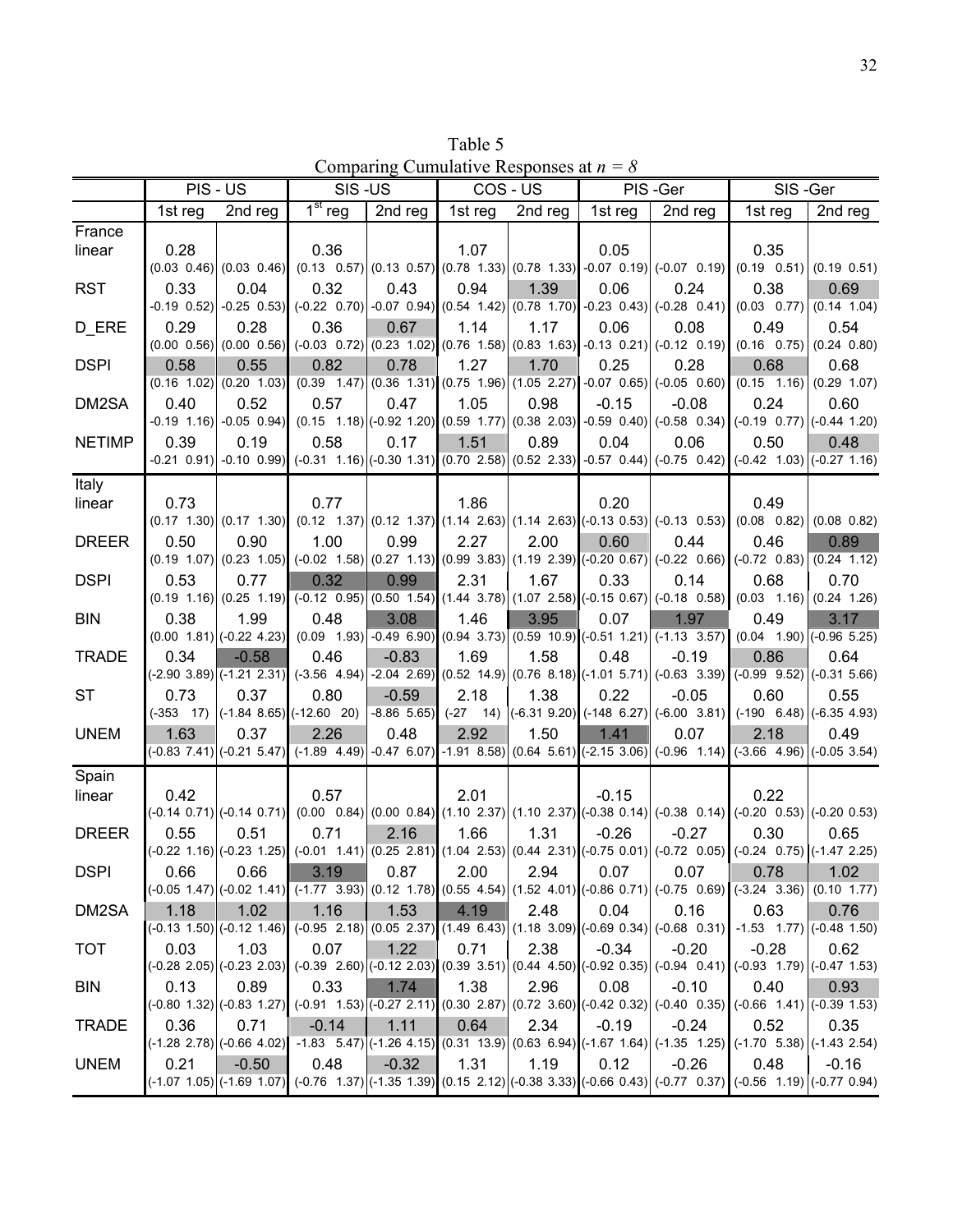| UK.           |                                                            |                                                                                                |                       |                       |                 |                      |                                                                                                                                                                       |                  |                 |                      |
|---------------|------------------------------------------------------------|------------------------------------------------------------------------------------------------|-----------------------|-----------------------|-----------------|----------------------|-----------------------------------------------------------------------------------------------------------------------------------------------------------------------|------------------|-----------------|----------------------|
| linear        | 0.40                                                       |                                                                                                | 0.67                  |                       | 1.64            |                      | $-0.07$                                                                                                                                                               |                  | 0.37            |                      |
|               |                                                            |                                                                                                |                       |                       |                 |                      | $(0.09 \ 0.80)$ $(0.09 \ 0.80)$ $(0.32 \ 1.16)$ $(0.32 \ 1.16)$ $(1.06 \ 2.23)$ $(1.06 \ 2.23)$ $-0.26 \ 0.17)$ $(-0.26 \ 0.17)$ $(0.08 \ 0.70)$ $(0.08 \ 0.70)$      |                  |                 |                      |
| <b>RST</b>    | 0.36                                                       | 0.09                                                                                           | 0.54                  | 0.21                  | 0.90            | 0.98                 | $-0.34$                                                                                                                                                               | $-0.17$          | 0.04            | 0.19                 |
|               |                                                            |                                                                                                |                       |                       |                 |                      | (-0.10 1.06) (-0.06 1.17) (-0.13 1.24)  (0.01 1.20)  (0.29 2.03) (0.59 2.50)  -0.62 0.52) (-0.43 0.43)  -0.74 0.85)  -0.09 0.78)                                      |                  |                 |                      |
| <b>DREER</b>  | 0.93                                                       | 0.93                                                                                           | 0.78                  | 0.93                  | 1.54            | 1.39                 | $-0.50$                                                                                                                                                               | $-0.76$          | 0.41            | $-0.19$              |
|               |                                                            |                                                                                                |                       |                       |                 |                      | $(0.00 \t1.52)$ $(0.21 \t1.57)$ $(0.59 \t1.82)$ $(0.25 \t1.75)$ $(0.34 \t2.90)$ $(0.56 \t2.29)$ $(-1.36 \t-0.07)$ $(-1.28 \t-0.21)$ $(-1.45 \t1.27)$ $(-0.77 \t0.46)$ |                  |                 |                      |
| <b>USBCL</b>  | 1.00                                                       | $-0.07$                                                                                        | 1.14                  | $-1.01$               | 1.27            | $-0.11$              | $-1.05$                                                                                                                                                               | $-1.09$          | $-0.54$         | 0.29                 |
|               | $(-257 \quad \infty)$                                      | $(-322 \infty)$                                                                                | $(-161 \quad \infty)$ | $(-168 \quad \infty)$ | $(-438 \infty)$ | $(-86 \quad \infty)$ | $(-229 529)$                                                                                                                                                          | (-57<br>$\infty$ | $(-280 \infty)$ | $(-32 \quad \infty)$ |
| ST            | 0.70                                                       | 0.32                                                                                           | 1.42                  | 0.58                  | 3.64            | 1.63                 | 1.06                                                                                                                                                                  | $-0.12$          | 1.79            | 0.35                 |
|               |                                                            |                                                                                                |                       |                       |                 |                      | $(-0.17, 1.26)$ $(-0.11, 0.95)$ $(-0.19, 1.73)$ $(0.00, 1.23)$ $(0.98, 3.91)$ $(1.11, 2.99)$ $(-0.34, 1.06)$ $(-0.34, 0.56)$ $-0.24, 1.71)$ $(0.06, 1.04)$            |                  |                 |                      |
| <b>NETIMP</b> | 0.99                                                       | 0.00                                                                                           | 1.17                  | 0.51                  | 1.91            | 1.08                 | $-0.67$                                                                                                                                                               | 1.33             | $-0.03$         | 0.95                 |
|               |                                                            |                                                                                                |                       |                       |                 |                      | $(-25.1 \t9.5)$ $(-14.7 \t3.2)$ $(-26.7 \t18.2)$ $(-16.6 \t16.3)$ $(-8.2 \t57.5)$ $(-4.3 \t24.6)$ $(-4.1 \t24.6)$ $(-4.5 \t11.4)$ $-2.9 \t28.2)$ $(-6.6 \t8.8)$       |                  |                 |                      |
| Germany       |                                                            |                                                                                                |                       |                       |                 |                      |                                                                                                                                                                       |                  |                 |                      |
| linear        | 0.23                                                       |                                                                                                | 0.52                  |                       | 1.43            |                      |                                                                                                                                                                       |                  |                 |                      |
|               |                                                            | $(-0.07, 0.50)$ $(-0.07, 0.50)$ $(0.16, 0.85)$ $(0.16, 0.85)$ $(0.94, 1.83)$ $(0.94, 1.83)$    |                       |                       |                 |                      |                                                                                                                                                                       |                  |                 |                      |
| <b>RST</b>    | 0.24                                                       | 0.46                                                                                           | 0.44                  | 0.90                  | 1.34            | 1.26                 |                                                                                                                                                                       |                  |                 |                      |
|               |                                                            | (-0.20 0.92) (-0.25 0.95) (-0.02 1.20) (-0.11 1.37) (0.88 2.05) (0.48 1.94)                    |                       |                       |                 |                      |                                                                                                                                                                       |                  |                 |                      |
| D ERE         | 0.63                                                       | 0.73                                                                                           | 0.50                  | 1.10                  | 1.12            | 1.98                 |                                                                                                                                                                       |                  |                 |                      |
|               |                                                            | $(-2.70, 1.24)$ $(-0.60, 1.17)$ $(-1.45, 1.74)$ $(-0.46, 1.62)$ $(-0.12, 4.59)$ $(0.78, 2.80)$ |                       |                       |                 |                      |                                                                                                                                                                       |                  |                 |                      |
| <b>TNET</b>   | 0.95                                                       | 0.72                                                                                           | 1.39                  | 0.87                  | 2.66            | 1.56                 |                                                                                                                                                                       |                  |                 |                      |
|               |                                                            | $(0.05 \t1.43) (0.04 \t1.47) (0.32 \t2.00) (0.17 \t1.73) (1.28 \t3.53) (0.83 \t2.88)$          |                       |                       |                 |                      |                                                                                                                                                                       |                  |                 |                      |
| <b>USBGR</b>  | 0.42                                                       | 0.19                                                                                           | 0.45                  | 0.62                  | 1.47            | 1.40                 |                                                                                                                                                                       |                  |                 |                      |
|               |                                                            | $(-0.33, 0.85)$ $(-0.21, 0.91)$ $(-0.24, 0.99)$ $(0.11, 1.14)$ $(0.51, 2.20)$ $(0.74, 2.39)$   |                       |                       |                 |                      |                                                                                                                                                                       |                  |                 |                      |
| <b>ST</b>     | 0.07                                                       | 0.53                                                                                           | 0.24                  | 1.70                  | 1.24            | 3.38                 |                                                                                                                                                                       |                  |                 |                      |
|               |                                                            | $(0.27, 0.64)$ $(0.32, 0.90)$ $(0.23, 0.97)$ $(0.05, 1.83)$ $(0.81, 3.17)$ $(0.71, 3.45)$      |                       |                       |                 |                      |                                                                                                                                                                       |                  |                 |                      |
|               | $N_{\text{atron}}$ $\Omega_{\text{on}}$ natas of Table $2$ |                                                                                                |                       |                       |                 |                      |                                                                                                                                                                       |                  |                 |                      |

Notes: See notes of Table 3.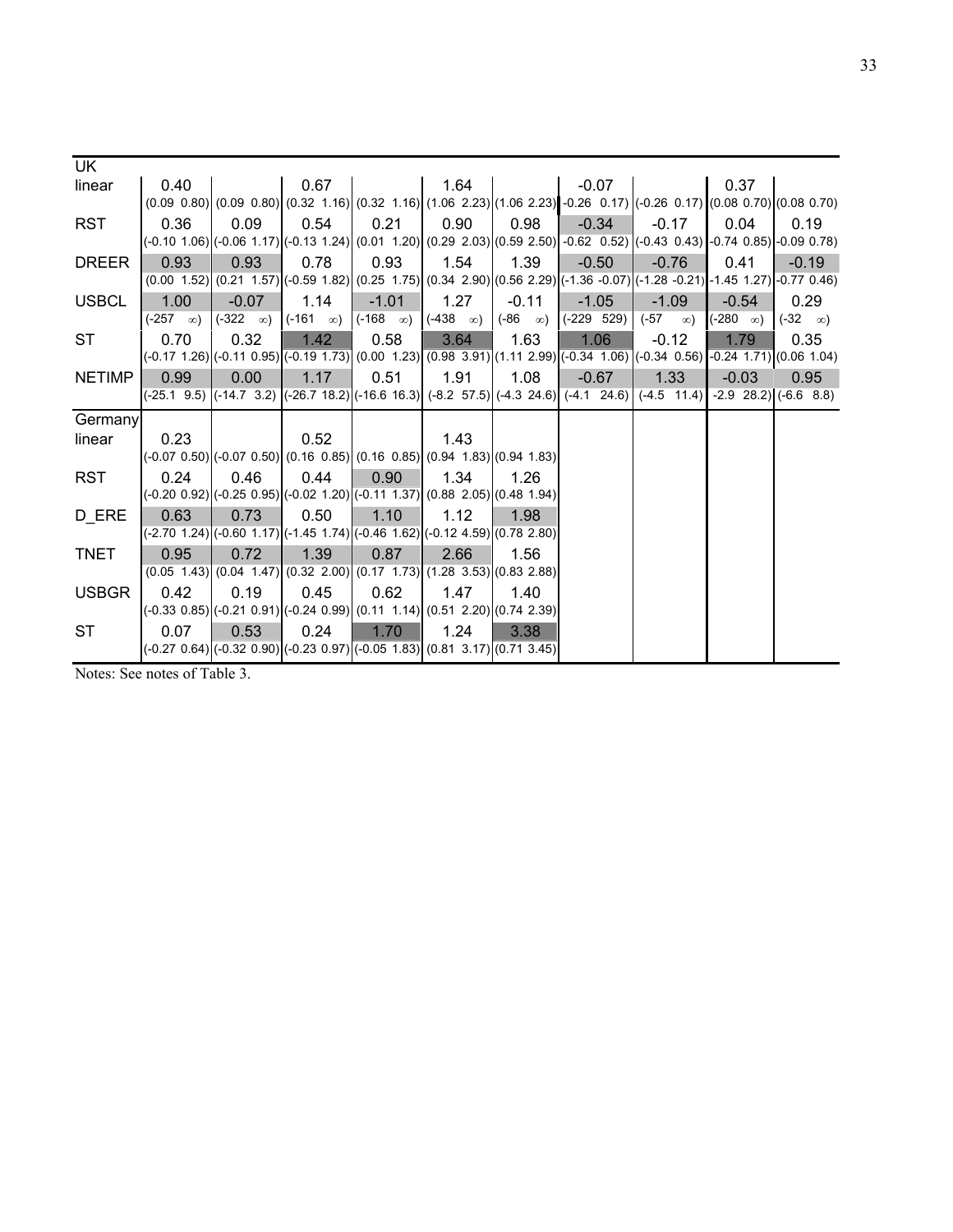|           |                               | $B$ on the $\sim$ on $\sim$ |                  |
|-----------|-------------------------------|-----------------------------|------------------|
| Country   | <b>Transition</b><br>Variable | US shock                    | Actual<br>Effect |
|           |                               |                             |                  |
|           | RST(u)                        | $-1.0$                      |                  |
| France    | Linear                        | $-1.2*$                     | $-3.2$           |
|           |                               |                             |                  |
|           | DREER(1)                      | $-4.3$                      |                  |
|           | DSPI(u)                       | $-2.6*$                     |                  |
|           | BIN (l)                       | $-1.3$                      |                  |
| Italy     | TRADE (1)                     | $-1.4$                      | $-2.5$           |
|           | UNEM (1)                      | $-3.9$                      |                  |
|           | Linear                        | $-1.9*$                     |                  |
|           |                               |                             |                  |
|           | DREER(l)                      | $-1.7$                      |                  |
|           | DSPI(l)                       | $-7.0$                      |                  |
|           | DM2SA (u)                     | $-2.0*$                     |                  |
| Spain     | BIN (l)                       | $-0.8$                      | $-1.2$           |
|           | TRADE (u)                     | $-2.7$                      |                  |
|           | UNEM (1)                      | $-1.2$                      |                  |
|           | Linear                        | $-1.7$                      |                  |
|           |                               |                             |                  |
| <b>UK</b> | ST(1)                         | $-3.6$                      | $-1.1$           |
|           | Linear                        | $-2.0*$                     |                  |
|           |                               |                             |                  |
|           | TNET(1)                       | $-3.5*$                     |                  |
| Germany   | ST(u)                         | $-4.5$                      | $-3.3$           |
|           | Linear                        | $-2.0*$                     |                  |

Table 6 Effect of a -3%-annual-GDP-growth US shock at 2000:4

Note: Values in percentage points per year. The size of the US shock is -3 which is about the forecast error made by the IMF for US growth in 2001 (Actual growth for 2001 in WEO, October 2002, minus Forecast growth for 2001 in WEO, October 2000, exact forecast error is - 3.2). The responses are obtained either from OAT-VARs with the indicated transition variables, or from a linear VAR (Linear). \*means that the response is statistically different from zero. Actual Effect indicates for each country the difference of actual growth for 2001 as in WEO, October 2002, and the forecast growth for 2001, as in WEO, October 2000.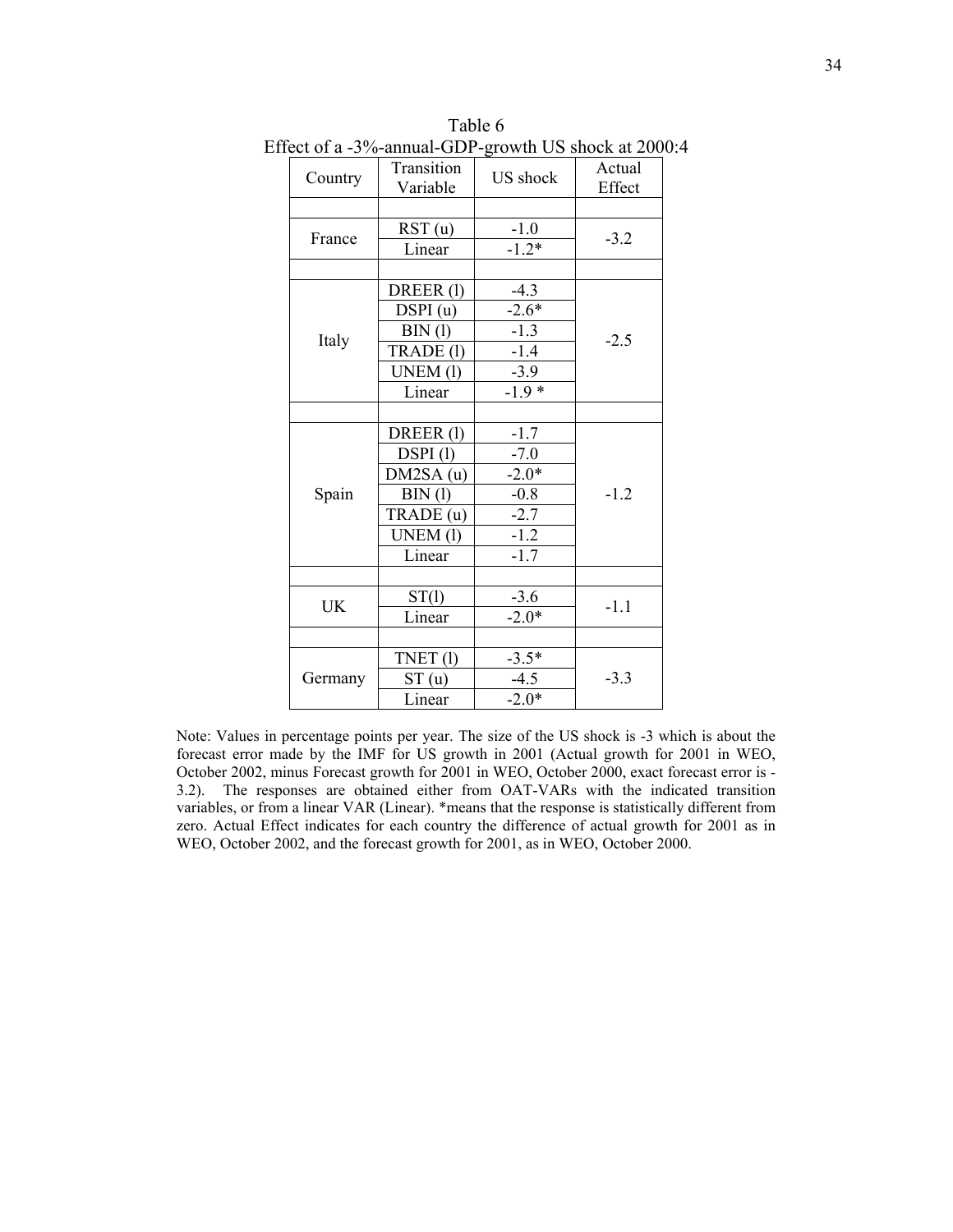|              |         |                |                |                        | Out-of-Sample Evaluation |                            |              |                |                        |             |
|--------------|---------|----------------|----------------|------------------------|--------------------------|----------------------------|--------------|----------------|------------------------|-------------|
|              |         |                | Ratio MSFE     |                        |                          |                            |              | Ratio MAPE     |                        |             |
|              | $h=1$   | $h=2$          | $h=3$          | $h=4$                  | $h=5$                    | $h=1$                      | $h=2$        | $h=3$          | $h=4$                  | $h=5$       |
| France       |         |                |                |                        |                          |                            |              |                |                        |             |
| <b>RST</b>   | 0.99    | 0.89           | 0.98           | $1.10*$                | 1.10                     | 1.21                       | $0.88*$      | 0.98           | $1.07*$                | 1.07        |
| Italy        |         |                |                |                        |                          |                            |              |                |                        |             |
| <b>DREER</b> | 1.09    |                |                | $1.18$ $1.83*$ $1.63*$ | 1.64                     | 0.84                       |              | $0.971.29*$    |                        | $1.271.29*$ |
| <b>DSPI</b>  | 0.89    |                |                | $1.20$ 1.46* 2.43*     | 1.17                     | 0.88                       |              | $1.19$ $1.21*$ |                        | 1.35 1.23*  |
| <b>BIN</b>   | 0.92    | 1.80           |                | 2.65 1.86*             | 0.96                     |                            | $0.95$ 1.31* | 1.03           | 1.42                   | 0.98        |
| <b>TRADE</b> |         | $0.871.62*$    | 0.71           | 1.33                   | 1.22                     | 1.11                       | $1.15*0.84*$ |                | 0.92                   | 1.04        |
| <b>UNEM</b>  | 1.07    | 0.96           |                | $1.05$ 1.52*           | 1.29                     | 1.20                       | 1.08         | 0.64           | 0.83                   | 0.93        |
| Spain        |         |                |                |                        |                          |                            |              |                |                        |             |
| <b>DREER</b> | 0.76    | 1.05           |                | $1.130.77*$            | 0.87                     | 0.86                       | 0.92         | 1.03           | 0.91                   | 0.81        |
| <b>DSPI</b>  | 0.84    |                | $0.94$ $0.81*$ | 0.94                   |                          | $0.95 \, 0.78$ *           | 0.87         | 0.82           | 0.96                   | 1.01        |
| DM2SA        | 0.73    | 0.84           | 0.90           | 0.86                   |                          | $1.01$   1.16 <sup>*</sup> | 1.16         | 0.88           | 0.99                   | 1.09        |
| <b>BIN</b>   | 0.72    | 0.87           | 1.07           | 1.13                   | 1.28                     | 1.00                       | 0.98         |                | 1.08 1.27*             | 1.08        |
| <b>TRADE</b> |         | $0.92$ $0.77*$ | 0.94           | 1.01                   | 1.03                     | 0.96                       | 0.96         | 0.94           | 1.13                   | 1.01        |
| <b>UNEM</b>  | 1.27    | 1.06           | 1.77           | 1.37                   |                          | $1.34$   1.23*             | 1.03         |                | $1.32*1.34*$           | $1.24*$     |
| <b>UK</b>    |         |                |                |                        |                          |                            |              |                |                        |             |
| <b>ST</b>    | $0.61*$ |                |                | 1.22 1.69* 1.37*       |                          | 0.98 0.89*                 |              |                | $1.30$ $1.58*$ $1.16*$ | 1.04        |
| Germany      |         |                |                |                        |                          |                            |              |                |                        |             |
| <b>TNET</b>  | 1.14    | 1.19           |                | 1.12 1.38*             |                          | $1.0811.17*$               | 1.12         | 1.00           | 1.13                   | 1.01        |
| <b>ST</b>    | $0.81*$ | 1.14           | 1.21           |                        | 1.33 1.19*               | 0.90                       | 1.02         | 0.95           | 1.09                   | 1.04        |

Table 7 Out-of-Sample Evaluation

Note: \* means that the null of equal forecast accuracy (with VAR as benchmark) is rejected at 10% using the Diebold and Mariano test with variance computed with Newey-West procedure and using critical values from the t distribution. The MAPE and the RMSFE are average over n=20 rolling forecasts (window size 95) for one-step-ahead (h=1) and of 15 rolling forecasts for five-steps-ahead. The presented ratios imply that OAT-VARs are more accurate when ratios are smaller than one.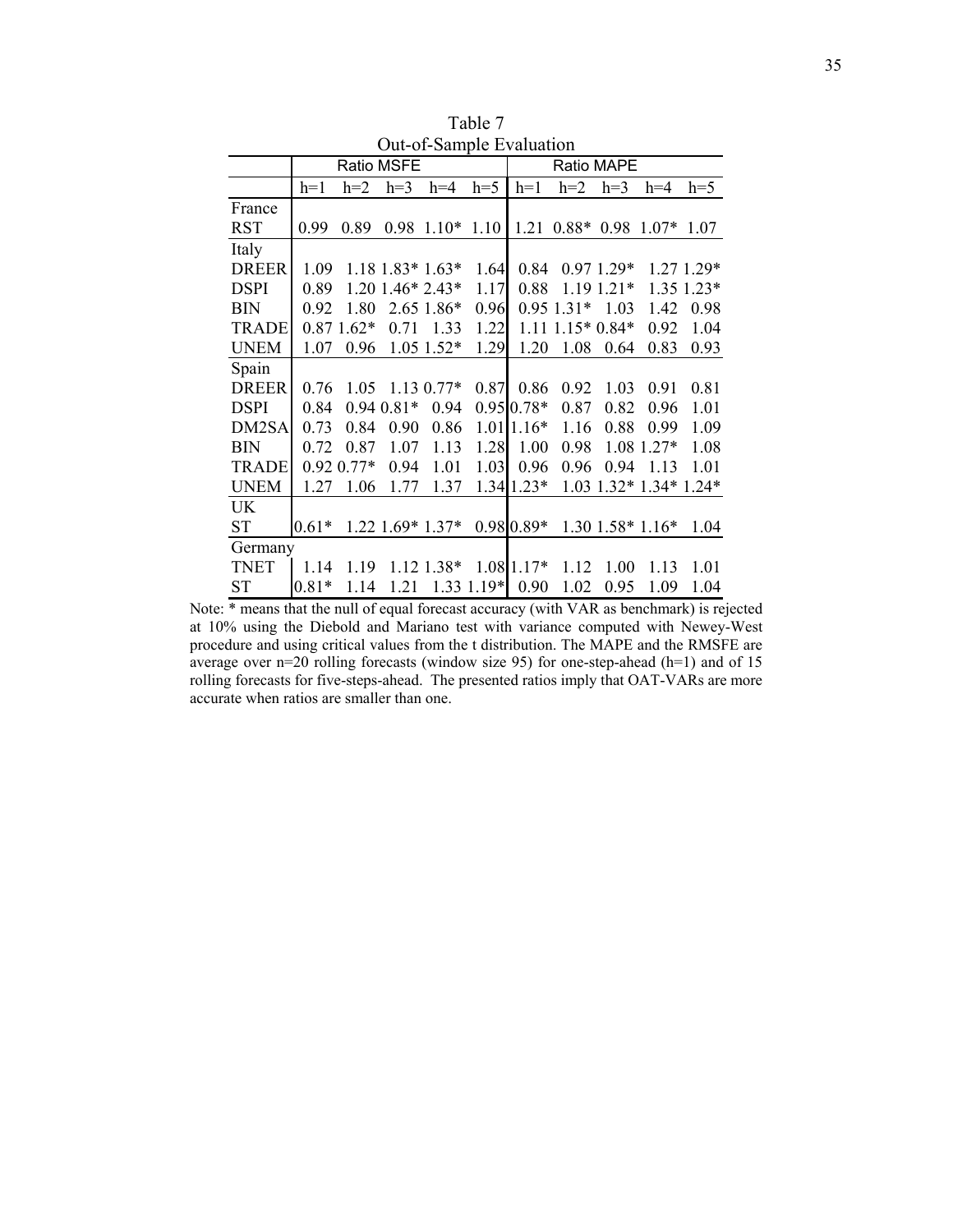

Figure 1: Transition Variables and transition functions chosen for OAT-VAR for France (upper panel) and UK (lower panel) (see acronyms of transition variables at Table1).



Figure 2: Transition Variables and transition functions chosen for OAT-VAR for Italy (see acronyms of transition variables at Table1).